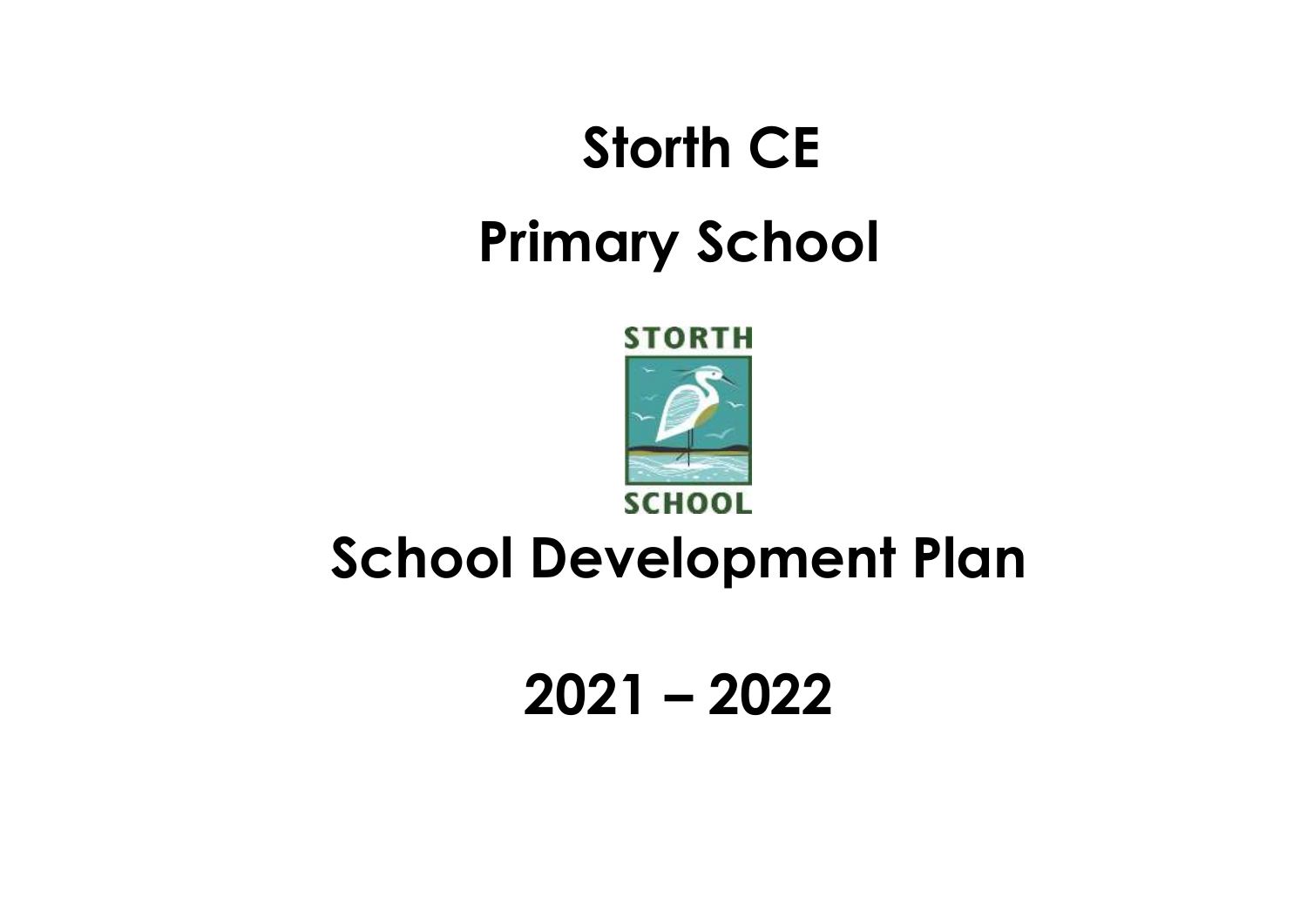### **School Vision**

## **Laughter and learning.**

**We at Storth CE Primary School seek to help children work towards achieving their potential by encouraging a love of learning through personalised teaching. Acceptance of all, self-belief and resilience are developed through our enriched and stimulating curriculum in a happy and caring environment. As a Church school we aim to develop Christian values in a gently spiritual manner that allows children to ask questions and explore issues of faith with confidence.**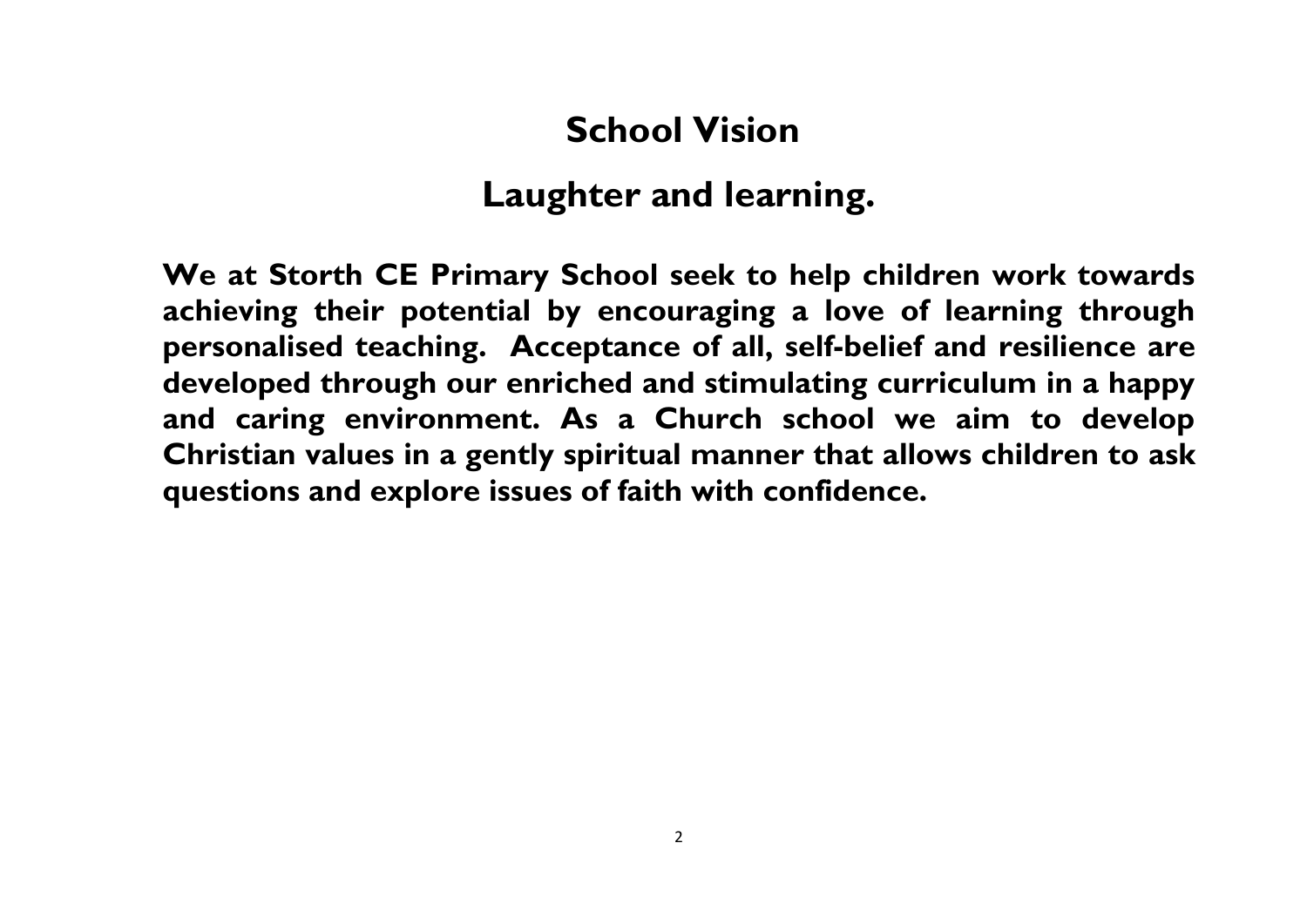#### **Introduction**

This school development plan outlines the main priorities for the work of our school during the coming school year. It also indicates possible areas for improvement in the subsequent two years. These future priorities are not outlined in detail as they may change.

#### **Related documentation**

In addition to this plan, the following documents provide supplementary information:

- Peer-to-peer evaluation statement (temporarily postponed this year)
- ASP (analyse school performance) report (not applicable this year)
- ASR (annual school return) document
- School budget
- Jan 2017 Ofsted inspection report
- Nov 2016 SIAMS report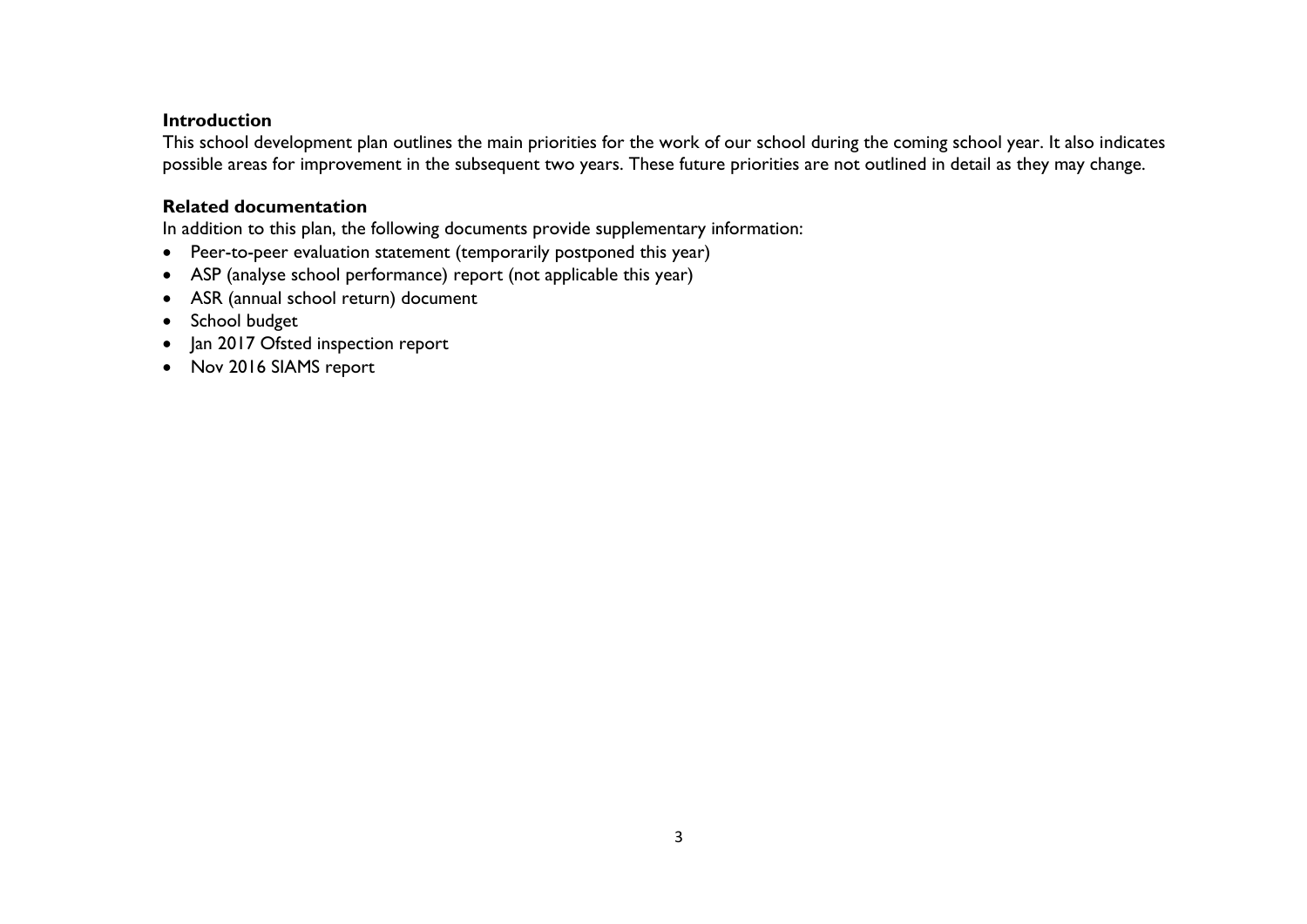**Summary of self-evaluation. Data, parental feedback and parents' evenings have not been consulted as Covid affected. Evaluation of success based upon predictions only.**

|                   | <b>Teaching</b>            | <b>Achievement</b>      | <b>Leadership and</b>         | <b>Personal</b>             | <b>Community</b>        |
|-------------------|----------------------------|-------------------------|-------------------------------|-----------------------------|-------------------------|
|                   | <b>Learning</b>            |                         | <b>Management</b>             | <b>Development and</b>      |                         |
|                   | <b>Curriculum</b>          |                         |                               | well-being                  |                         |
| <b>Evaluation</b> | The school has             | <b>Assessments -</b>    | <b>School leaders have</b>    | <b>Staff continue to</b>    | <b>Highly effective</b> |
| and strengths     | emerged from the           | <b>End of Key stage</b> | ensured that all              | make certain that           | links with the          |
|                   | pandemic in a very         | testing did not         | safeguarding                  | pupils are safe in          | church and local        |
|                   | strong position.           | happen due to           | arrangements are fit          | school but also to          | community               |
|                   | <b>Despite "losing" 15</b> | Covid, neither did      | for purpose and               | check that pupils           | contribute              |
|                   | pupils at the end of       | phonics or year 4       | records and                   | have a good                 | significantly to        |
|                   | the summer (Y6 and         | tables testing.         | information kept in           | understanding of            | the school's            |
|                   | a family relocation),      | <b>Predictions for</b>  | school are detailed           | risk through                | <b>Christian</b>        |
|                   | 16 pupils have joined      | year 6 were             | and of good quality.          | teaching them               | character and to        |
|                   | the school over the        | excellent. KSI          | <b>All statutory policies</b> | about dangers               | pupils' personal        |
|                   | summer. These are          | was looking good.       | are in the process of         | outside school.             | and spiritual           |
|                   | spread across all          | <b>Assessments had</b>  | being updated after           | <b>Pupils know how to</b>   | development.            |
|                   | year groups and            | not been                | the pandemic as               | <b>keep themselves</b>      | <b>Excellent</b>        |
|                   | have helped                | undertaken and it       | have all the website          | safe when using             | relationships           |
|                   | safeguard the future       | is unfair and           | requirements.                 | computers or                | between staff,          |
|                   | of the school. The         | unrealistic to try      | <b>Curriculum policies</b>    | mobile devices.             | pupils and parents      |
|                   | heart of the school        | to predict too          | have been reviewed.           | <b>School council share</b> | reflect the             |
|                   | remains in EYFS and        | much.                   | All staff and                 | responsibility to           | <b>Christian values</b> |
|                   | the Nursery with           | <b>Governors have</b>   | <b>Governors know</b>         | make sure no one            | of love and             |
|                   | very good provision,       | been scrutinising       | about the changes in          | feels left out or           | compassion. Staff       |
|                   | but it does appear         | tracking and            | the most recent               | excluded from               | have a very             |
|                   | that the school is         | monitoring              | safeguarding                  | games at playtime.          | positive influence      |
|                   | equally attractive         | assessment. Once        | guidance and have             | If they see a               | on pupils'              |
|                   | across the board.          | again, the main         | completed at least            | younger pupil               | progress and            |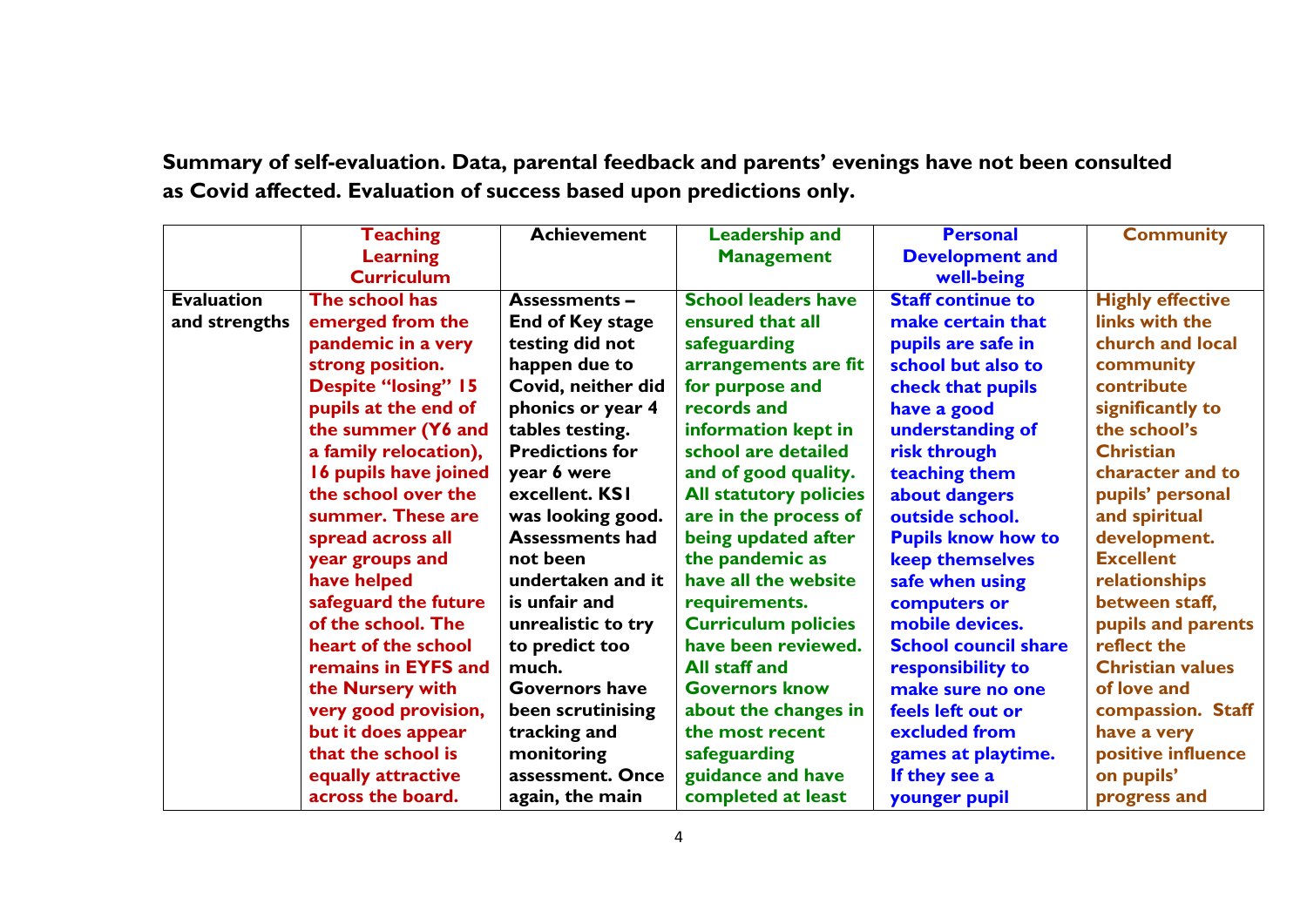| The quality and            | achievement was    | level I safeguarding      | struggling with            | achievement. The      |
|----------------------------|--------------------|---------------------------|----------------------------|-----------------------|
| flexibility of our         | staying open       | training. The school      | anything, they offer       | creation of the       |
| provision are a            | throughout the     | will face a Health        | their help.                | outdoor               |
| massive plus point         | pandemic and       | and Safety audit this     | <b>Pupils' excellent</b>   | classroom and         |
| with very positive         | providing a safe   | year and staff are all    | behaviour and very         | community hub         |
| parent feedback on         | environment for    | up to date with           | positive attitudes to      | have only             |
| their children's           | those children     | statutory Health          | life and learning          | strengthened          |
| development and            | that attended.     | and Safety                | reflect their              | village ties and      |
| progress. In the           | During the         | requirements. All         | understanding of           | the school's          |
| <b>EYFS</b> teacher        | pandemic the       | staff know about          | <b>Christian values of</b> | presence within       |
| assessment suggests        | new Year 3/4       | preventing                | friendship, trust and      | the community.        |
| that the majority of       | classroom was      | extremist or radical      | respect. The new           | <b>Our new Peace</b>  |
| children with GLD.         | opened which       | views from their          | reflective area helps      | Pole has been         |
| This is carried            | enabled the        | online training on        | support mental             | installed in the      |
| forward into KSI           | school to          | this. All staff are       | wellbeing and has          | <b>Community</b>      |
| and ultimately KS2.        | "spread" and       | familiar with new         | been a very positive       | <b>Garden and we</b>  |
| <b>Close monitoring of</b> | relieve the        | <b>GDPR</b> guidelines    | addition to the            | await its             |
| the children enable        | pressure on the    | and are compliant.        | school. Parents and        | inauguration.         |
| staff to target those      | existing fabric of | <b>Teaching staff and</b> | visitors comment on        | <b>Members of the</b> |
| that may need extra        | the school. The    | support staff have to     | the feel of the            | community are         |
| support. Phonics           | appointment of     | work extremely            | school in a very           | invited to school     |
| continues to be            | Mrs Gibson as the  | hard under the            | positive way. The          | functions and the     |
| streamed and               | new Year 3/4       | pressures of the          | <b>Vicar has</b>           | school supports       |
| interventions in           | teacher along      | budget and the            | established his            | village initiatives,  |
| place – the school is      | with Mrs White     | increased demands         | presence within the        | as well as events     |
| to subscribe to a          | as a general class | of a growing              | community,                 | in the wider          |
| new phonics                | support, is a      | number of children.       | delivering a weekly        | community. The        |
| programme once a           | major              | <b>Governance</b>         | act of worship and         | school also takes     |
| suitable alternative       | achievement and    | continues to be           | we hope our weekly         | part in many          |
| has been chosen.           | has enhanced the   | effective and the         | visits from open the       | community             |
| <b>Children were on</b>    | teaching and       | <b>Chair continues to</b> | <b>book will</b>           | events and in         |
| track to do well. KS2      | education          | support the               | recommence when            | county wide           |
|                            |                    |                           |                            |                       |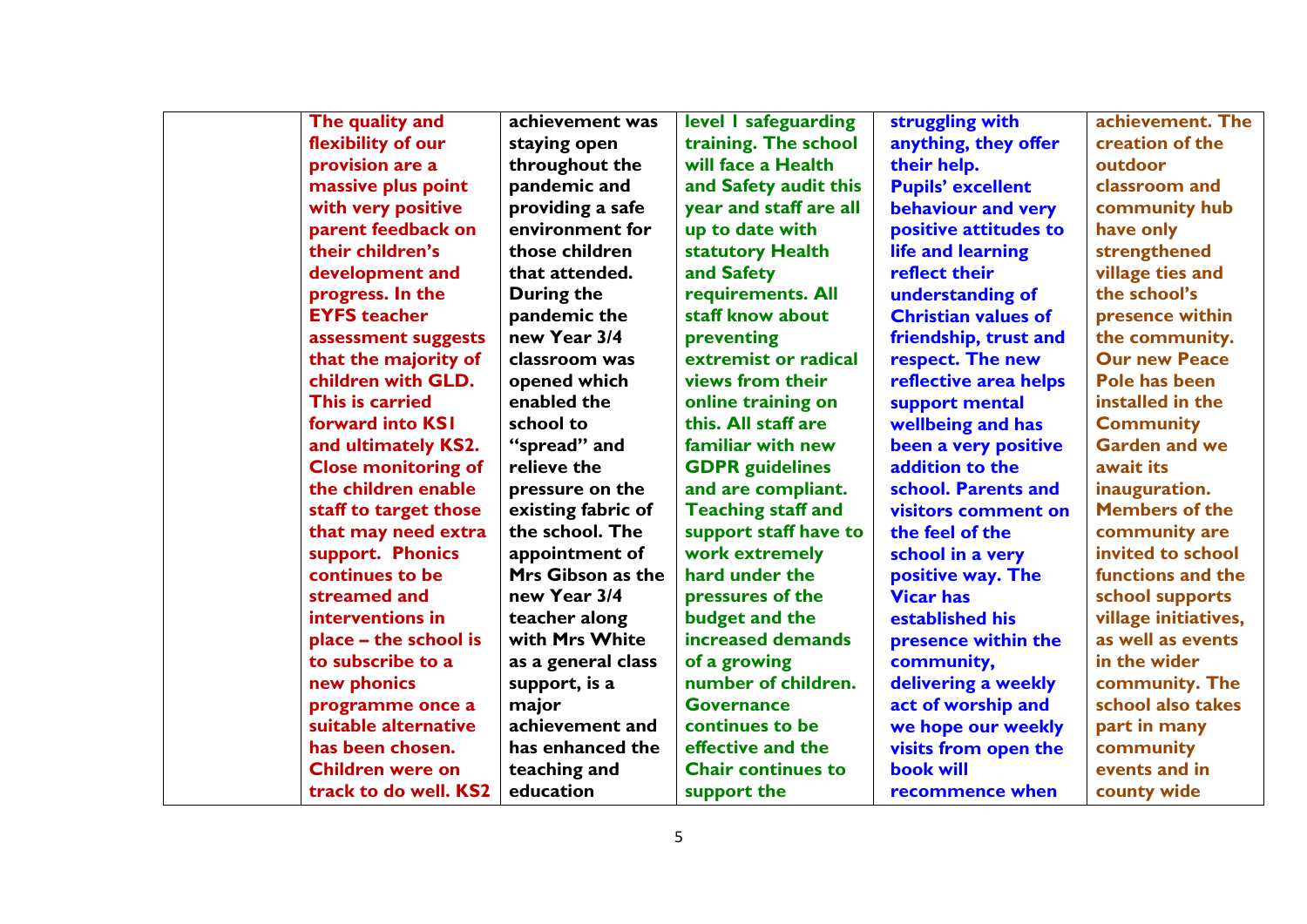| sats were expected         | provision in the | <b>Headteacher and</b>      | time allows. Forest         | events which help |
|----------------------------|------------------|-----------------------------|-----------------------------|-------------------|
| to be excellent with       | school.          | the staff. The              | school activities are       | raise its profile |
| a very strong cohort.      |                  | succession of the           | now a regular part          | and keep the      |
| <b>Careful monitoring,</b> |                  | <b>Head will be smooth</b>  | of school life. School      | school in the     |
| targeted support           |                  | because of this.            | now has a                   | public eye. The   |
| and intensive              |                  | <b>Governors ask</b>        | designated forest           | school continues  |
| intervention all help      |                  | challenging                 | school area where           | to work hard to   |
| to bring those             |                  | questions of leaders,       | bi-weekly events are        | support different |
| children who join          |                  | review progress             | timetabled. Health          | events in the     |
| mid-term in line           |                  | information and             | and safety remain a         | community and     |
| with the main              |                  | visit the school to         | priority under the          | hopefully these   |
| cohorts. KSI results       |                  | find out about the          | umbrella of Kym             | will be extended  |
| were expected to           |                  | quality of teaching         | <b>Allen. The school is</b> | after the         |
| continue improving         |                  | and learning for            | part of the South           | pandemic.         |
| and children in years      |                  | themselves.                 | <b>Lakes Pupil</b>          |                   |
| 4 and 5 currently are      |                  | <b>Budgetary issues are</b> | <b>Parliament and this</b>  |                   |
| set to do very well.       |                  | also closely                | should be                   |                   |
| <b>Teachers and</b>        |                  | monitored and               | recommencing                |                   |
| support staff are          |                  | scrutinised.                | soon. The new               |                   |
| passionate about           |                  | <b>External support in</b>  | infant classroom has        |                   |
| teaching and enjoy         |                  | the cluster is              | been a great                |                   |
| being part of the          |                  | supportive and              | addition and is fully       |                   |
| 'close-knit'               |                  | useful.                     | open and                    |                   |
| community in               |                  | The school has a            | established. Toilets        |                   |
| school. The school         |                  | distinctive Christian       | will follow very            |                   |
| has opened a new           |                  | character, validated        | shortly. The new            |                   |
| classroom with a           |                  | by Diocesan                 | junior layout is            |                   |
| new teacher and            |                  | monitoring visits,          | working                     |                   |
| member of the              |                  | and is raising              | exceptionally well          |                   |
| support staff. Staff       |                  | standards and               | with year 5/6 and           |                   |
| plan interesting           |                  | improving outcomes          | year 3/4 being              |                   |
| activities, especially     |                  | for all learners. All       | taught separately in        |                   |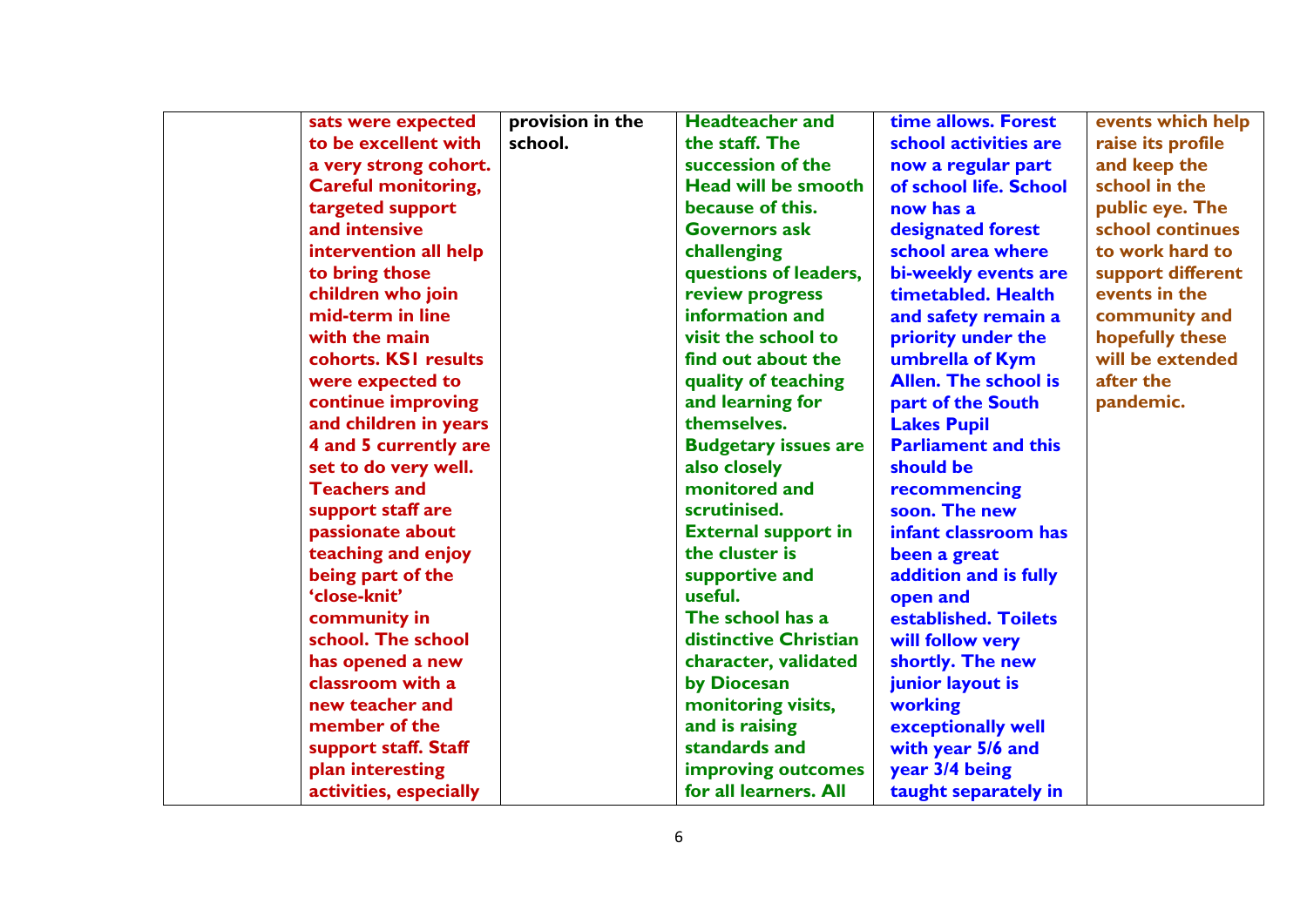| in reading and               | stakeholders are       | the mornings and   |  |
|------------------------------|------------------------|--------------------|--|
| writing, to engage           | involved in making     | coming together in |  |
| and challenge pupils         | decisions for the      | the afternoons.    |  |
| because all have             | school and we          |                    |  |
| good subject                 | welcome all visitors   |                    |  |
| knowledge and know           | in to watch the        |                    |  |
| the pupils                   | school. Appraisal is   |                    |  |
| exceptionally well.          | used to monitor the    |                    |  |
| <b>Pupils are attentive</b>  | effectiveness of staff |                    |  |
| in lessons. They             | and is a positive      |                    |  |
| listen to their              | undertaking. Strong    |                    |  |
| teacher and each             | community links are    |                    |  |
| other very well              | an integral part of    |                    |  |
| because they are             | the school and the     |                    |  |
| well motivated and           | children benefit       |                    |  |
| want to improve              | from this.             |                    |  |
| their own skills.            |                        |                    |  |
| <b>Pupils also willingly</b> |                        |                    |  |
| help each other to           |                        |                    |  |
| improve. We pride            |                        |                    |  |
| ourselves in the way         |                        |                    |  |
| the Junior children          |                        |                    |  |
| will help the Nursery        |                        |                    |  |
| children at meal             |                        |                    |  |
| times and at play.           |                        |                    |  |
| We are one big               |                        |                    |  |
| family.                      |                        |                    |  |
| The broad                    |                        |                    |  |
| curriculum provides          |                        |                    |  |
| pupils with a rich           |                        |                    |  |
| variety of                   |                        |                    |  |
| opportunities to             |                        |                    |  |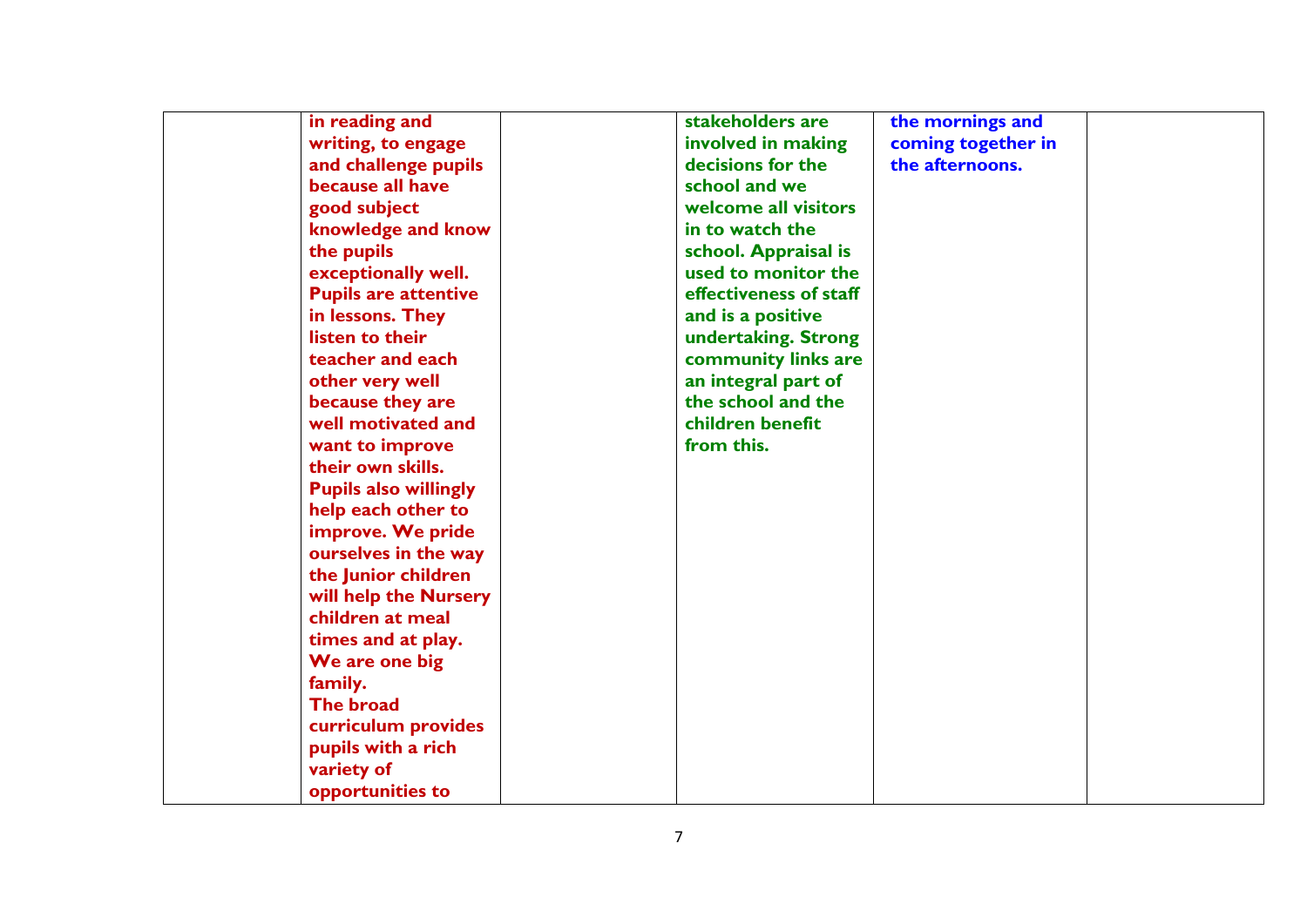| extend their             |  |  |
|--------------------------|--|--|
| learning, especially     |  |  |
| in forest school.        |  |  |
| <b>Children enjoy</b>    |  |  |
| learning to play         |  |  |
| musical instruments      |  |  |
| including flute and      |  |  |
| they like learning to    |  |  |
| speak Spanish. They      |  |  |
| regularly take part      |  |  |
| in trips and             |  |  |
| residential visits. We   |  |  |
| also extend the          |  |  |
| curriculum into local    |  |  |
| events such as           |  |  |
| dancing and singing      |  |  |
| in Kendal and at         |  |  |
| <b>Booths. Governors</b> |  |  |
| take a keen interest     |  |  |
| in what the children     |  |  |
| are doing and            |  |  |
| regularly help in        |  |  |
| lessons and on           |  |  |
| excursions.              |  |  |
|                          |  |  |
|                          |  |  |
|                          |  |  |
|                          |  |  |
|                          |  |  |
|                          |  |  |
|                          |  |  |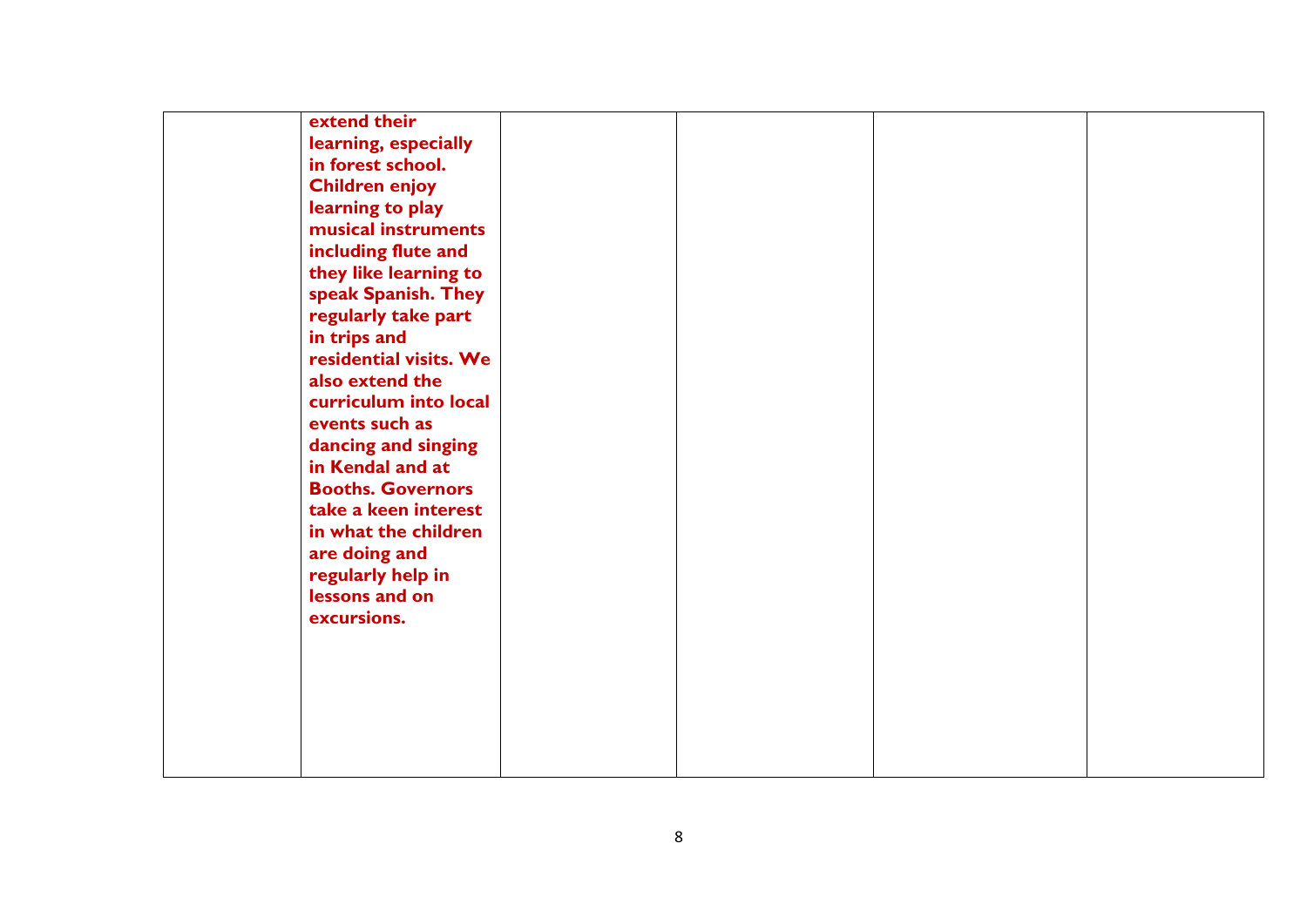| <b>Areas for</b>   | <b>Continue to make</b> | To implement a      | All safeguarding and       | <b>Extend provision for</b> | <b>Establish effective</b> |
|--------------------|-------------------------|---------------------|----------------------------|-----------------------------|----------------------------|
| <b>Development</b> | further                 | new assessment      | <b>Prevent duty kept</b>   | pupils' spiritual           | links with schools         |
|                    | improvements to         | routine for all     | up to date and new         | growth through the          | or communities             |
|                    | writing across the      | subjects to get     | staff have relevant        | re-introduction of          | in the UK or               |
|                    | key stages, with a      | prepared for the    | expertise.                 | whole school                | other areas of the         |
|                    | real focus on the end   | new Ofsted deep     | <b>Succession planning</b> | collective worship          | world. This is to          |
|                    | of key stage 2.         | dives into          | in place. All Health       | now regulations allow.      | support children's         |
|                    | To adopt a new          | subjects; as well   | and Safety                 | To support the new          | understanding of           |
|                    | phonics scheme to       | as helping inform   | procedures up to           | staff members in their      | cultural diversity         |
|                    | help support spelling   | interventions and   | date in readiness for      | positions within school     | and global issues.         |
|                    | and reading in EYFS     | support. Those      | audit. Information         | and that the splitting      | To establish a             |
|                    | and Infants.            | children that       | provided on the            | of the junior class is a    | more concrete              |
|                    |                         | require             | school website is          | positive venture. To        | link with the              |
|                    |                         | interventions to    | kept up to date and        | improve the provision       | <b>AONB</b> and other      |
|                    |                         | be identified and   | policies renewed           | in the school through       | community                  |
|                    |                         | interventions put   | when necessary.            | the creation of new         | groups to                  |
|                    |                         | in place with       | <b>Careful monitoring</b>  | toilets and a re-vamp       | enhance the                |
|                    |                         | careful             | of the situation in        | of the playground           | presence of the            |
|                    |                         | monitoring and      | the juniors now they       | area. A re-vamp too         | school within the          |
|                    |                         | review in order     | have been split to         | of the EYFS                 | community. A               |
|                    |                         | for them to make    | ensure teaching            | playground and              | whole school               |
|                    |                         | the necessary       | standards remain           | classroom, as well as       | mosaic project to          |
|                    |                         | progress - in light | high and the               | the implementation of       | improve the lobby          |
|                    |                         | of the lockdowns    | children can access        | a five year re-             | area.                      |
|                    |                         | and pupil           | learning.                  | decoration                  |                            |
|                    |                         | absences.           |                            | programme.                  |                            |
|                    |                         |                     |                            |                             |                            |
|                    |                         |                     |                            |                             |                            |
|                    |                         |                     |                            |                             |                            |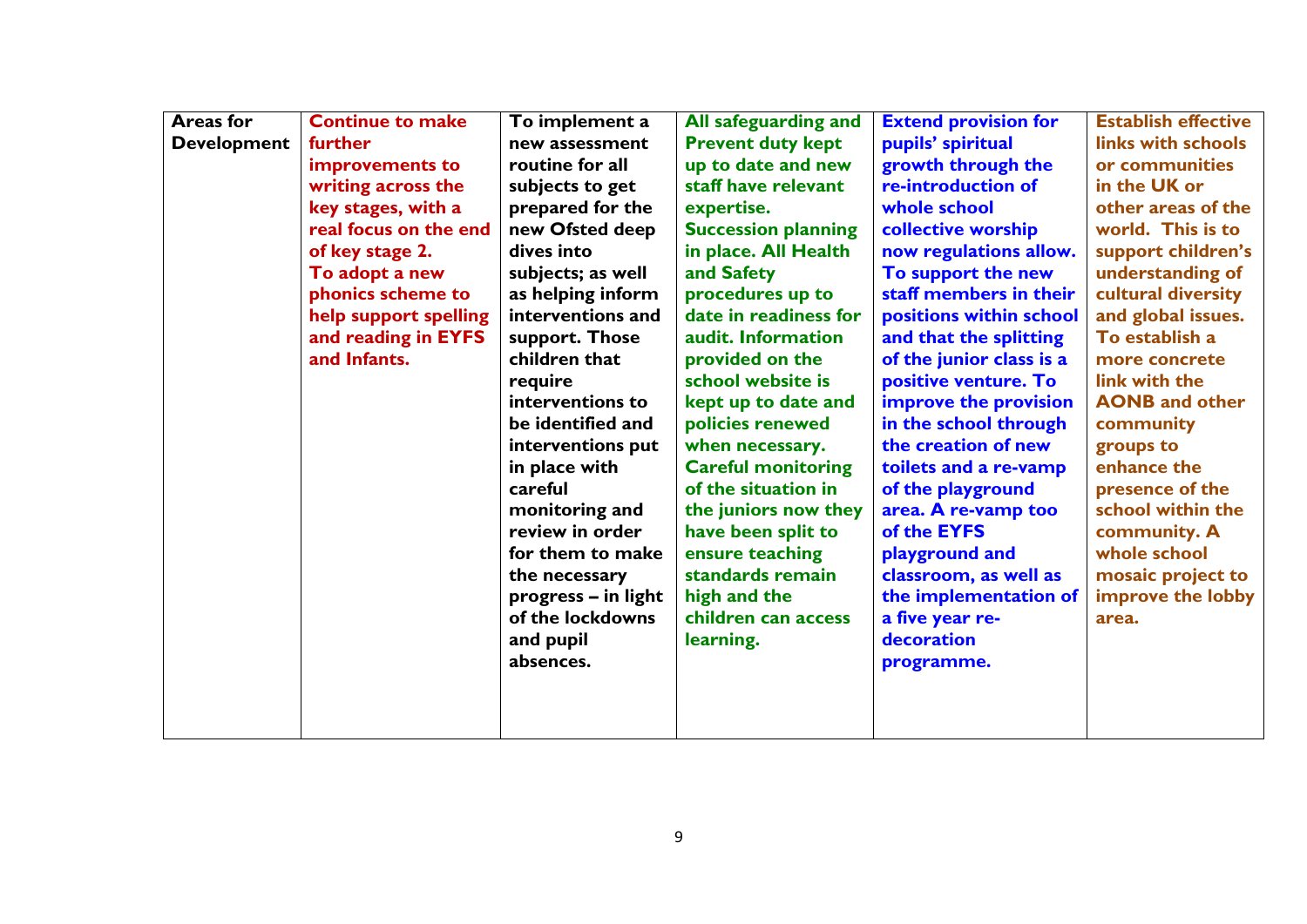#### **Focused priorities for Teaching, Learning and Curriculum (TLC)**

**These are the important whole-school priorities which will form the focus for school improvement this year. Each of the priorities has an individual action plan.** 

| <b>Focused</b><br>priority I | To make improvements to the teaching of writing across both key stages.                             |
|------------------------------|-----------------------------------------------------------------------------------------------------|
| <b>Focused</b>               | To research and implement a new school phonics scheme to aid, and improve, the teaching of phonics, |
| <b>priority 2</b>            | reading and spelling across EYFS and Infants.                                                       |

#### **Background priorities for Teaching, Learning and Curriculum**

| <b>Background</b> | Staff training and cpd on writing. Much more focused approach to assessment of writing with next steps |
|-------------------|--------------------------------------------------------------------------------------------------------|
| priority I        | clearly outlined. Monitoring and assessment. New Literacy co-ordinators.                               |
|                   |                                                                                                        |

| Background        | Staff to attend training and trials of new phonics schemes to assess the best fit for the school. |
|-------------------|---------------------------------------------------------------------------------------------------|
| <b>priority 2</b> | Subscription to a scheme and the implementation of said scheme. Assessment and monitoring of      |
|                   | effectiveness.                                                                                    |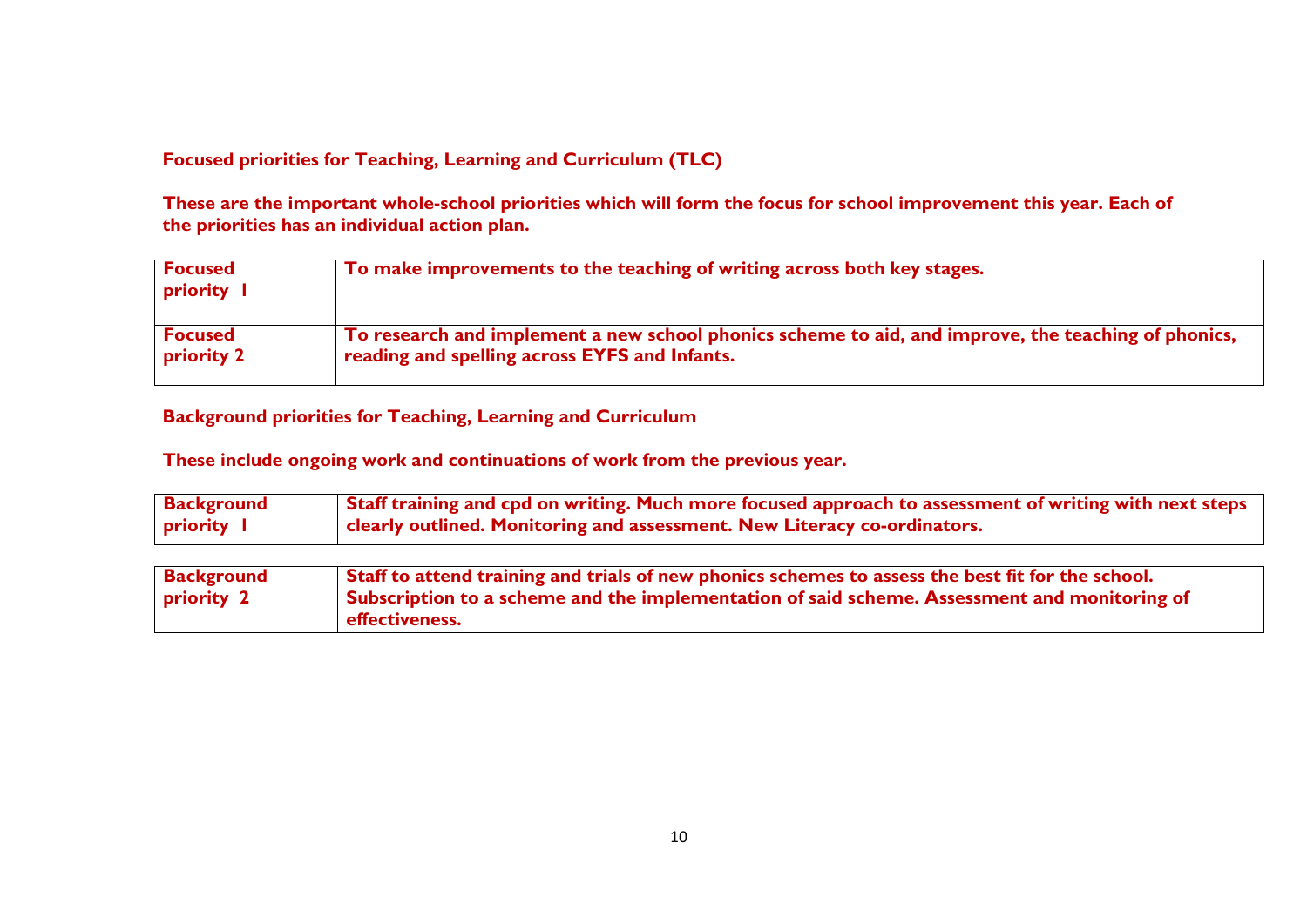**Focused priorities for Achievement**

**These are the important whole-school priorities which will form the focus for school improvement this year. Each of the priorities has an individual action plan.** 

| Focused    | To ensure those children that require interventions after the lockdowns are identified and interventions |
|------------|----------------------------------------------------------------------------------------------------------|
| priority   | put in place to assist them in their learning. Careful monitoring and review in order for them to make   |
|            | the necessary progress.                                                                                  |
| Focused    | To ensure that all subjects are assessed and monitored each half term and this informs planning in       |
| Priority 2 | anticipation of Ofsted deep dives.                                                                       |
|            |                                                                                                          |

#### **Background priorities for Achievement**

| <b>Background</b> | Whole staff involvement in highlighting and recognising those children that require intervention after |
|-------------------|--------------------------------------------------------------------------------------------------------|
| priority          | the period of home learning. Parents to be involved through IEPs. Careful monitoring and reviewing of  |
|                   | children to ensure they are on track to make the expected progress.                                    |

| <b>Background</b> | More detailed assessment strategies and rigorous interventions for those targeted children and to                 |
|-------------------|-------------------------------------------------------------------------------------------------------------------|
| priority 2        | $\perp$ ensure all children are working at the age related expectation in all subjects. Subject leaders to have a |
|                   | good understanding of progression in their fields.                                                                |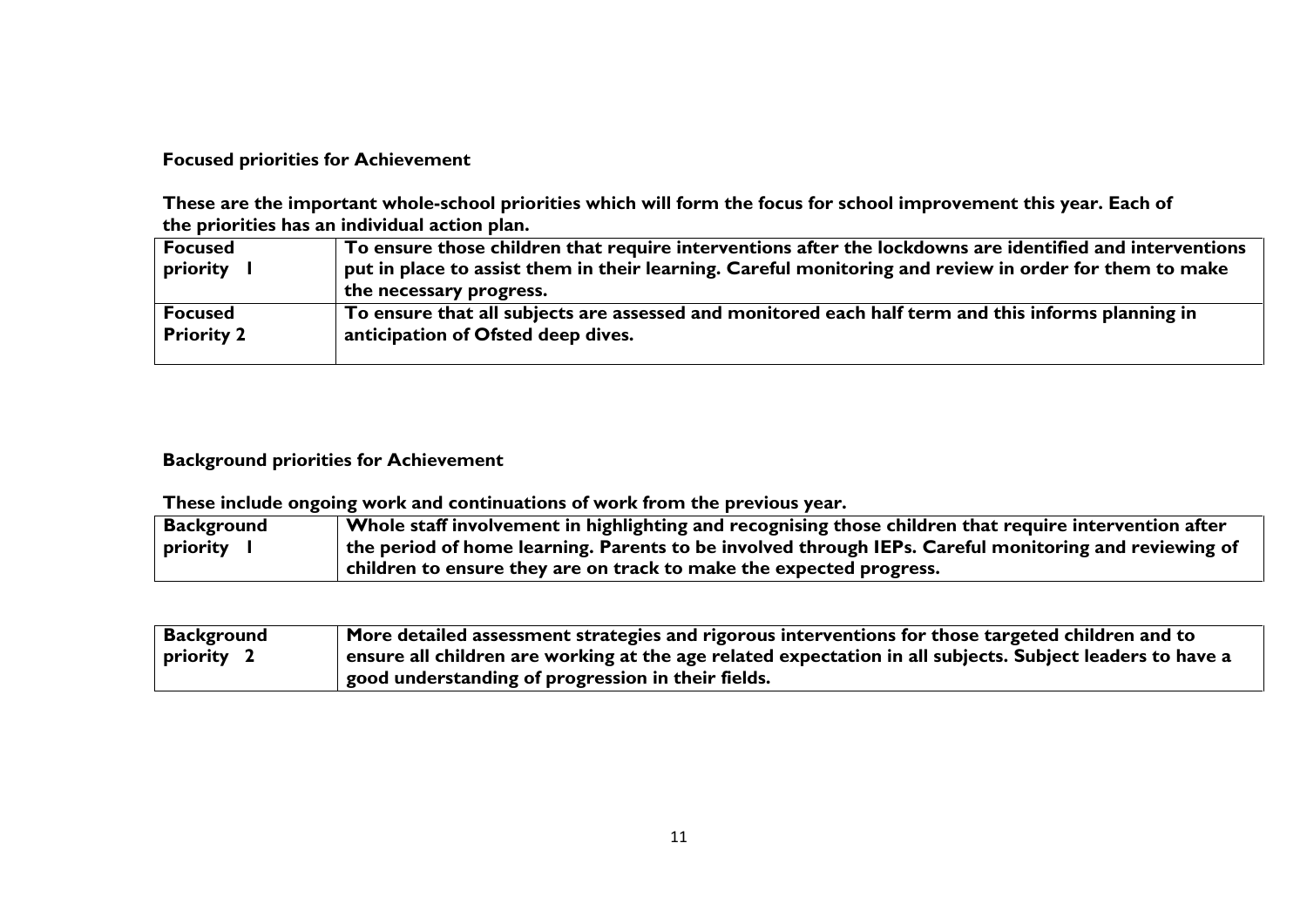#### **Focused priorities for Leadership and Management**

**These are the important whole-school priorities which will form the focus for school improvement this year. Each of the priorities has an individual action plan.** 

| <b>Focused</b> | <b>Ensure all Health and Safety procedures are reviewed and up to date in preparation for Health and</b> |
|----------------|----------------------------------------------------------------------------------------------------------|
| priority       | <b>Safety audit.</b>                                                                                     |
|                |                                                                                                          |

| <b>Focused</b> | To monitor and support the new class 3 where needed and to ensure the junior split is effective and |
|----------------|-----------------------------------------------------------------------------------------------------|
| priority       | continues to be viable.                                                                             |
|                |                                                                                                     |

#### **Background priorities for Leadership and management**

| <b>Background</b> | Renewal of policies/procedures from County with immediate transfer onto school website.  |
|-------------------|------------------------------------------------------------------------------------------|
| priority          | Staff training in Prevent, Hygiene and Safeguarding, alongside legislation and policies. |
|                   | <b>Health and Safety procedures up to date and reviewed.</b>                             |

| <b>Background</b> | CPD for staff where needed to ensure subject knowledge is secure. Close working between the two                          |
|-------------------|--------------------------------------------------------------------------------------------------------------------------|
| <b>priority</b>   | $\frac{1}{2}$ junior classes and the infant class to ensure progression. Staffing levels to remain consistent within the |
|                   | class to support learning. Monitoring and review where required.                                                         |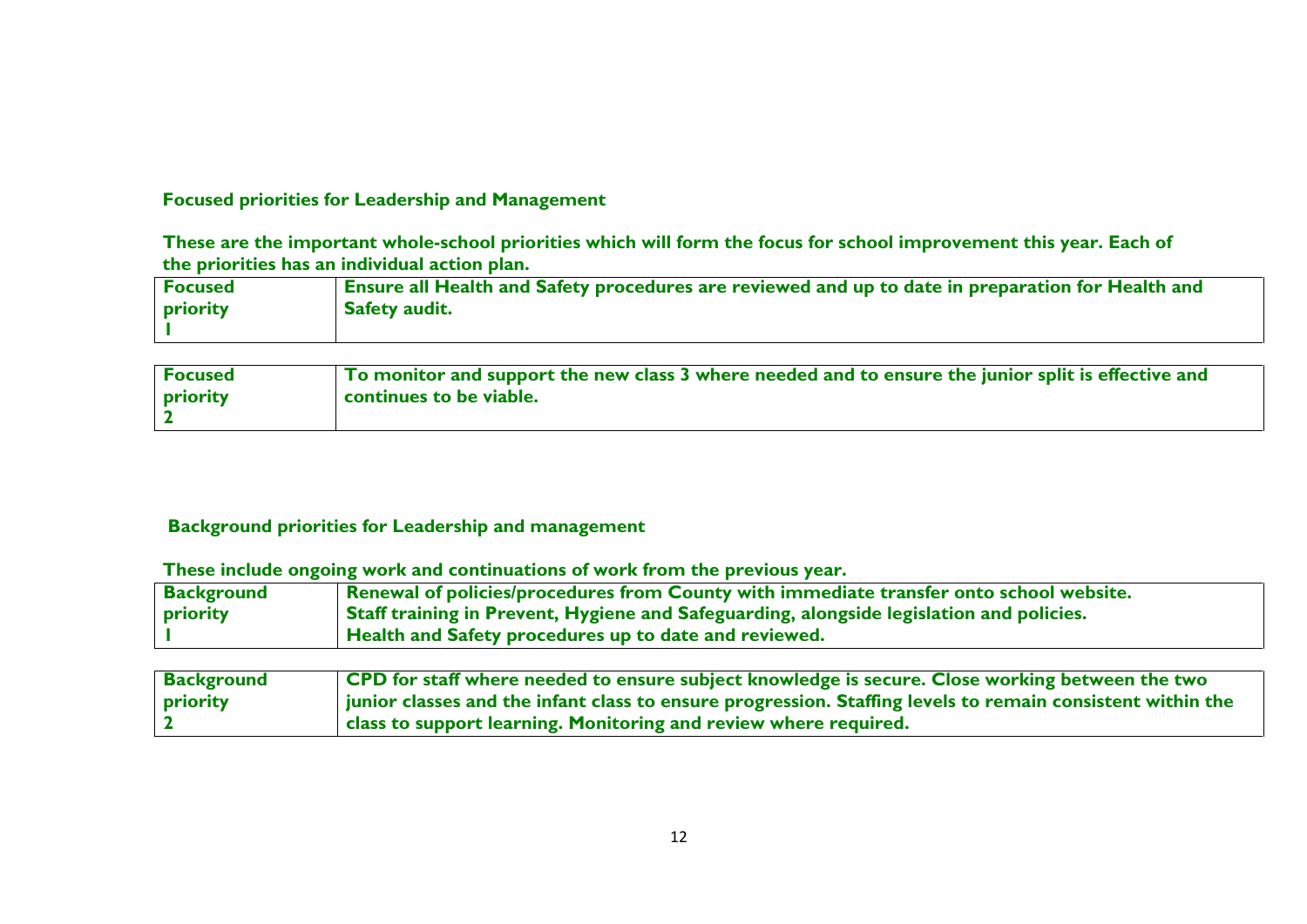#### **Focused priorities for Personal Development and Well-being**

**These are the important whole-school priorities which will form the focus for school improvement this year. Each of the priorities has an individual action plan.**

| <b>Focused</b> | To re-integrate Collective Worship across the school and ensure Christian Values come back to the |
|----------------|---------------------------------------------------------------------------------------------------|
| priority       | forefront of the school. To prepare for SIAMS.                                                    |
|                |                                                                                                   |

| <b>Focused</b>  | $\top$ To build new toilets for class 2 and re-vamp the play area and EYFS outside space. |
|-----------------|-------------------------------------------------------------------------------------------|
| <b>priority</b> |                                                                                           |
|                 |                                                                                           |

#### **Background priorities for Personal Development and Well-being**

| <b>Background</b> | Collective Worship is now allowed across the whole school. A concerted effort to ensure the Vicar and     |
|-------------------|-----------------------------------------------------------------------------------------------------------|
| <b>priority</b>   | other parties come back into school to deliver high quality Worship to all the children. A refocus on the |
|                   | whole school's Christian Values.                                                                          |

| <b>Background</b> | Alleviation of problems of toilets in the infants. Children to be consulted on how the playground should |
|-------------------|----------------------------------------------------------------------------------------------------------|
| <b>priority</b>   | look and necessary improvements costed and implemented. Rejuvenation of EYFS area.                       |
|                   |                                                                                                          |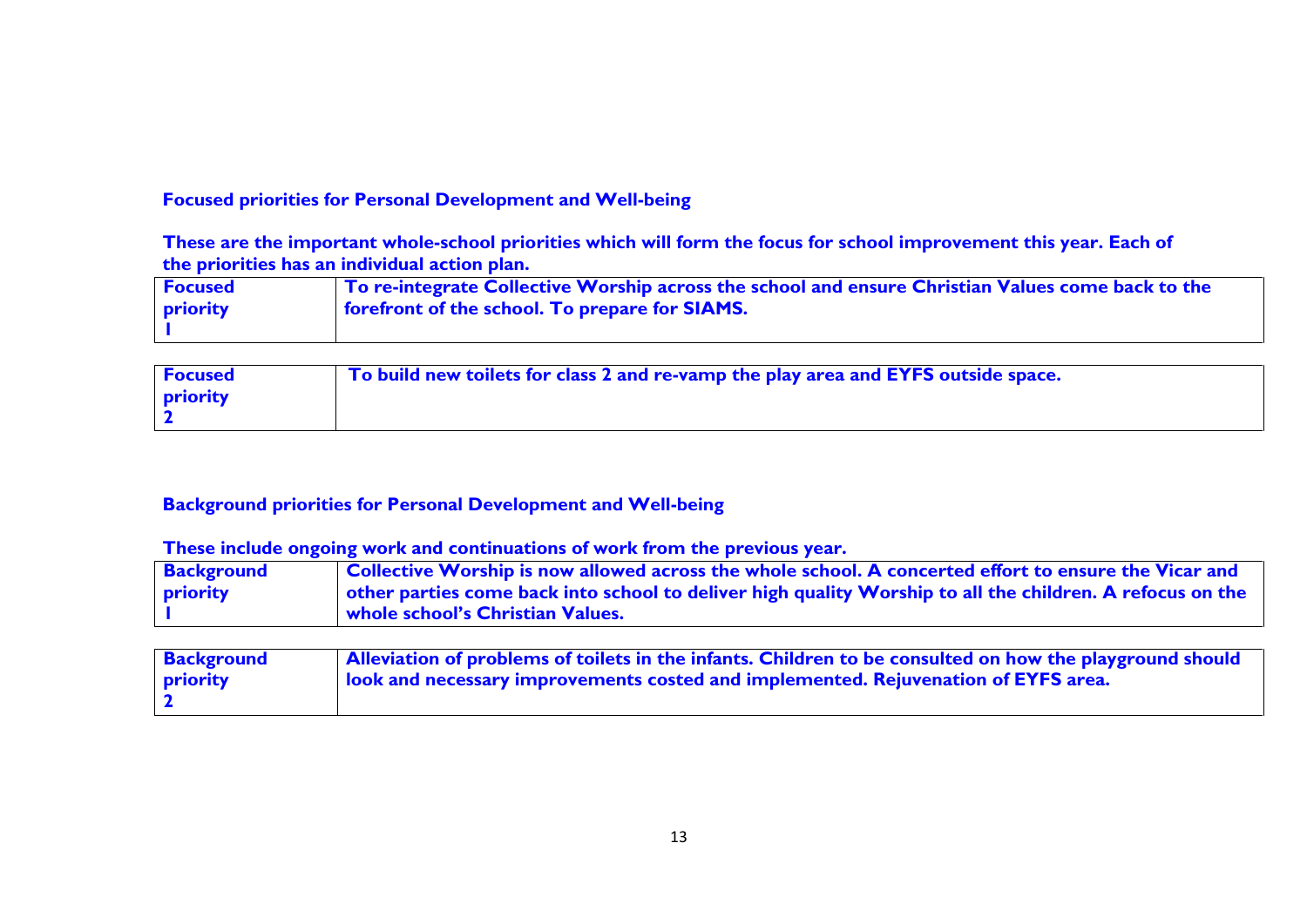#### **Focused priorities for Community**

**These are the important whole-school priorities which will form the focus for school improvement this year. Each of the priorities has an individual action plan.**

| o develop effective links with UK school or overseas community. |
|-----------------------------------------------------------------|
|                                                                 |
|                                                                 |

| <b>Focused</b> | To maintain community links through closer work with the AONB and other professional groups. |
|----------------|----------------------------------------------------------------------------------------------|
| priority       |                                                                                              |
|                |                                                                                              |

#### **Background priorities for Community**

| <b>Background</b> | $\mid$ To work with other adults, Governors and schools to develop a firm contact within a more diverse |
|-------------------|---------------------------------------------------------------------------------------------------------|
| priority          | setting.                                                                                                |
|                   |                                                                                                         |

| <b>Background</b> | To further develop the Community links through working with the AONB. Enhancement of Forest |
|-------------------|---------------------------------------------------------------------------------------------|
| priority          | School activities through a broader outlook.                                                |
|                   |                                                                                             |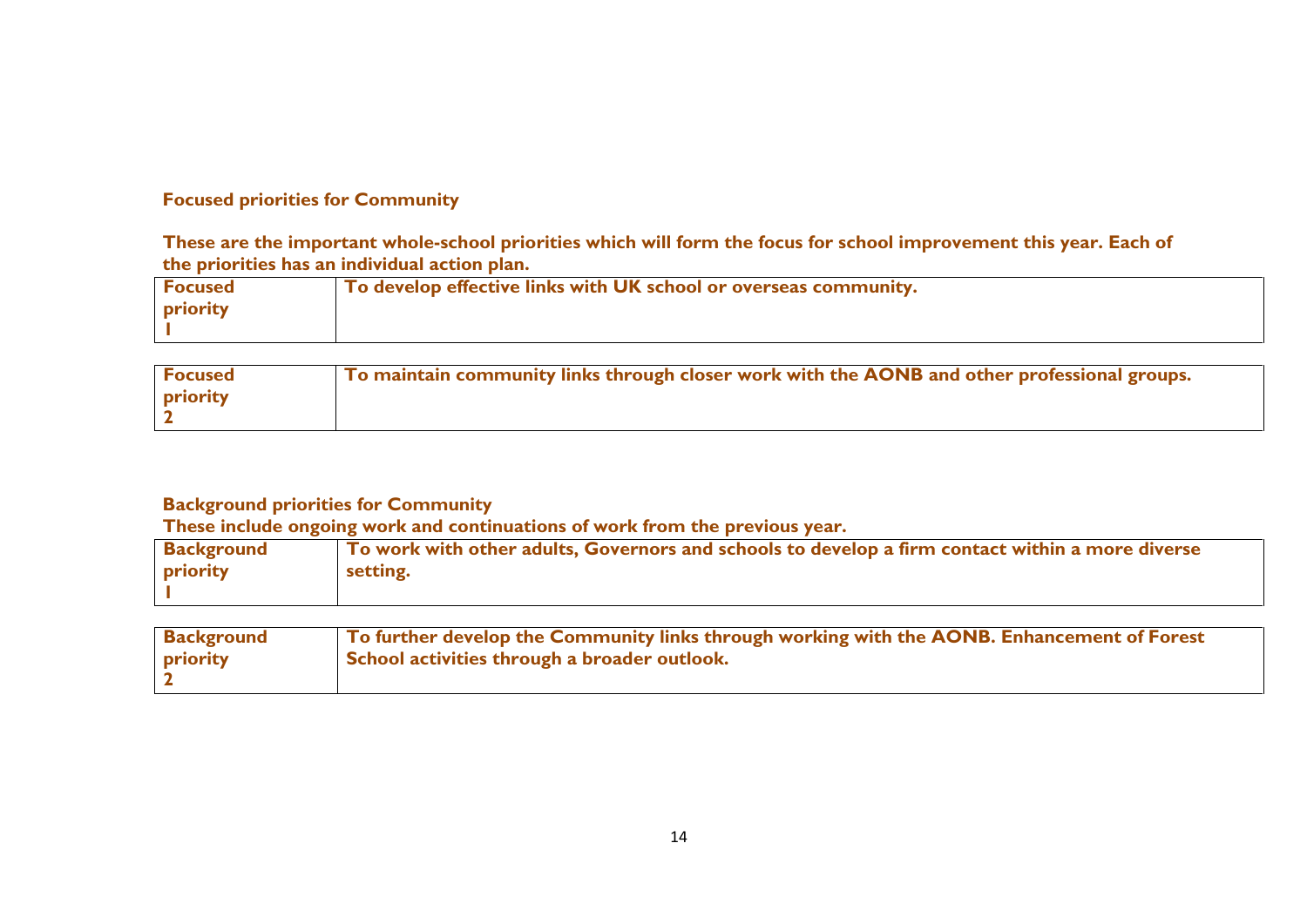**Teaching, Learning and Curriculum focused priority 1: To make improvements to the teaching of writing across both key stages.**

| <b>Position statement / or key question</b>                                                                                                                                                                                                                                                                                                                                                                                                                                         | <b>Target/s</b>                                                                                                                                                                                                                                                                                                                                                                                                                                                                                                                                |
|-------------------------------------------------------------------------------------------------------------------------------------------------------------------------------------------------------------------------------------------------------------------------------------------------------------------------------------------------------------------------------------------------------------------------------------------------------------------------------------|------------------------------------------------------------------------------------------------------------------------------------------------------------------------------------------------------------------------------------------------------------------------------------------------------------------------------------------------------------------------------------------------------------------------------------------------------------------------------------------------------------------------------------------------|
| Writing is currently a relatively successful subject in<br>the school based on KSI and KS2 data. However<br>results would indicate that not enough children at Key<br>Stage 2 are working at the expected level and certainly<br>not enough are working at greater depth. Key stage I<br>results are more promising, but there seems to be a<br>lack of consolidation from KSI to the end of KS2. The<br>work needs to be from a grass roots level from the<br>beginning of Year 1. | To ensure the resourcing of the literacy curriculum is<br>appropriate, especially in terms of punctuation and<br>grammar.<br>To implement a more detailed approach that supports<br>the existing curriculum in class teaching.<br>To ensure all staff are confident in subject knowledge<br>and terminology through CPD, networking and INSET.<br>To closely monitor and review the effectiveness of this<br>new approach with the help of Governors.<br>To improve the recording of assessment in writing to<br>help highlight areas of need. |
| What will success look like?<br>Children working at the expected standard with more<br>working at greater depth within the subject.<br>2022 KS2 results will show an increased percentage of<br>children working at the expected standard in writing.<br>More confident and focused teaching of the subject.<br>Planning will show a more developmental approach to<br>writing with clear established steps to improvement.<br>Class room displays to demonstrate good practice.    | What will be different for children?<br>More time spent on writing allowing them to gain a<br>greater or clearer understanding.<br>More resources and visual aids.<br>More challenge within the subject.<br>Greater enjoyment of the subject.<br><b>Changes to assessment frequency.</b><br>Use of expertise within teaching and support staff.<br>Use of adult volunteers in monitoring and frequency of<br>work.                                                                                                                             |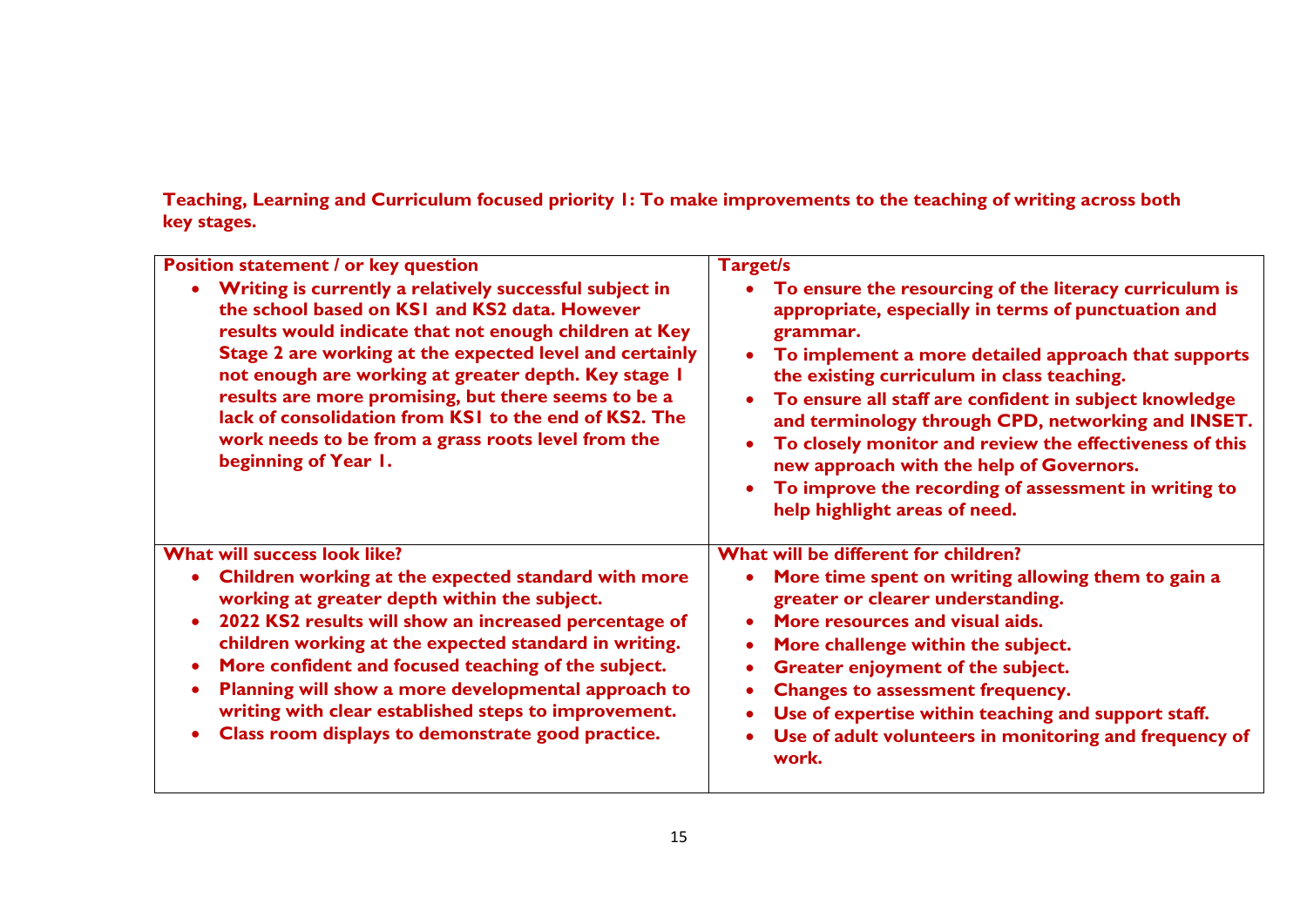| Key people, including governors       | <b>Funding and resources</b>   |
|---------------------------------------|--------------------------------|
| • Literacy coordinators and all staff | • Staff meeting and INSET time |
| • Literacy Governor                   | $\bullet$ CPD                  |
| • Pupils and parents                  | • New resource aids            |

| <b>Tasks</b>                                                                        | Who                            | <b>When</b>                  | <b>Monitoring and Evaluating</b>                              |
|-------------------------------------------------------------------------------------|--------------------------------|------------------------------|---------------------------------------------------------------|
| Ensure all staff are aware of changes to the emphases of writing.<br>$\bullet$      | <b>Class</b><br>teachers       | <b>By Oct</b><br><b>2021</b> | <b>All staff</b><br><b>Literacy coordinator</b>               |
| Monitor the effectiveness of the new approach<br>$\bullet$                          | <b>Class</b><br>teachers       | <b>Half termly</b>           | <b>All staff</b><br><b>Head</b><br><b>Curriculum Governor</b> |
| Tailor assessments to meet the needs of the coverage each half<br>$\bullet$<br>term | <b>Class</b><br>teachers       | Half termly                  | <b>All staff</b>                                              |
| <b>Resource the subject where necessary</b><br>$\bullet$                            | <b>Head</b>                    | <b>As needed</b>             | <b>All staff</b>                                              |
| <b>Subject audit</b><br>$\bullet$                                                   | <b>Literacy</b><br>coordinator | 2021/22                      | <b>Literacy coordinator</b><br><b>Head</b>                    |
| Monitor KS1 and KS2 half termly and end of year assessments<br>$\bullet$            | <b>Head</b>                    | <b>Termly</b>                | Head<br><b>Literacy Governor</b>                              |
| Implement a new method of recording writing assessments<br>$\bullet$                | <b>Head</b>                    | <b>By Oct</b><br><b>2021</b> | <b>Head</b><br><b>Literacy coordinator</b>                    |

#### **Headlines of evaluation**

| <b>Autumn</b>                                                                                                                                                              | <b>Spring</b>                                                                                                                 | <b>Summer</b>                                                                              |
|----------------------------------------------------------------------------------------------------------------------------------------------------------------------------|-------------------------------------------------------------------------------------------------------------------------------|--------------------------------------------------------------------------------------------|
| <b>Review tracking.</b><br>Routine assessment of writing at half<br>term and end of term.<br>Year group target setting<br><b>Checking of curriculum</b><br>Literacy audit. | Monitoring and assessment of progress<br>Review of effectiveness of new approach<br><b>Implement suggestions/improvements</b> | <b>Review Assessments</b><br><b>Inset</b><br><b>Governor feedback</b><br><b>Next steps</b> |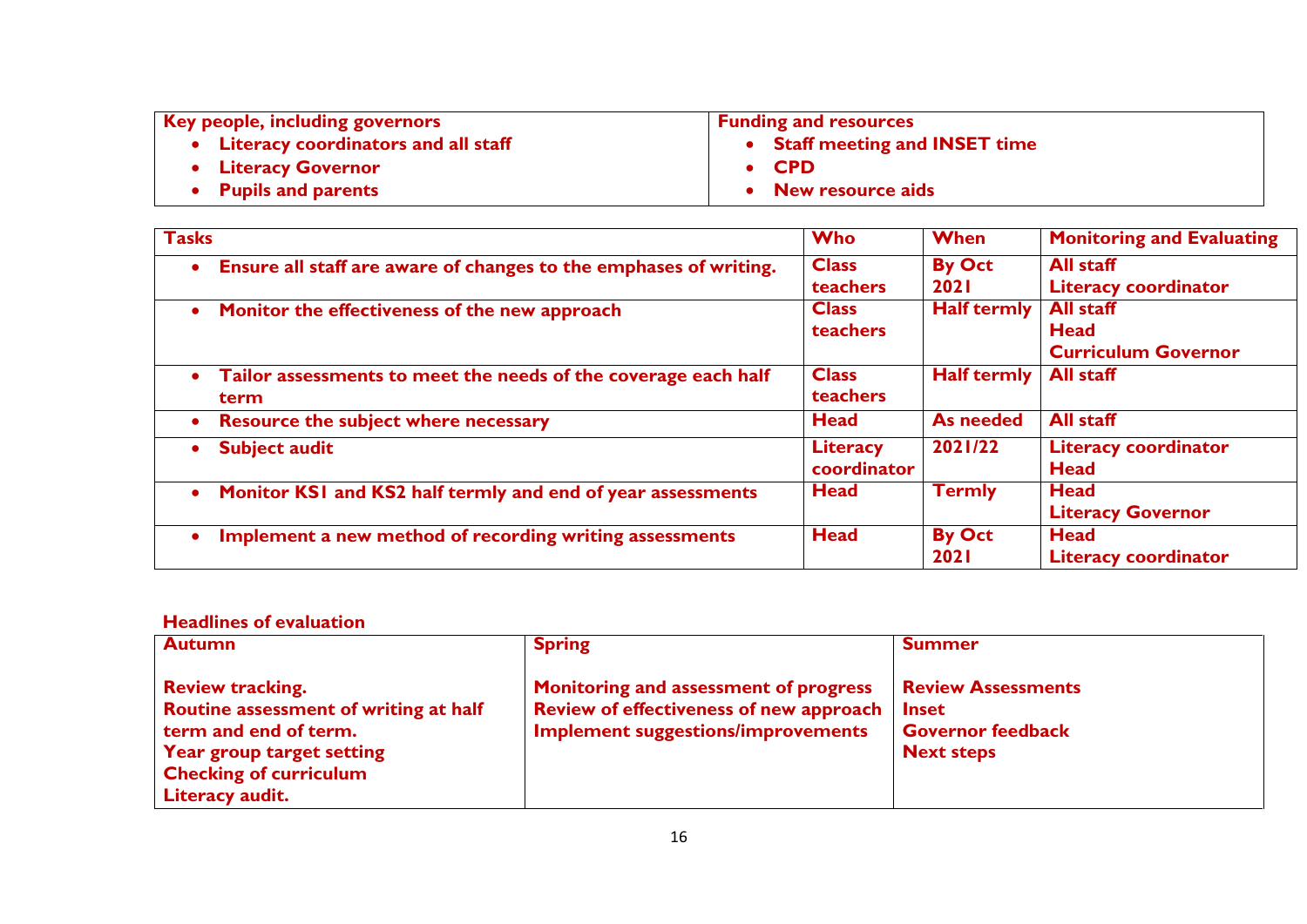**Teaching, Learning and Curriculum focused priority 2: To research and implement a new school phonics scheme to aid, and improve, the teaching of phonics, reading and spelling across EYFS and Infants.**

| <b>Position statement / or key question</b><br>The current phonics scheme within school has<br>$\bullet$<br>served its purpose and needs to be refreshed.<br>Currently phonics does not support reading and<br>$\bullet$<br>spelling as well as it should in EYFS and Infants.<br>All staff are very keen for a new scheme of work to<br>$\bullet$<br>follow to make the necessary improvements that<br>may be needed.<br>• There will be research and trialling of different<br>schemes to find the best fit for the school and to<br>ensure progression in phonics, spelling and reading.<br>The literacy coordinators will monitor the success<br>$\bullet$<br>and class teachers and support staff to implement<br>the scheme.<br>Assessment will be every half term to demonstrate<br>progress and areas of need, as well as highlighting<br>children for intervention.<br>The recording system will also highlight areas of<br>need and progression. | Target/s<br>Ensure daily phonics sessions take place across the three<br>classrooms.<br>Assessments take place at regular times - half termly.<br>$\bullet$<br>To ensure all relevant staff are confident in delivering the<br>$\bullet$<br>scheme through CPD, networking and INSET.<br>To resource new system as appropriate - through new<br>$\bullet$<br>assessment materials or software.<br>Displays around the school highlighting the key points of<br>$\bullet$<br>teaching.<br>Children happy to take part in writing sessions.<br>$\bullet$<br>Streaming and interventions in place where necessary.<br>$\bullet$ |
|------------------------------------------------------------------------------------------------------------------------------------------------------------------------------------------------------------------------------------------------------------------------------------------------------------------------------------------------------------------------------------------------------------------------------------------------------------------------------------------------------------------------------------------------------------------------------------------------------------------------------------------------------------------------------------------------------------------------------------------------------------------------------------------------------------------------------------------------------------------------------------------------------------------------------------------------------------|------------------------------------------------------------------------------------------------------------------------------------------------------------------------------------------------------------------------------------------------------------------------------------------------------------------------------------------------------------------------------------------------------------------------------------------------------------------------------------------------------------------------------------------------------------------------------------------------------------------------------|
| <b>What will success look like?</b>                                                                                                                                                                                                                                                                                                                                                                                                                                                                                                                                                                                                                                                                                                                                                                                                                                                                                                                        | What will be different for children?                                                                                                                                                                                                                                                                                                                                                                                                                                                                                                                                                                                         |
| A phonics scheme that supports the children in the<br>learning of phonics.                                                                                                                                                                                                                                                                                                                                                                                                                                                                                                                                                                                                                                                                                                                                                                                                                                                                                 | New phonics sessions that will be interactive and much<br>$\bullet$<br>more relevant.                                                                                                                                                                                                                                                                                                                                                                                                                                                                                                                                        |
| All children that need phonics teaching to be enjoying the<br>subject and activities with clear and focussed phonics<br>sessions every day or when required.                                                                                                                                                                                                                                                                                                                                                                                                                                                                                                                                                                                                                                                                                                                                                                                               | A clearer understanding of phonics.<br>$\bullet$<br>Support in spelling and reading.<br>$\bullet$<br>More confidence in the subject area.<br>$\bullet$                                                                                                                                                                                                                                                                                                                                                                                                                                                                       |
| Improvements in the learning of phonics.<br>$\bullet$                                                                                                                                                                                                                                                                                                                                                                                                                                                                                                                                                                                                                                                                                                                                                                                                                                                                                                      | <b>New assessment materials</b><br>$\bullet$                                                                                                                                                                                                                                                                                                                                                                                                                                                                                                                                                                                 |
| A system of recording that reflects half termly coverage<br>and ties in with DFE expectations.                                                                                                                                                                                                                                                                                                                                                                                                                                                                                                                                                                                                                                                                                                                                                                                                                                                             |                                                                                                                                                                                                                                                                                                                                                                                                                                                                                                                                                                                                                              |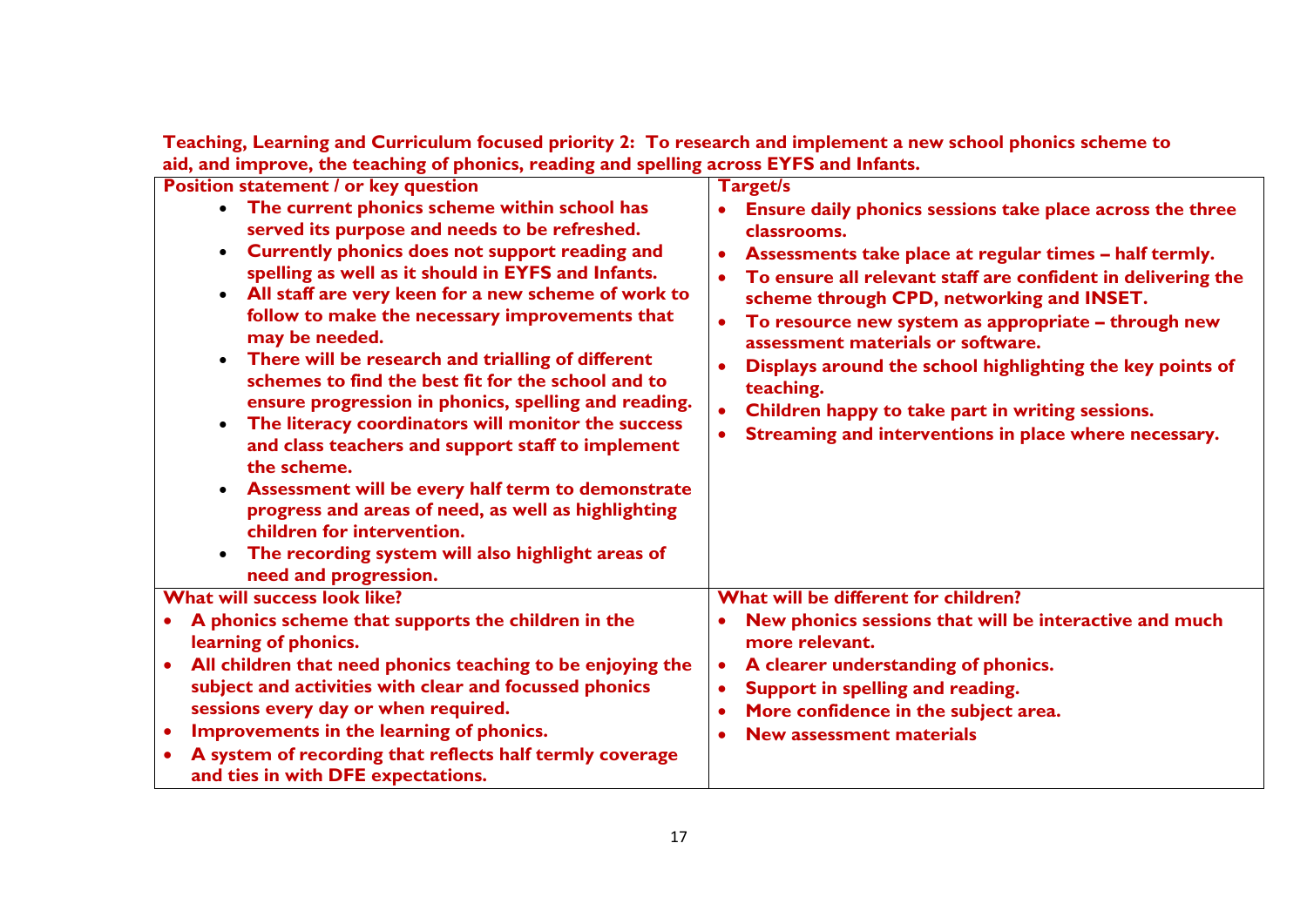| All staff confident in its use.                                            |                                           |
|----------------------------------------------------------------------------|-------------------------------------------|
| Parental awareness through discussion at parent's<br>evenings or meetings. |                                           |
| A central system that is accessible to all staff members                   |                                           |
| Key people, including governors                                            | <b>Funding and resources</b>              |
| <b>All staff</b>                                                           | <b>Subscription to new phonics scheme</b> |
| <b>Pupils and parents</b>                                                  | <b>Staff meeting and INSET time</b>       |
| <b>Curriculum governors</b>                                                | CPD.                                      |
|                                                                            | New assessment materials if needed.       |

| <b>Tasks</b>                                     | <b>Who</b>                                           | When                         | <b>Monitoring and Evaluating</b>                    |
|--------------------------------------------------|------------------------------------------------------|------------------------------|-----------------------------------------------------|
| Implement the new system of phonics<br>$\bullet$ | <b>All staff</b><br><b>Subject</b><br><b>leaders</b> | <b>Autumn</b><br><b>2021</b> | <b>Subject leaders</b><br><b>Class teachers</b>     |
| <b>Monitor the new system</b><br>$\bullet$       | <b>Subject</b><br><b>leaders</b><br><b>Governors</b> | Half termly                  | <b>Governors</b><br><b>Head</b>                     |
| Use of new assessment materials<br>$\bullet$     | <b>All staff</b>                                     | <b>By Spring</b><br>2022     | <b>Head and Governors</b><br><b>Subject Leaders</b> |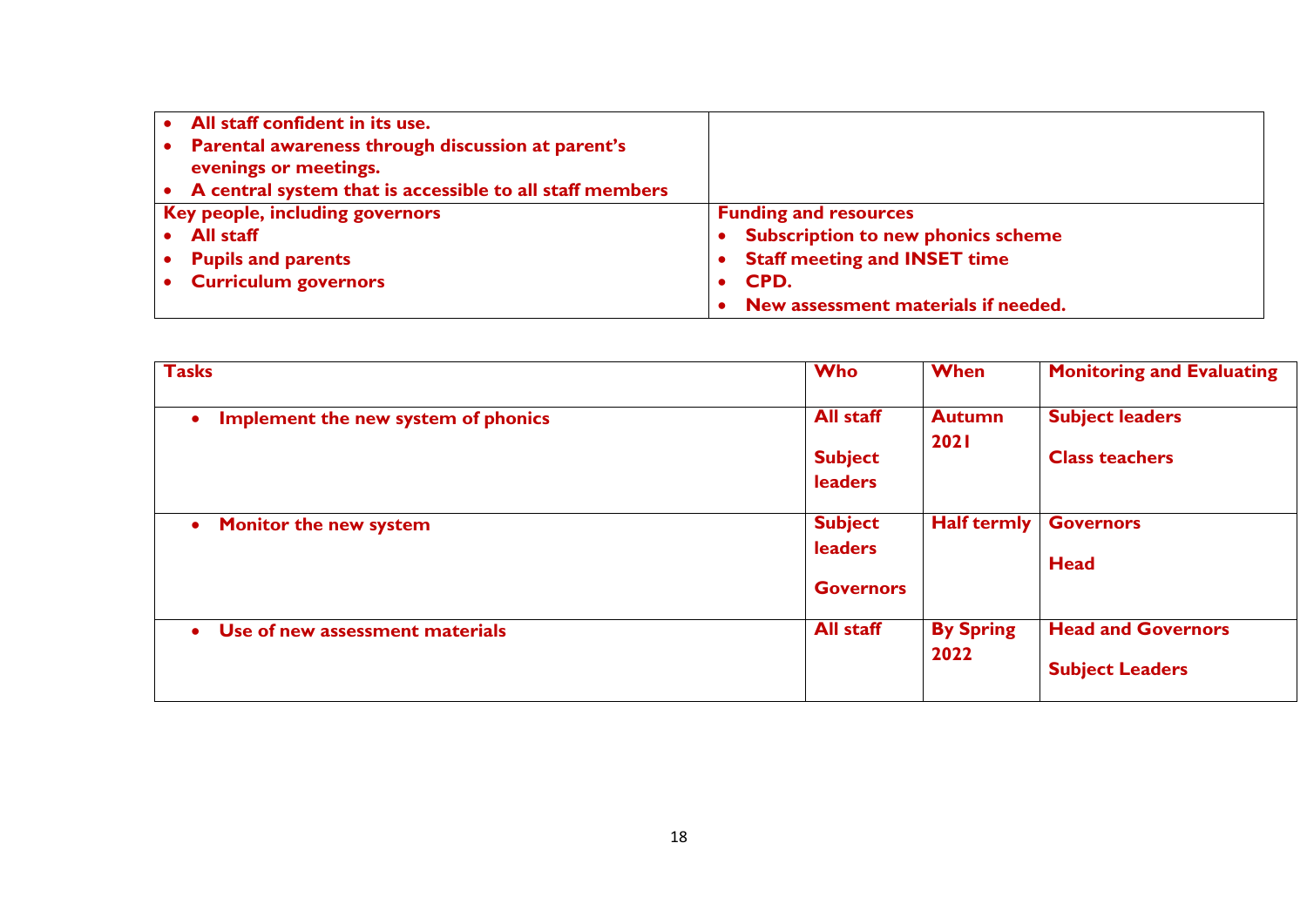#### **Headlines of evaluation**

| <b>Autumn</b>                                  | <b>Spring</b>                                                       | <b>Summer</b>                                                              |
|------------------------------------------------|---------------------------------------------------------------------|----------------------------------------------------------------------------|
| Research and trial new phonics scheme.         | Monitoring and assessment of progress.<br><b>Review of targets.</b> | <b>Assessment and recording pupils'</b><br>progress.                       |
| Subscribe to favoured scheme.                  |                                                                     |                                                                            |
| <b>CPD</b> and Inset on implementation         | <b>Streaming where necessary</b>                                    | Monitoring of assessment and progress<br>predictions for FSP and KSI sats. |
| <b>Roll out new scheme with careful</b>        | Half termly assessment and recording                                |                                                                            |
| evaluation and monitoring of<br>effectiveness. |                                                                     |                                                                            |
| <b>Feedback to Governors and staff as to</b>   |                                                                     |                                                                            |
| effectiveness and next steps.                  |                                                                     |                                                                            |
|                                                |                                                                     |                                                                            |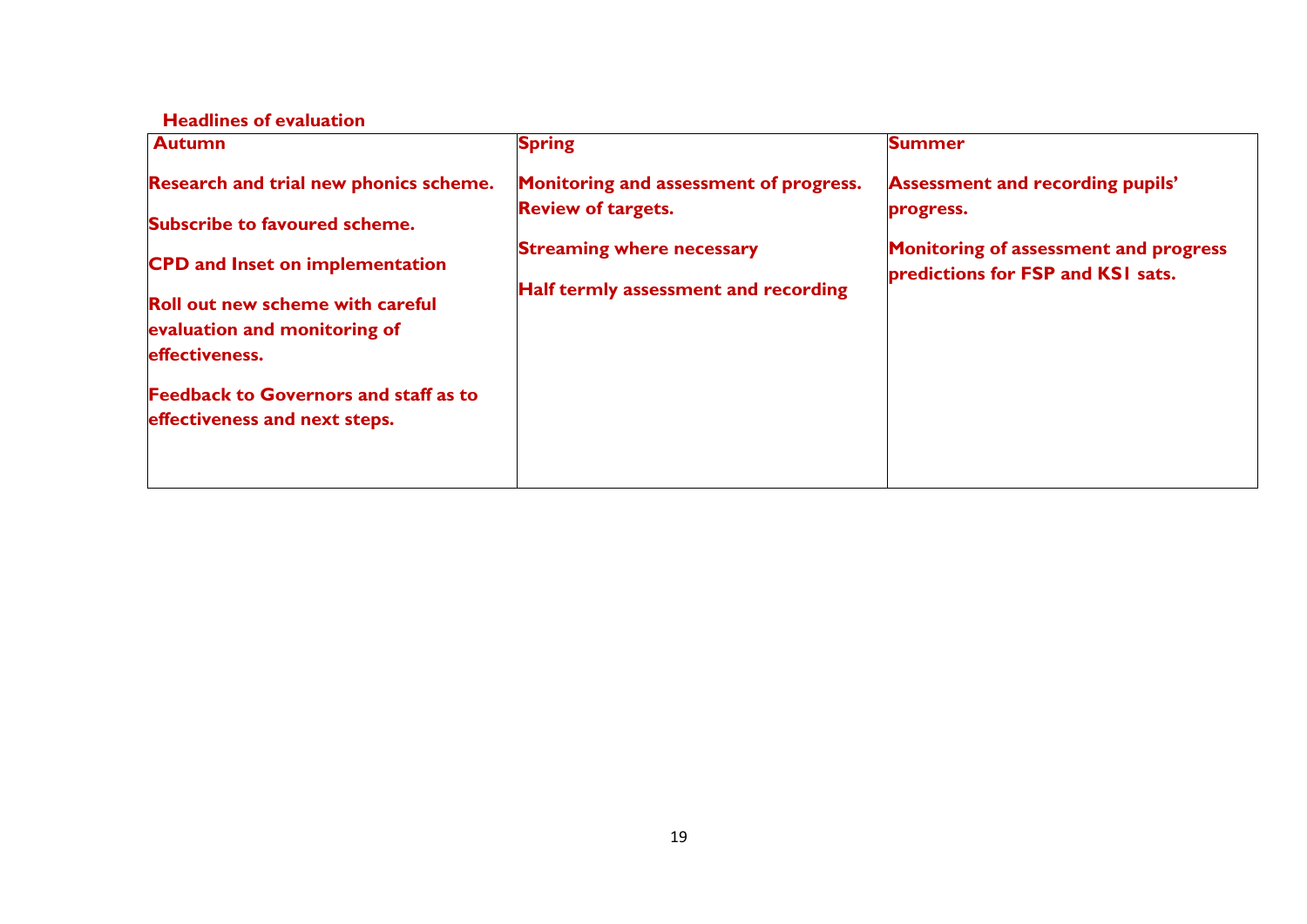**Achievement focused priority 1: To ensure those children that require interventions after the lockdowns are identified and interventions put in place to assist them in their learning. Careful monitoring and review in order for them to make the necessary progress.**

| Position statement / or key question                                                                                                                                                                                                                                                                                                                                                                                                                                                                                                                                                                                                                                                                                                                                                                                                                                                             | Target/s                                                                                                                                                                                                                                                                                                                                                                                                                                                                                                                                                                       |
|--------------------------------------------------------------------------------------------------------------------------------------------------------------------------------------------------------------------------------------------------------------------------------------------------------------------------------------------------------------------------------------------------------------------------------------------------------------------------------------------------------------------------------------------------------------------------------------------------------------------------------------------------------------------------------------------------------------------------------------------------------------------------------------------------------------------------------------------------------------------------------------------------|--------------------------------------------------------------------------------------------------------------------------------------------------------------------------------------------------------------------------------------------------------------------------------------------------------------------------------------------------------------------------------------------------------------------------------------------------------------------------------------------------------------------------------------------------------------------------------|
| After such lengthy lockdowns and periods outside the<br>classroom, some children have fallen behind their<br>expected levels.<br>Classroom staff need to highlight those children that have<br>fallen behind and put in place interventions that will assist<br>them in regaining that lost ground.<br>IEPs to be written to support them and these to be shared<br>$\bullet$<br>with parents to highlight that their children will be<br>receiving extra support.<br>Ofsted and SIAMs are looming and such targeted support<br>needs to be seen to be carried out.<br>Careful monitoring and assessment will aid those children<br>$\bullet$<br>who require support and this support can be tailored to<br>meet the individual needs of the children.<br>Where extra support is needed, outside agencies can be<br>$\bullet$<br>approached.<br>All staff and relevant Governors to be involved. | Most children will make expected progress and some will<br>$\bullet$<br>make better than expected progress by the end of Key<br>Stage 2.<br>Assessment will show pupils are making the necessary<br>$\bullet$<br>progress through the school.<br>Raise the levels of intervention across the whole school.<br>$\bullet$<br><b>INSET</b> on whole school strategies.<br>$\bullet$<br>Use of Governors to monitor progress and strategies.<br>$\bullet$<br>Parents to be involved in helping their children more at<br>home.<br>Feedback through parents' evenings.<br>$\bullet$ |
| What will success look like?                                                                                                                                                                                                                                                                                                                                                                                                                                                                                                                                                                                                                                                                                                                                                                                                                                                                     | What will be different for children?                                                                                                                                                                                                                                                                                                                                                                                                                                                                                                                                           |
| The vast majority of children should be at least achieving<br>expectations at the end of KS2.<br>Some children (more than currently) will exceed expecta-<br>tions by the end of key stage 2<br>School tracking will show targeted support for those chil-<br>$\bullet$<br>dren not making necessary progress and this will be con-<br>stantly monitored.                                                                                                                                                                                                                                                                                                                                                                                                                                                                                                                                        | More consistent teaching across the whole school.<br>$\bullet$<br>More opportunities provided for using intervention<br>$\bullet$<br>packages.<br>Focus on creative, practical, jazzy and varied teaching<br>$\bullet$<br>techniques to ensure all children can access the<br>curriculum.<br>More targeted support for children not making expected<br>$\bullet$<br>progress.                                                                                                                                                                                                  |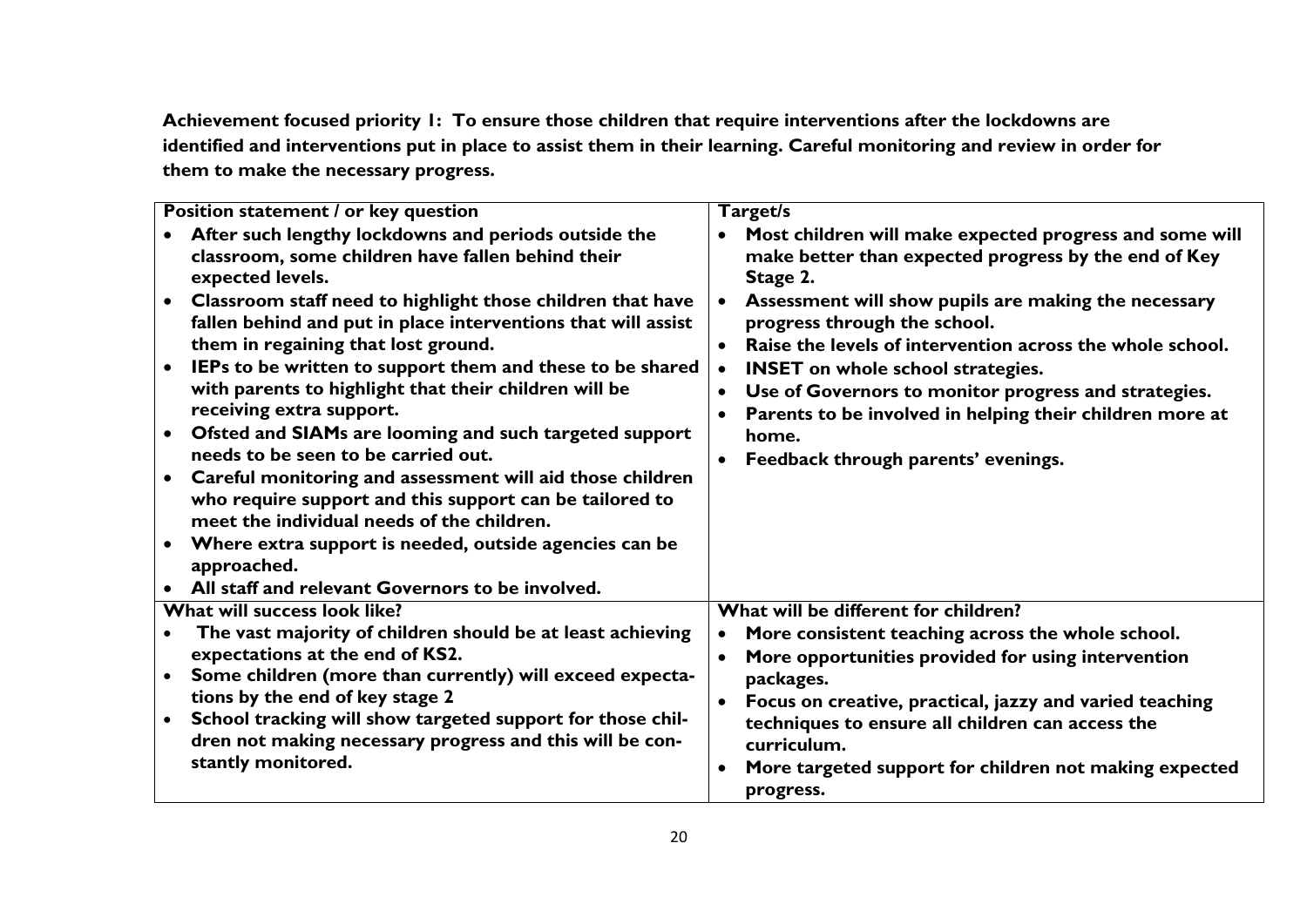| Less children identified as needing interventions by the     | More celebration of success.         |
|--------------------------------------------------------------|--------------------------------------|
| end of the year.                                             | More adult lead intervention groups. |
| All staff to have played a part in supporting those children |                                      |
| that need intervention.                                      |                                      |
| • Positive parent feedback on strategies.                    |                                      |
| Key people, including governors                              | <b>Funding and resources</b>         |
| All staff                                                    | <b>Booster sessions.</b>             |
| <b>Subject coordinators</b>                                  | Improved tracking and targeting.     |
| <b>Curriculum Governors</b>                                  | New on line initiatives.             |
|                                                              | <b>Relevant CPD</b>                  |

| <b>Tasks</b>                                                                                         | Who          | When               | <b>Monitoring and Evaluating</b>                          |
|------------------------------------------------------------------------------------------------------|--------------|--------------------|-----------------------------------------------------------|
| To discuss children every half term and identify those that require<br>$\bullet$<br>intervention.    | <b>Staff</b> | <b>Half termly</b> | <b>All Staff</b>                                          |
| Targeting of children who are not making expected progress.                                          | All staff    | <b>Ongoing</b>     | <b>Regular tracking scrutiny</b><br><b>Staff meetings</b> |
| Establishing booster groups to help.                                                                 | <b>Staff</b> | Ongoing            | <b>Teacher assessment</b>                                 |
| Monitoring and evaluation of success of interventions                                                | <b>Staff</b> | <b>Half termly</b> | <b>Staff</b>                                              |
| Feedback to parents and children on interventions and progress<br>through IEPs and parents evenings. | <b>Staff</b> | <b>Termly</b>      | <b>Staff</b><br><b>Curriculum Governors</b>               |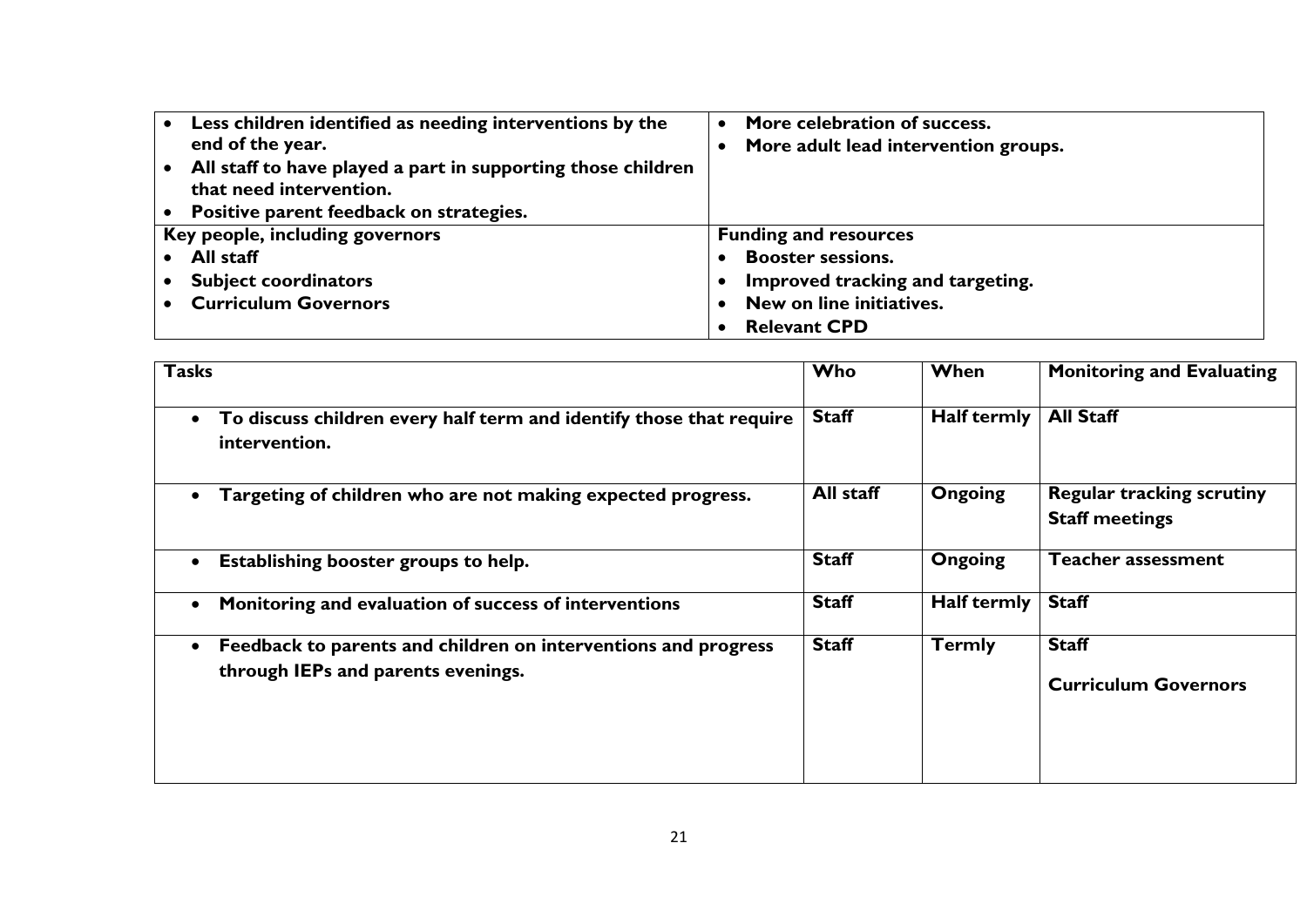| <b>Headlines of evaluation</b>                                                                                                                                                                                                               |                                                                                                                                                                   |  |                |                                                                                                                       |
|----------------------------------------------------------------------------------------------------------------------------------------------------------------------------------------------------------------------------------------------|-------------------------------------------------------------------------------------------------------------------------------------------------------------------|--|----------------|-----------------------------------------------------------------------------------------------------------------------|
| <b>Autumn</b>                                                                                                                                                                                                                                | <b>Spring</b>                                                                                                                                                     |  | <b>Summer</b>  |                                                                                                                       |
| Assessment of children and identification<br>of those that need support.<br>Targeting support for children not<br>making expected progress.<br>Half termly assessment and evaluation.<br><b>Staff meeting</b><br><b>Resources identified</b> | <b>Discussion on effectiveness of</b><br>interventions and further highlighting of<br>those in need.<br><b>Assessments</b><br>Boosting for those that require it. |  | those in need. | <b>Discussion on effectiveness of</b><br>interventions and further highlighting of<br><b>Sats and KS2 Assessments</b> |
| <b>Parents evenings</b>                                                                                                                                                                                                                      |                                                                                                                                                                   |  |                |                                                                                                                       |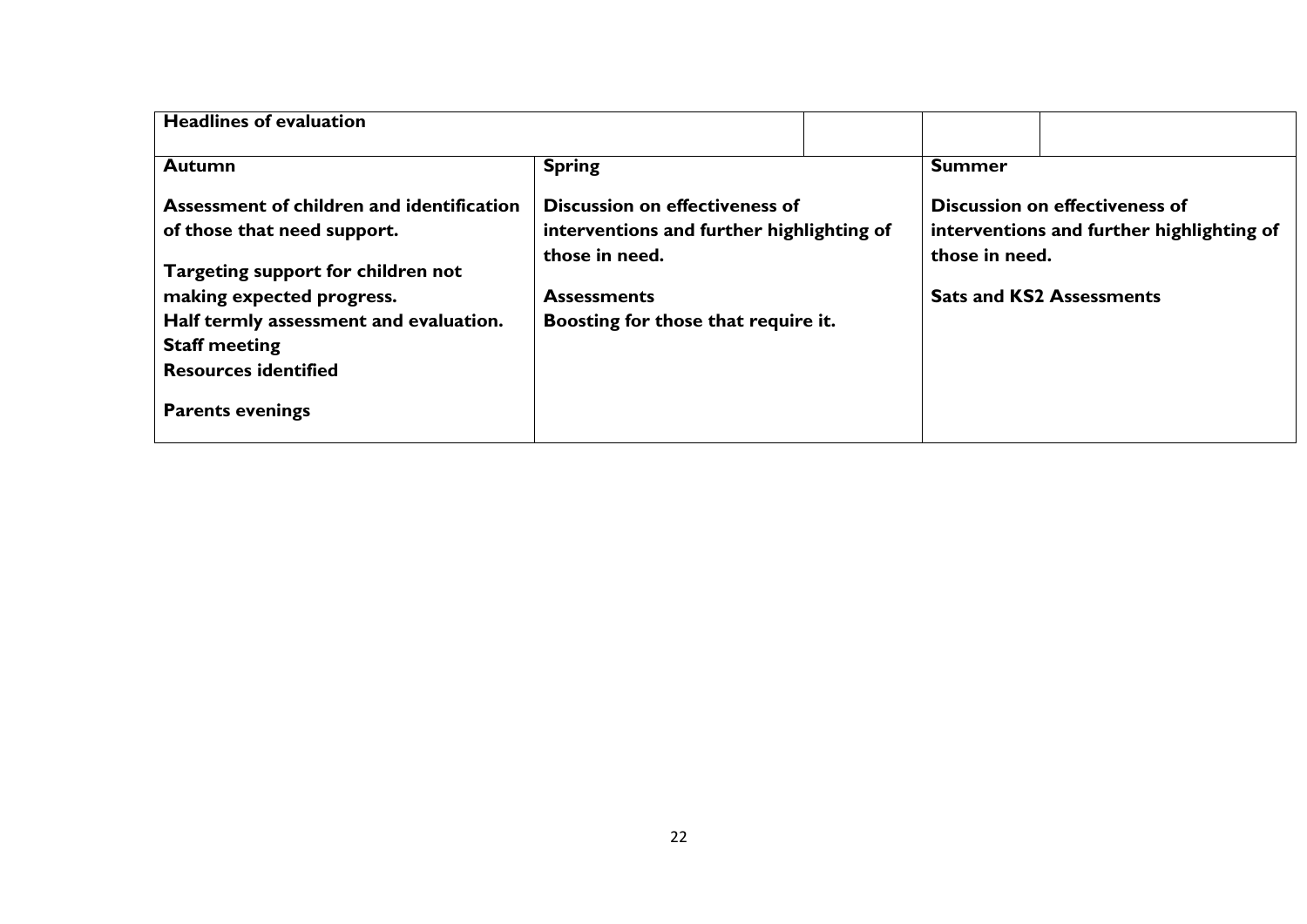**Achievement focused priority 2: To ensure that all subjects are assessed and monitored each half term and this informs planning in anticipation of Ofsted deep dives.**

| Position statement / or key question                                                                                                                                                                                                                                                                                                                                                                                                                                                                                                                                                                                                                                                                                                                                                                          | Target/s                                                                                                                                                                                                                                                                                                                                                                                                                                                                                                                                                                                                                                                                                                                                         |
|---------------------------------------------------------------------------------------------------------------------------------------------------------------------------------------------------------------------------------------------------------------------------------------------------------------------------------------------------------------------------------------------------------------------------------------------------------------------------------------------------------------------------------------------------------------------------------------------------------------------------------------------------------------------------------------------------------------------------------------------------------------------------------------------------------------|--------------------------------------------------------------------------------------------------------------------------------------------------------------------------------------------------------------------------------------------------------------------------------------------------------------------------------------------------------------------------------------------------------------------------------------------------------------------------------------------------------------------------------------------------------------------------------------------------------------------------------------------------------------------------------------------------------------------------------------------------|
| School has tried to record assessments in a way<br>that suits individual staff members. There needs to<br>be a central approach to recording that is easily<br>accessible to all and is clear and shows indicators.<br>This assessment must be every half term to<br>demonstrate progress and areas of need, as well as<br>highlighting children for intervention.<br>Literacy and maths are established, but other<br>subjects need to be assessed accurately and<br>recorded appropriately.<br>This assessment must also tie in with the National<br>Curriculum tests and stand up to scrutiny and<br>moderation.<br>The recording system will also highlight areas of<br>need and progression.<br>Subject leaders need to understand their subject<br>and be able to discuss progression and expectations. | Ensure assessments take place at regular times - half<br>termly.<br>New assessments are used effectively across the school<br>$\bullet$<br>and not centralised in the UKS class.<br>Abacus maths assessment is used effectively across school<br>$\bullet$<br>and is tailored to match the coverage of the term.<br>New systems of end of key stage assessment for Literacy<br>$\bullet$<br>and SPaG implemented<br>RE and Science all monitored and progress recorded<br>accordingly.<br>Other subjects assessed appropriately through Twinkl<br>resources.<br>To ensure all staff are confident in levelling through CPD,<br>networking and INSET.<br>To resource new system as appropriate - through new<br>assessment materials or software. |
| What will success look like?                                                                                                                                                                                                                                                                                                                                                                                                                                                                                                                                                                                                                                                                                                                                                                                  | What will be different for children?                                                                                                                                                                                                                                                                                                                                                                                                                                                                                                                                                                                                                                                                                                             |
| A system of recording of assessments that reflects half<br>termly coverage and ties in with DFE expectations.<br>All staff confident in its use and children aware of the new<br>assessment regime.<br>Parental awareness through discussion at parent's<br>$\bullet$<br>evenings or meetings.                                                                                                                                                                                                                                                                                                                                                                                                                                                                                                                | New levelling of work in assessment weeks.<br>More peer to peer marking to allow children to see their<br>$\bullet$<br>possible development.<br>New assessment materials<br>$\bullet$<br>Assessments in all subjects (half termly)                                                                                                                                                                                                                                                                                                                                                                                                                                                                                                               |
| A central system that is accessible to all staff members                                                                                                                                                                                                                                                                                                                                                                                                                                                                                                                                                                                                                                                                                                                                                      |                                                                                                                                                                                                                                                                                                                                                                                                                                                                                                                                                                                                                                                                                                                                                  |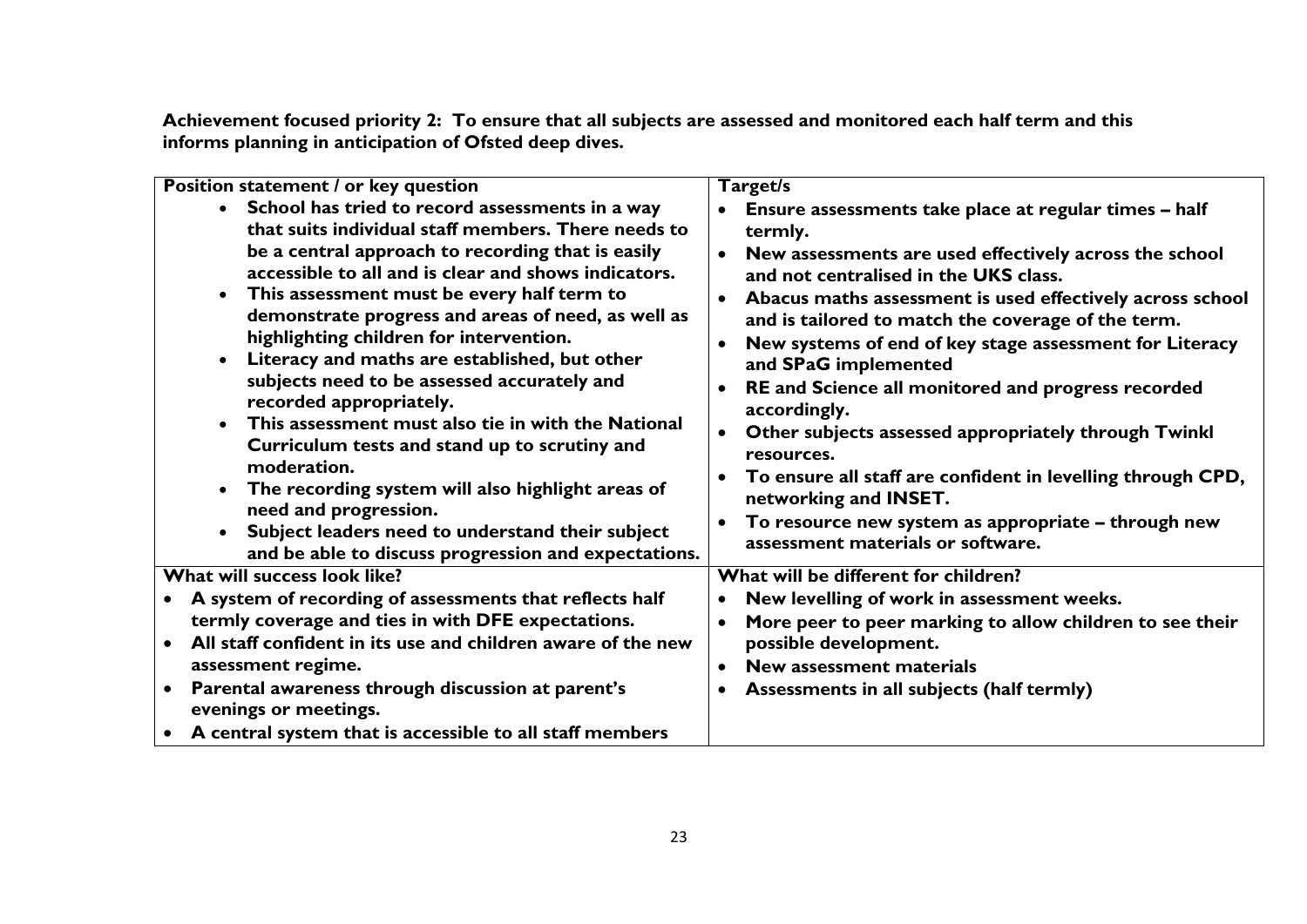| Key people, including governors | <b>Funding and resources</b>           |
|---------------------------------|----------------------------------------|
| All staff                       | $\bullet$ Staff meeting and INSET time |
| <b>Pupils and parents</b>       | $\bullet$ CPD.                         |
| <b>Curriculum governors</b>     | • New assessment materials if needed.  |

| <b>Tasks</b>                                                        | Who                          | When                         | <b>Monitoring and Evaluating</b> |
|---------------------------------------------------------------------|------------------------------|------------------------------|----------------------------------|
| Implement the new system of assessment in all subjects<br>$\bullet$ | Head<br><b>Subject</b>       | <b>Autumn</b><br><b>2021</b> | Head and subject leaders         |
|                                                                     | <b>leaders</b>               |                              |                                  |
| Monitor the new recording system                                    | Head and<br><b>Governors</b> | Half termly $ $              | <b>Governors</b>                 |
| Use of new assessment materials                                     | All staff                    | <b>By Spring</b><br>2022     | <b>Head and Governors</b>        |

| <b>Autumn</b>                                                                                                                            | <b>Spring</b>                          | <b>Summer</b>                                                      |
|------------------------------------------------------------------------------------------------------------------------------------------|----------------------------------------|--------------------------------------------------------------------|
| Review of assessments and tracking.                                                                                                      | Monitoring and assessment of progress. | Assessment and recording pupils'                                   |
| Routine assessment of literacy, maths, Re, Review of targets.                                                                            |                                        | progress.                                                          |
| Science plus other subjects. Checking of  Half termly assessment and recording<br>rolling programmes and assessments in all<br>subjects. |                                        | Monitoring of assessment and progress<br>predictions against sats. |
| New Twinkle literacy assessment in line<br>with moderation.                                                                              |                                        |                                                                    |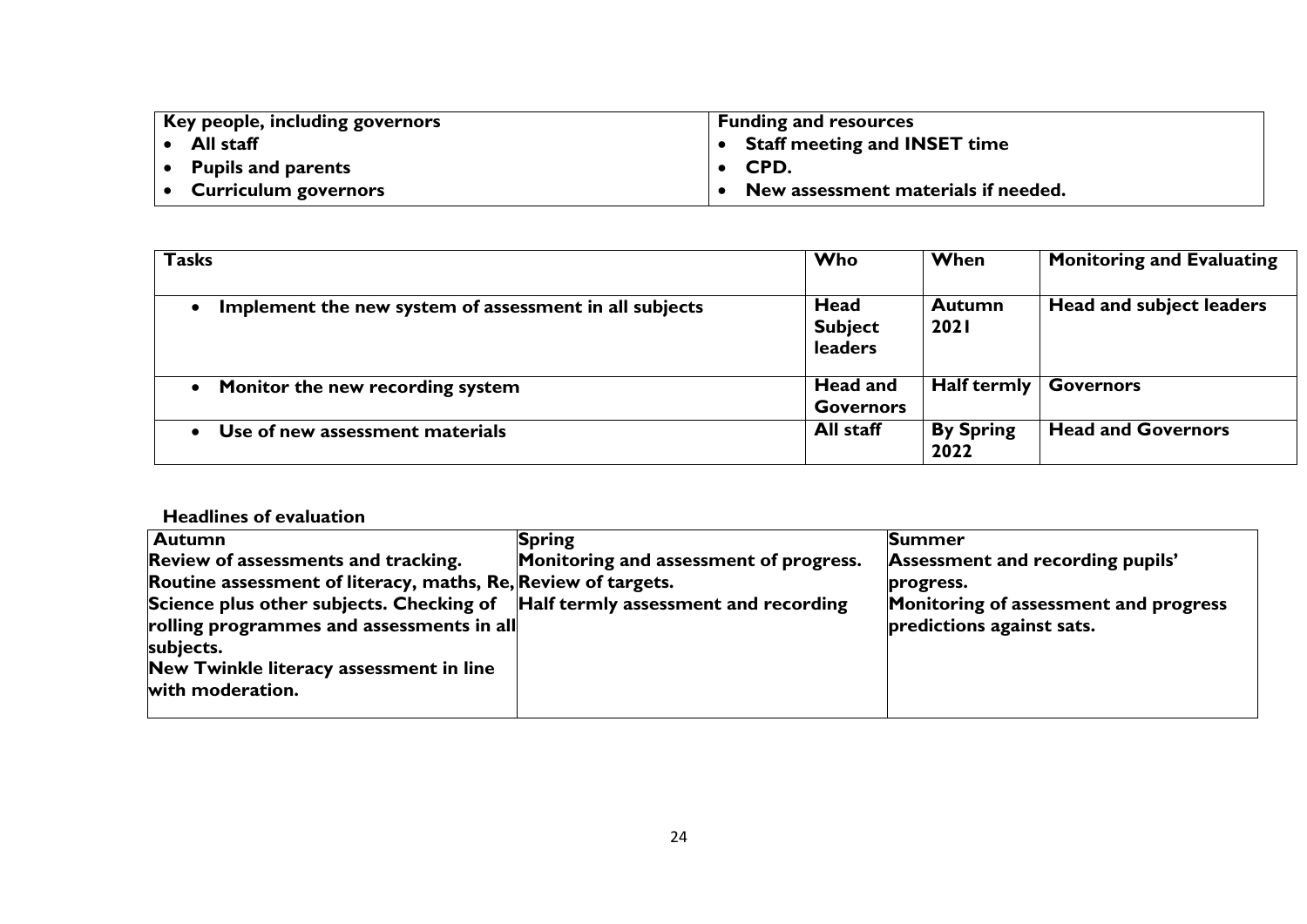**Leadership and Management focused priority 1: Ensure all Health and Safety procedures are reviewed and up to date in preparation for Health and Safety audit.**

| <b>Position statement / or key question</b><br>Health and Safety checks are a priority<br>within and throughout the school.<br><b>Under Kym Allen all policies are</b><br>$\bullet$<br>reviewed annually and are all up to<br>date.<br>Staff undergo relevant training when<br>appropriate.<br>Safeguarding and keeping children safe<br>in education is an active document and<br>reviewed at every update.<br>School needs to be ready for H and S<br>audit. | <b>Target/s</b><br>To ensure the policies are the most recent.<br>To ensure all information is relevant<br>Ensure relevant training undertaken by staff and Governors.<br>Ensure training by leadership team in necessary areas<br>$\bullet$<br>(legionella, etc)<br>Use of Kim Allen's policies to ease the pressures.<br>$\bullet$ |
|----------------------------------------------------------------------------------------------------------------------------------------------------------------------------------------------------------------------------------------------------------------------------------------------------------------------------------------------------------------------------------------------------------------------------------------------------------------|--------------------------------------------------------------------------------------------------------------------------------------------------------------------------------------------------------------------------------------------------------------------------------------------------------------------------------------|
| What will success look like?<br>A website that withstands close<br>scrutiny<br>An up to date set of policies and<br>information.<br><b>School is Health and Safety ready in</b><br>$\bullet$<br>terms of statutory information.<br>All staff fully trained in safeguarding,<br>Prevent and food hygiene.                                                                                                                                                       | What will be different for children?<br>Information on website will be most up to date.<br>$\bullet$<br><b>Feeling of safety</b><br>$\bullet$<br>Staff more confident in daily procedures and legislation.<br>$\bullet$                                                                                                              |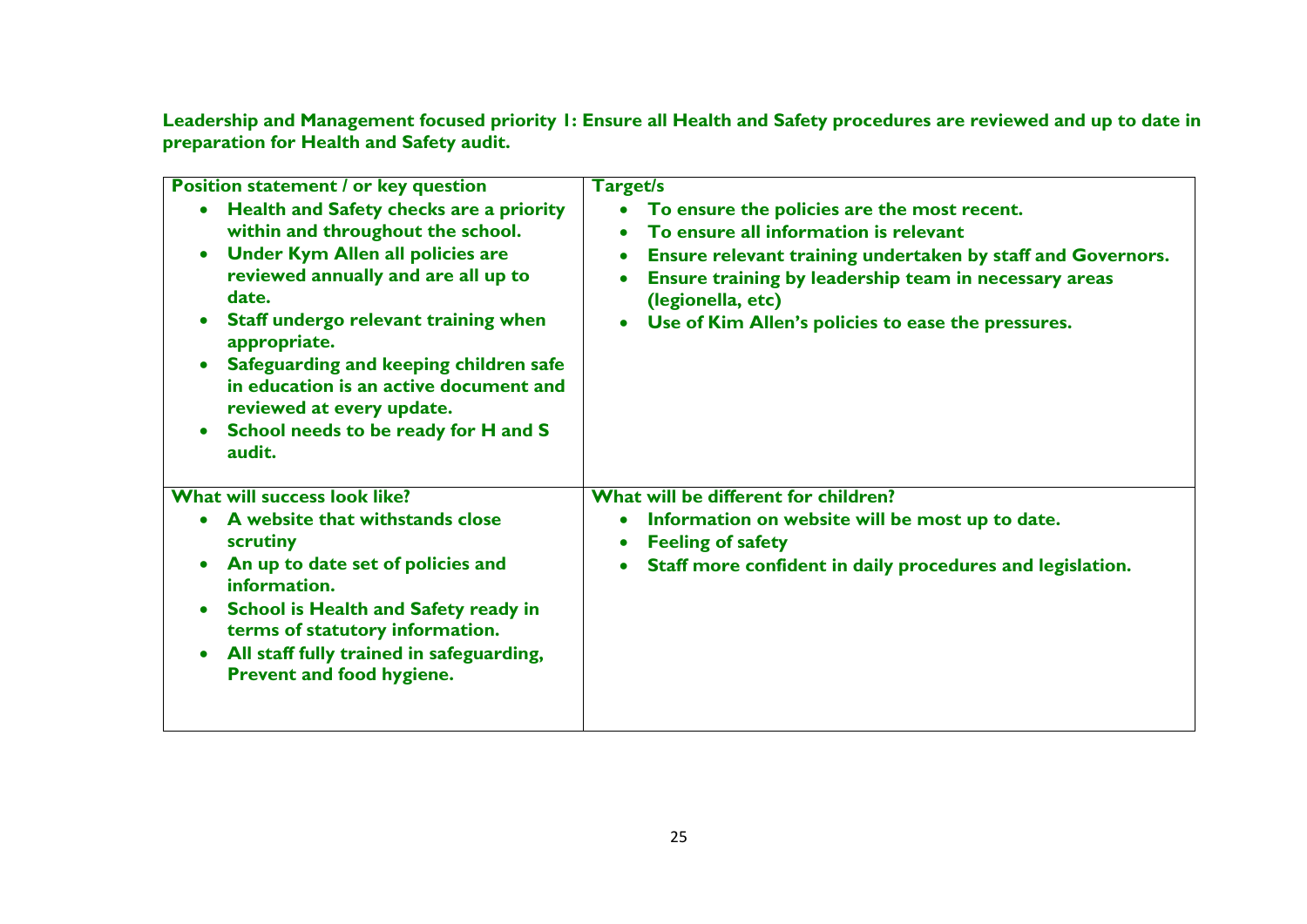| Key people, including governors                                                                                                                | <b>Funding and resources</b>                                           |                                      |                                  |  |
|------------------------------------------------------------------------------------------------------------------------------------------------|------------------------------------------------------------------------|--------------------------------------|----------------------------------|--|
| <b>Head</b>                                                                                                                                    | <b>Inset</b><br>$\bullet$                                              |                                      |                                  |  |
| <b>Staff</b>                                                                                                                                   | Use of Kim Allen H and S and her vast information portal.<br>$\bullet$ |                                      |                                  |  |
| <b>Children/parents</b>                                                                                                                        | Access to portal for up to date policies, information.<br>$\bullet$    |                                      |                                  |  |
| <b>Governors</b>                                                                                                                               |                                                                        | Online training / in house training. |                                  |  |
| <b>Tasks</b>                                                                                                                                   | <b>Who</b>                                                             | When                                 | <b>Monitoring and Evaluating</b> |  |
| <b>Checking of policies online for review</b>                                                                                                  | <b>Governors</b>                                                       | <b>Immediately</b>                   | <b>Governors</b>                 |  |
| dates                                                                                                                                          | <b>Head</b>                                                            |                                      | <b>Head</b>                      |  |
| All staff to be re- trained in Prevent,<br>$\bullet$                                                                                           | <b>Head</b>                                                            | <b>Ongoing</b>                       | <b>Head</b>                      |  |
| Safeguarding and Hygiene preferably<br>online.                                                                                                 | <b>Staff</b>                                                           |                                      | <b>Governors</b>                 |  |
| School to be audited for Health and                                                                                                            | <b>Head</b>                                                            | <b>Early 2022</b>                    | <b>Head</b>                      |  |
| <b>Safety readiness.</b>                                                                                                                       | <b>Governor</b>                                                        |                                      |                                  |  |
| <b>Headlines of evaluation - Autumn</b>                                                                                                        | <b>Spring</b>                                                          | <b>Summer</b>                        |                                  |  |
| <b>Review of policies</b><br><b>Renewal of out of date policies</b><br><b>Uploading of relevant material</b><br><b>Monitoring by Governors</b> | <b>Monitoring</b><br><b>Renewal where</b><br>necessary                 | <b>Monitoring and</b><br>renewal.    |                                  |  |
| <b>Staff training</b>                                                                                                                          |                                                                        |                                      |                                  |  |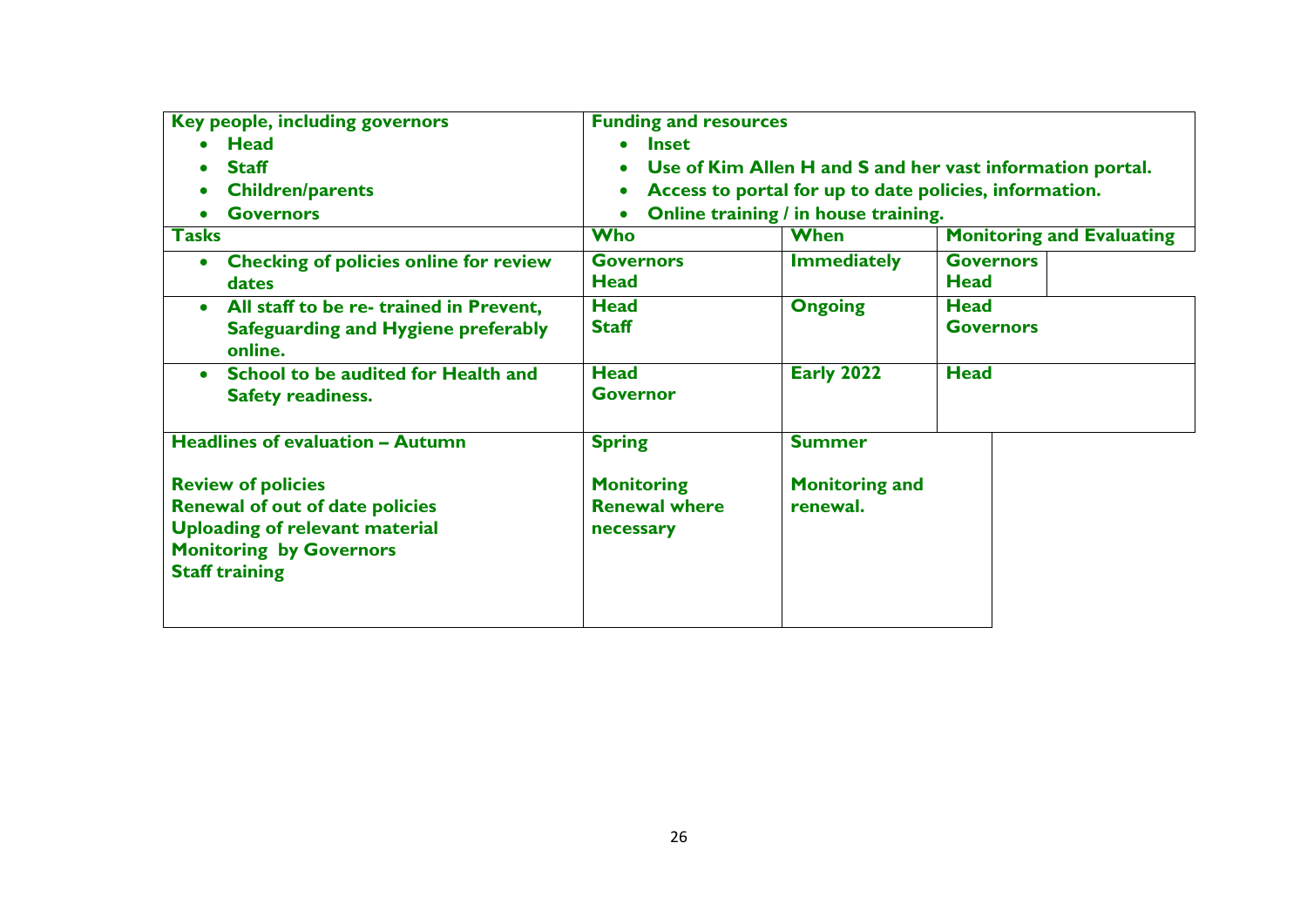**Leadership and Management focused priority 2: To monitor and support the new class 3 where needed and to ensure the junior split is effective and continues to be viable.**

| <b>Position statement / or key question</b>                                                                                                                                                                                                                                                                                                                                                                                                                                                                                                                                                                                          | Target/s                                                                                                                                                                                                                                                                                                                                                                                   |
|--------------------------------------------------------------------------------------------------------------------------------------------------------------------------------------------------------------------------------------------------------------------------------------------------------------------------------------------------------------------------------------------------------------------------------------------------------------------------------------------------------------------------------------------------------------------------------------------------------------------------------------|--------------------------------------------------------------------------------------------------------------------------------------------------------------------------------------------------------------------------------------------------------------------------------------------------------------------------------------------------------------------------------------------|
| To alleviate the overcrowding in juniors (49 children), the<br>school has appointed a new class teacher to teach year 3<br>and 4 in the mornings. This means there is a much more<br>even split of children throughout the juniors and makes<br>the teaching of maths and literacy far more manageable.<br>The new classroom needs to be supported as much as<br>possible through close liaison and working as a team.<br>Staff meetings and Inset to be used to help support.<br>If successful, then it is hoped the new class teacher will<br>become full time.<br>Governor monitoring to be used to help assess the<br>situation. | To ensure the new class teacher is firmly<br>established within school.<br><b>Effective and differentiated teaching of</b><br>maths and literacy across both classes.<br><b>Evaluate and monitor effectiveness of new</b><br>junior classroom.<br><b>Purchase new resources</b><br>Attend and deliver relevant CPD and INSET<br><b>Seek Parent and Governor views on</b><br>effectiveness. |
| <b>What will success look like?</b>                                                                                                                                                                                                                                                                                                                                                                                                                                                                                                                                                                                                  | What will be different for children?                                                                                                                                                                                                                                                                                                                                                       |
| A new revamped junior area within school.                                                                                                                                                                                                                                                                                                                                                                                                                                                                                                                                                                                            | More focus on maths and literacy                                                                                                                                                                                                                                                                                                                                                           |
| Effective teaching, monitoring and assessment of maths                                                                                                                                                                                                                                                                                                                                                                                                                                                                                                                                                                               | A much calmer learning environment                                                                                                                                                                                                                                                                                                                                                         |
| and literacy.                                                                                                                                                                                                                                                                                                                                                                                                                                                                                                                                                                                                                        | A sense of ownership in their new                                                                                                                                                                                                                                                                                                                                                          |
| Displays and features around the school                                                                                                                                                                                                                                                                                                                                                                                                                                                                                                                                                                                              | classroom.                                                                                                                                                                                                                                                                                                                                                                                 |
| <b>Effective change where necessary</b>                                                                                                                                                                                                                                                                                                                                                                                                                                                                                                                                                                                              | A new approach that is far more interactive                                                                                                                                                                                                                                                                                                                                                |
| Children happy in their new classes.                                                                                                                                                                                                                                                                                                                                                                                                                                                                                                                                                                                                 | and all encompassing.                                                                                                                                                                                                                                                                                                                                                                      |
| Positive parent feedback at parents' evenings and on the                                                                                                                                                                                                                                                                                                                                                                                                                                                                                                                                                                             | A buzz about their work.                                                                                                                                                                                                                                                                                                                                                                   |
| questionnaire.                                                                                                                                                                                                                                                                                                                                                                                                                                                                                                                                                                                                                       | The chance to shine in a less competitive                                                                                                                                                                                                                                                                                                                                                  |
| A permanent, full time junior team.                                                                                                                                                                                                                                                                                                                                                                                                                                                                                                                                                                                                  | environment.                                                                                                                                                                                                                                                                                                                                                                               |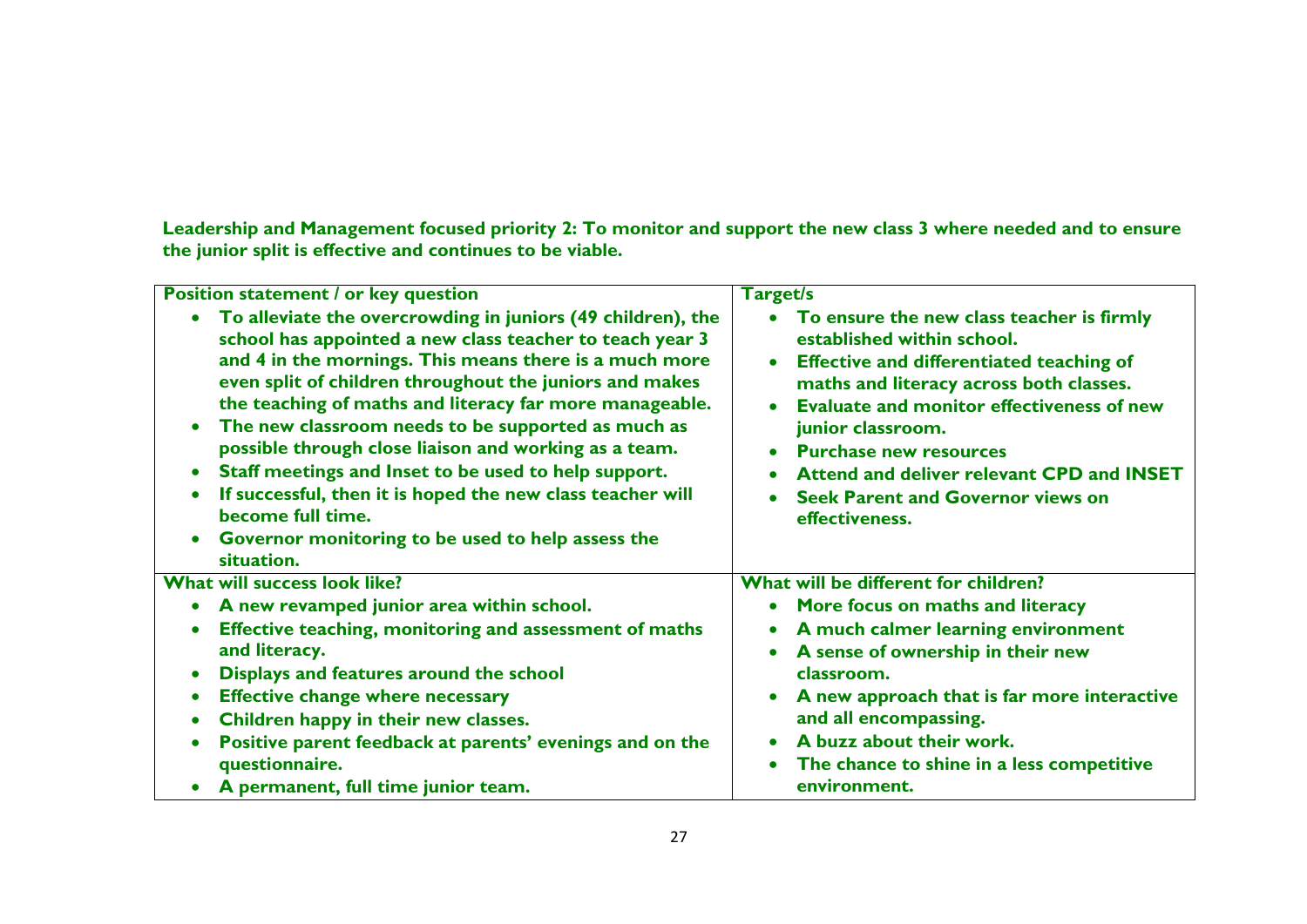| Key people, including governors                                                                                                                                    | <b>Funding and resources</b>                                                                             |                                                                                                   |                                               |
|--------------------------------------------------------------------------------------------------------------------------------------------------------------------|----------------------------------------------------------------------------------------------------------|---------------------------------------------------------------------------------------------------|-----------------------------------------------|
| <b>Staff</b>                                                                                                                                                       | <b>Inset and CPD</b>                                                                                     |                                                                                                   |                                               |
| <b>Children/parents</b>                                                                                                                                            | <b>Support and PPA cover</b>                                                                             |                                                                                                   |                                               |
| <b>Governors</b>                                                                                                                                                   | <b>Purchase of relevant resources where</b><br>necessary<br><b>Networking across classes</b>             |                                                                                                   |                                               |
| <b>Tasks</b>                                                                                                                                                       | <b>Who</b>                                                                                               | <b>When</b>                                                                                       | <b>Monitoring</b><br>and<br><b>Evaluating</b> |
| Install and equip new classroom<br>$\bullet$                                                                                                                       | <b>Staff</b>                                                                                             | <b>Immediately</b>                                                                                | <b>Governors</b><br><b>Head</b>               |
| New class to be independent and left to run<br>$\bullet$                                                                                                           | <b>Class teacher</b>                                                                                     | <b>Ongoing</b>                                                                                    | <b>Head</b><br><b>Governors</b>               |
| Monitor and assess effectiveness and keep support<br>$\bullet$<br>ongoing.                                                                                         | <b>Head</b>                                                                                              | <b>Termly</b>                                                                                     | Head                                          |
| <b>Headlines of evaluation - Autumn</b>                                                                                                                            | <b>Spring</b>                                                                                            | <b>Summer</b>                                                                                     |                                               |
| New class to be established.<br>Staff meetings to be used to check effectiveness.<br>Appraisals used to set targets, etc.<br>Parents' evenings to monitor success. | <b>Classroom to</b><br>continue<br><b>Monitoring of</b><br>success.<br><b>Assessments</b><br>of children | <b>Assessments and</b><br>parents evening to<br>monitor success.<br><b>Year 4 tables</b><br>check |                                               |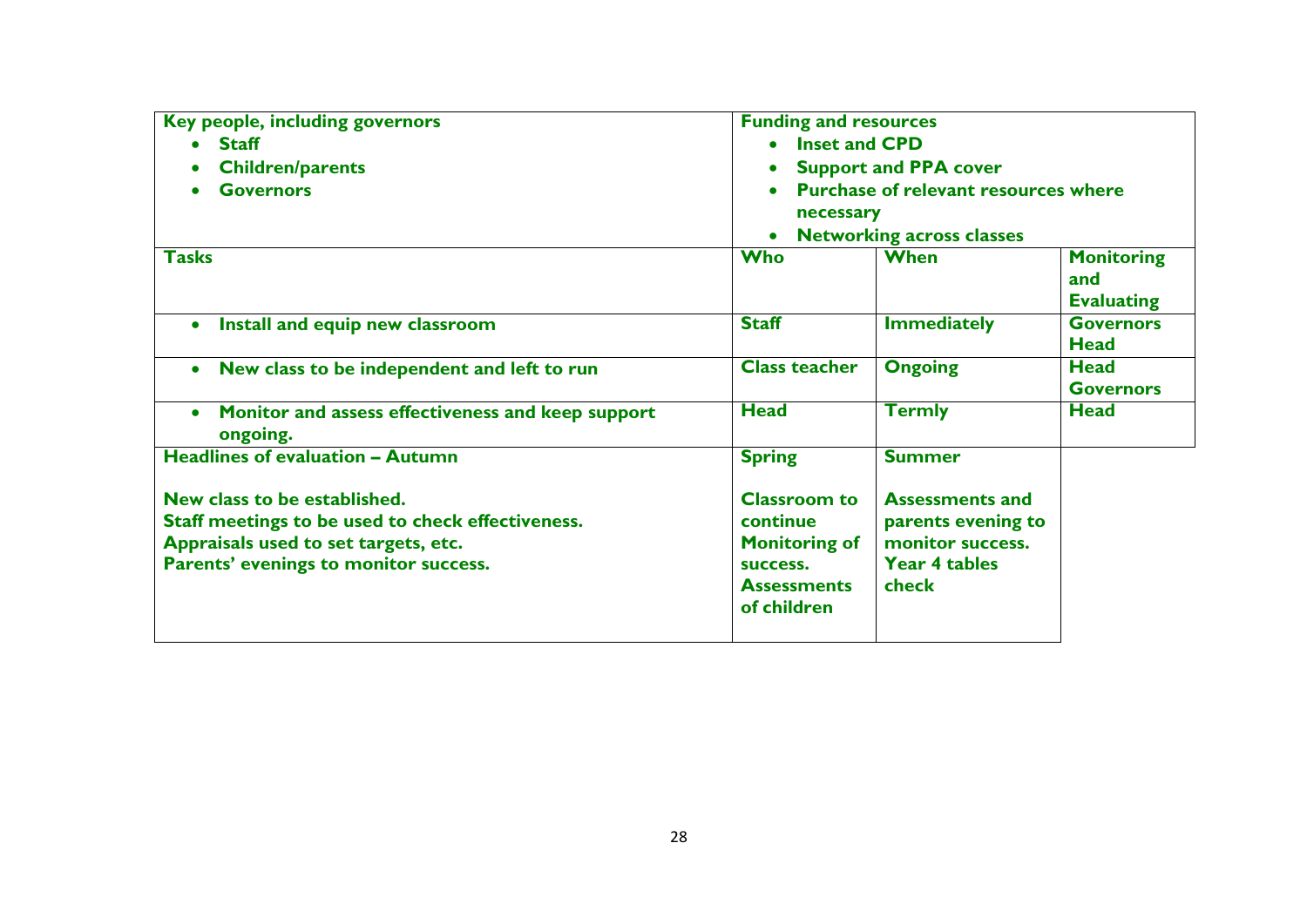**Personal Development and Well Being focused priority 1: To re-integrate Collective Worship across the school and ensure Christian Values come back to the forefront of the school. To prepare for SIAMS.**

| <b>Position statement / or key question</b>                                                                                                                                                                                                                                                                                                                                                                                                                                                                                                                                | <b>Target/s</b>                                                                                                                                                                                                                                                                                                                                                      |
|----------------------------------------------------------------------------------------------------------------------------------------------------------------------------------------------------------------------------------------------------------------------------------------------------------------------------------------------------------------------------------------------------------------------------------------------------------------------------------------------------------------------------------------------------------------------------|----------------------------------------------------------------------------------------------------------------------------------------------------------------------------------------------------------------------------------------------------------------------------------------------------------------------------------------------------------------------|
| After the lockdowns and restrictions placed upon the<br>school, whole school Collective worship was not<br>permitted. This means that Worship has become<br>fragmented and very insular.<br>Whole school acts of worship are to be reintroduced<br>and a renewed focus on the school's Christian Values is<br>to be implemented.<br>Father Andrew and Open the Book to be invited back.<br>$\bullet$<br>Preparation for SIAMs to become a focus once again.<br>$\bullet$<br>Ways to raise awareness of Christian values in the<br>$\bullet$<br>wider context to be sought. | To involve children, parents, Governors and other<br>$\bullet$<br>stakeholders in our acts of Worship through<br>celebrations - Harvest, Christmas, Education Sunday,<br>etc.<br>To resource a suitable shelter to use for this space.<br>Network with other schools to see how they provision<br>worship.<br>Utilise the gazebo for Worship and as a mindful place. |
| <b>What will success look like?</b>                                                                                                                                                                                                                                                                                                                                                                                                                                                                                                                                        | What will be different for children?                                                                                                                                                                                                                                                                                                                                 |
| Whole school acts of worship to be held daily by staff.<br>$\bullet$<br>Outside agents to help implement these acts of<br>worship.<br>Christian Values to once again become the heart of the<br>$\bullet$<br>school's ethos.<br>Child led Worship once again.<br>$\bullet$<br>Much greater awareness of others trough mindful<br>activities.                                                                                                                                                                                                                               | <b>Children will have much more Collective Worship</b><br>again.<br><b>Timetabled routine of Worship.</b><br><b>More opportunities for mindfulness</b><br><b>Support for mental health</b><br>$\bullet$<br><b>Opportunities to lead and assess Worship.</b>                                                                                                          |
| Key people, including governors                                                                                                                                                                                                                                                                                                                                                                                                                                                                                                                                            | <b>Funding and resources</b>                                                                                                                                                                                                                                                                                                                                         |
| <b>Staff</b>                                                                                                                                                                                                                                                                                                                                                                                                                                                                                                                                                               | <b>Online Collective Worship areas</b><br>$\bullet$                                                                                                                                                                                                                                                                                                                  |
| <b>Children</b>                                                                                                                                                                                                                                                                                                                                                                                                                                                                                                                                                            | <b>Music sites</b>                                                                                                                                                                                                                                                                                                                                                   |
| <b>Parents</b>                                                                                                                                                                                                                                                                                                                                                                                                                                                                                                                                                             | More Worship resources to help deliver meaningful                                                                                                                                                                                                                                                                                                                    |
| <b>Governors</b>                                                                                                                                                                                                                                                                                                                                                                                                                                                                                                                                                           | acts of Worship.                                                                                                                                                                                                                                                                                                                                                     |
| Other groups and individuals - community members                                                                                                                                                                                                                                                                                                                                                                                                                                                                                                                           |                                                                                                                                                                                                                                                                                                                                                                      |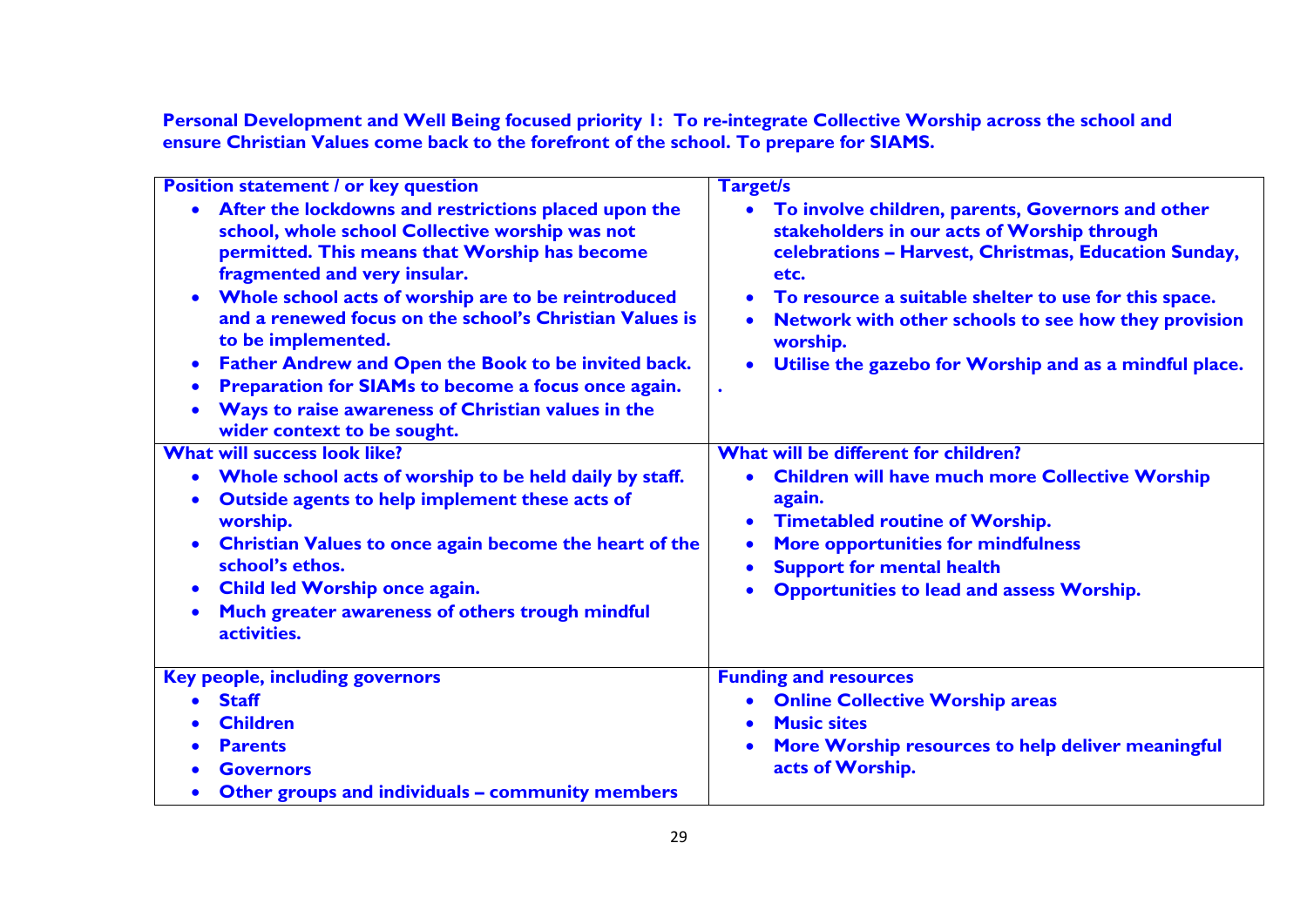| <b>Tasks</b>                                                 | Who          | <b>When</b>               | <b>Monitoring and Evaluation</b> |
|--------------------------------------------------------------|--------------|---------------------------|----------------------------------|
| • Re-timetable Collective Worship                            | <b>Staff</b> | <b>Immediately   Head</b> | <b>Staff</b><br><b>Children</b>  |
| • Invite Father Andrew back as well as Open the Book.   Head | <b>Staff</b> | <b>Immediately   Head</b> |                                  |
| <b>Resource</b>                                              | <b>Staff</b> | 2021/22                   | <b>Head</b>                      |

#### **Headlines of evaluation**

| <b>Autumn</b>                                                                                                                                                                      | <b>Spring</b>                                                              | <b>Summer</b>                                                                    |
|------------------------------------------------------------------------------------------------------------------------------------------------------------------------------------|----------------------------------------------------------------------------|----------------------------------------------------------------------------------|
| Re timetable and reintroduce whole<br><b>School Collective Worship.</b><br>Invite outside agencies and<br><b>Community Members back into</b><br>school.<br><b>Harvest Assembly</b> | <b>Child-lead Collective Worship.</b><br>Daily acts of worship as routine. | Child lead and daily acts of worship.<br>Utilisation of outdoor reflective area. |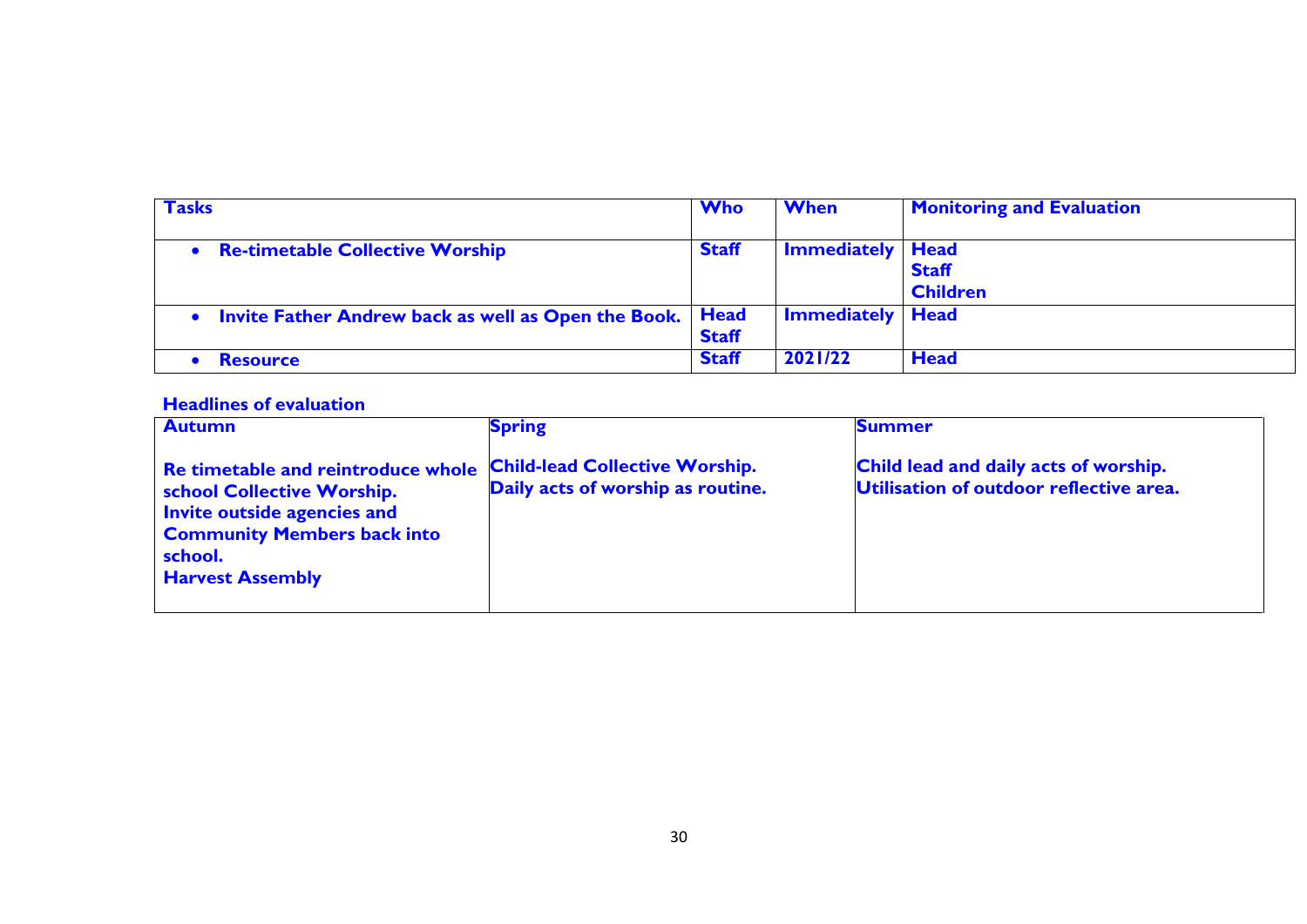**Personal Development and Well Being focused priority 2: To build new toilets for class 2 and re-vamp the play area and EYFS outside space.**

| <b>Position statement / or key question</b>                                                                                                                                                                                                                                                                                                                                                                      | <b>Target/s</b>                                                                                                                                                                                                                                       |
|------------------------------------------------------------------------------------------------------------------------------------------------------------------------------------------------------------------------------------------------------------------------------------------------------------------------------------------------------------------------------------------------------------------|-------------------------------------------------------------------------------------------------------------------------------------------------------------------------------------------------------------------------------------------------------|
| The school has a large number of children<br>$\bullet$<br>The new classroom has highlighted the need for new<br>toilets.<br>Currently there is only I toilet for the upper KS2 girls.<br>$\bullet$<br>The playground is a mess after the new classroom has<br>been built.<br>There is a need to re-surface and re-mark the<br>$\bullet$<br>playground.<br><b>EYFS outdoor area needs revamping.</b><br>$\bullet$ | To build a new toilet block adjacent to the new<br>classroom.<br>Re – organise the EYFS space as a result of the new<br>toilets.<br>Re-tarmac the playground and consult children in the<br>markings that are to be put down.<br><b>Fully utilise</b> |
| <b>What will success look like?</b><br>New toilets for the infant classroom<br>A newly covered playground with fresh markings.<br>A refreshed EYFS playground<br>A more satisfactory and manageable school<br>٠<br>environment<br><b>Happy parents</b><br>$\bullet$<br>Happy children and happy staff.                                                                                                           | What will be different for children?<br>A fully functioning and exciting new toilet block.<br>More opportunities to learn outside<br>More space and a calmer environment<br>A much tidier area for the children                                       |
| Key people, including governors<br>• All staff<br><b>Governors</b><br><b>Children</b><br><b>Parents</b>                                                                                                                                                                                                                                                                                                          | <b>Funding and resources</b><br><b>PTA</b><br><b>Formula capital</b><br><b>School budget</b>                                                                                                                                                          |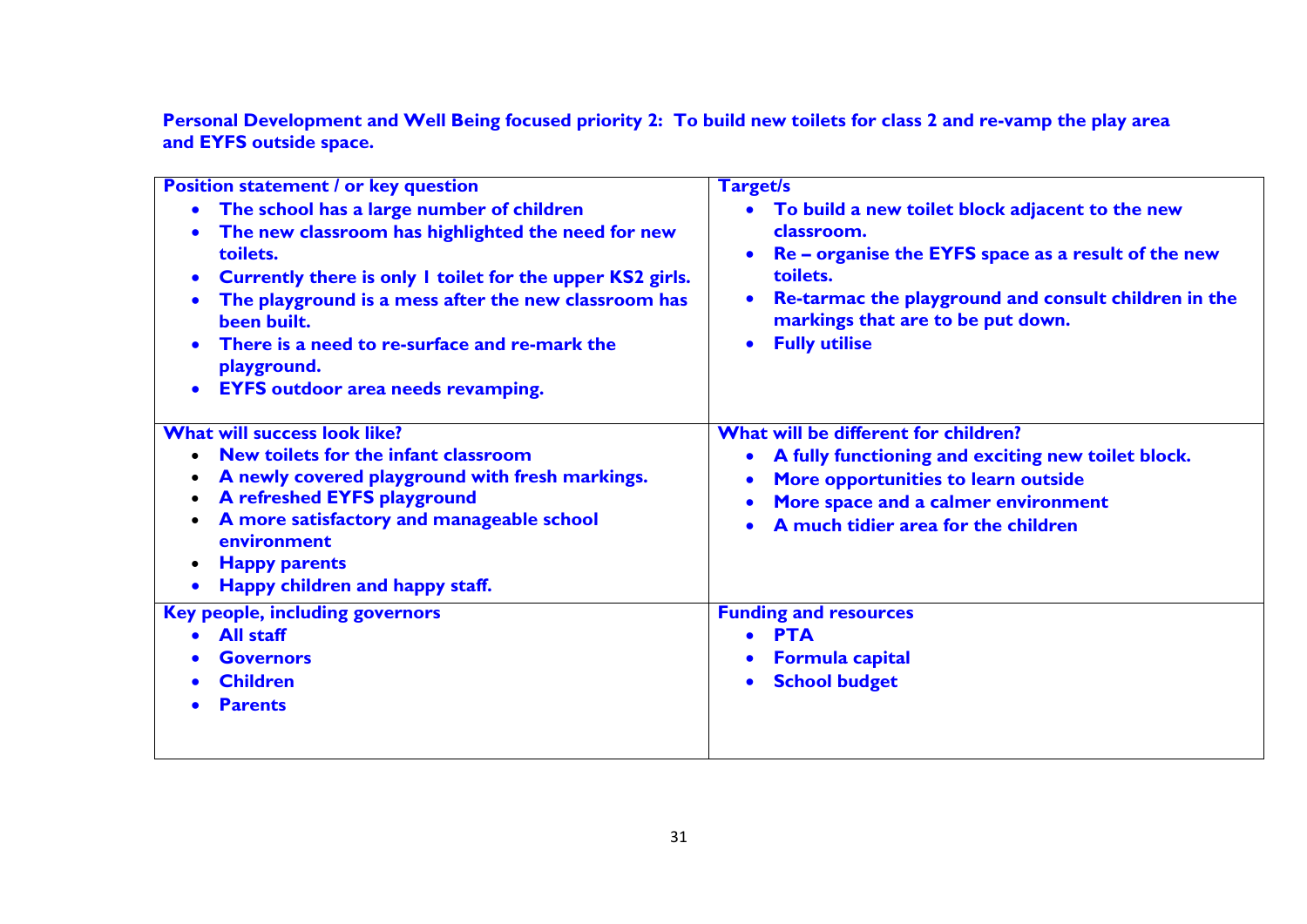| <b>Tasks</b>                                             | <b>Who</b>                      | <b>When</b>   | <b>Monitoring and Evaluation</b> |
|----------------------------------------------------------|---------------------------------|---------------|----------------------------------|
| <b>Plan for toilets</b><br>$\bullet$                     | <b>Staff</b>                    | <b>Done</b>   | <b>Head</b>                      |
|                                                          | <b>Governors</b>                |               | <b>Contractor</b>                |
| Money earmarked for building work in budget<br>$\bullet$ | <b>Head</b><br><b>Governors</b> | <b>Done</b>   | <b>Head</b>                      |
| <b>Building work</b><br>$\bullet$                        | <b>Contractors</b>              | <b>Autumn</b> | <b>Head</b>                      |
|                                                          |                                 | 2021          | <b>Building committee</b>        |
| <b>Implementation of new toilets</b><br>$\bullet$        | <b>Staff</b>                    | <b>Spring</b> | <b>Head</b>                      |
|                                                          | children                        | 2022          | <b>Building committee</b>        |
| New playground surface and EYFS space<br>$\bullet$       | <b>Contractors</b>              | <b>Summer</b> | <b>Head</b>                      |
|                                                          |                                 | 2022          | <b>Governors</b>                 |
|                                                          |                                 |               | <b>Children</b>                  |
|                                                          |                                 |               | <b>Parents</b>                   |

#### **Headlines of evaluation**

| <b>Summer</b>                                                                            | <b>Autumn</b>                                                | <b>Spring</b>                                                                      |
|------------------------------------------------------------------------------------------|--------------------------------------------------------------|------------------------------------------------------------------------------------|
| Plans drawn up and consultation<br><b>Allocation of budget</b><br><b>Plans submitted</b> | <b>Permission gained</b><br><b>Building work to commence</b> | <b>Building opened, resourced and used.</b><br><b>Playground and EYFS complete</b> |
|                                                                                          |                                                              |                                                                                    |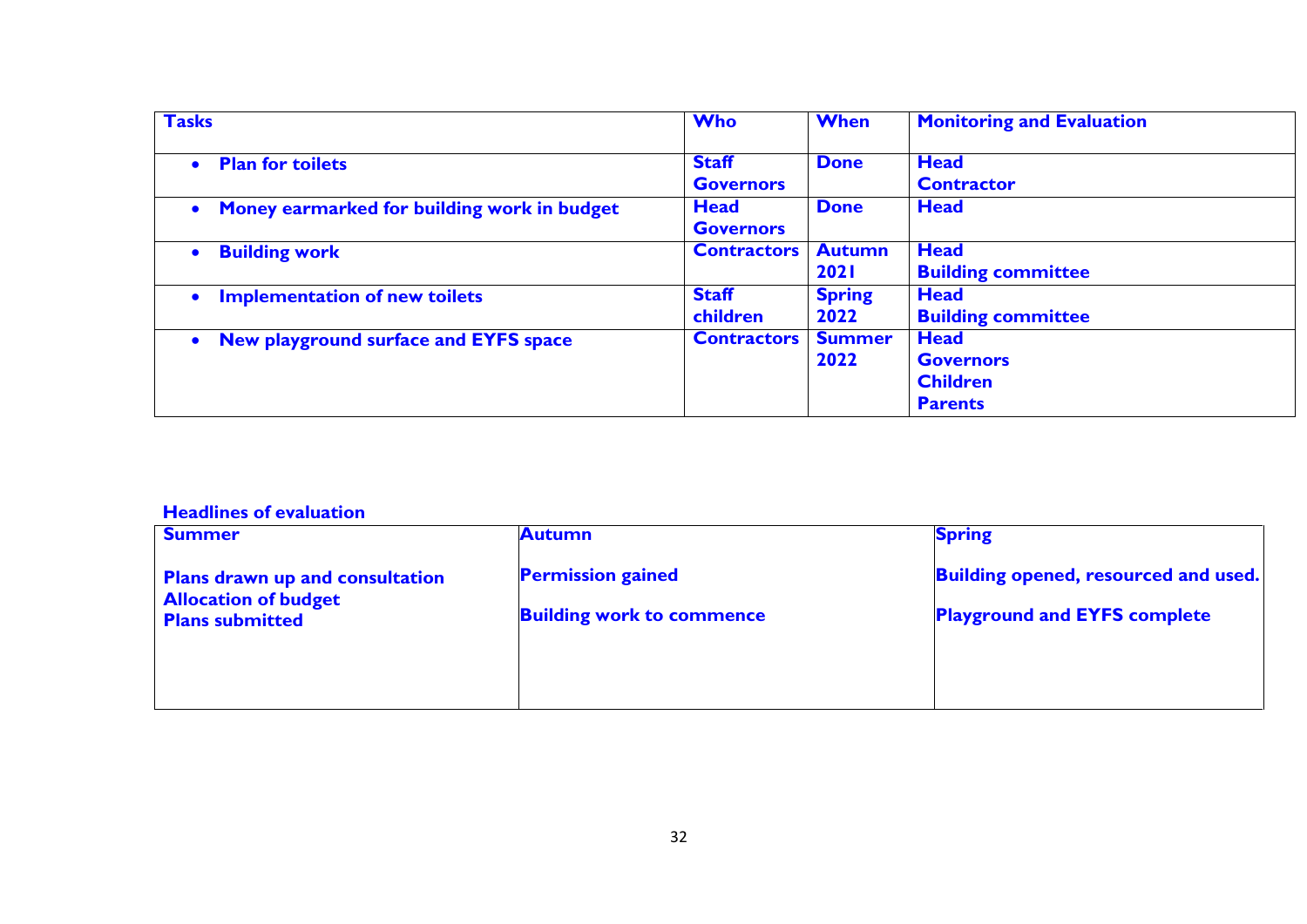**Community focused priority 1: To develop effective links with UK or overseas community.**

| <b>Position statement / or key question</b>                                                                                                                                                                                                                                                                                                                                              | Target/s                                                                                                                                                                                                                                     |
|------------------------------------------------------------------------------------------------------------------------------------------------------------------------------------------------------------------------------------------------------------------------------------------------------------------------------------------------------------------------------------------|----------------------------------------------------------------------------------------------------------------------------------------------------------------------------------------------------------------------------------------------|
| As part of the SIAMS inspection it has been<br>recommended that school develops its links with an<br>overseas school or one from a different locality to<br>enable children to broaden their experiences.<br><b>Foundation Governor and member of staff have</b><br>expressed a desire to help establish such links.<br>Possible foreign setting has also been highlighted.<br>$\bullet$ | To collaborate with a school in contrasting locality.<br>To explore and establish setting up a link with an overseas<br>school.<br>To discuss with consortium schools about their existing<br>links.<br>To develop these links.<br>$\bullet$ |
| <b>What will success look like?</b>                                                                                                                                                                                                                                                                                                                                                      | What will be different for children?                                                                                                                                                                                                         |
| Strong links with a UK or overseas school.<br>$\bullet$                                                                                                                                                                                                                                                                                                                                  | <b>Strong links with a contrasting UK locality</b>                                                                                                                                                                                           |
| Children communicating with other children and<br>۰                                                                                                                                                                                                                                                                                                                                      | Strong links with an overseas school.<br>$\bullet$                                                                                                                                                                                           |
| experiencing their community.                                                                                                                                                                                                                                                                                                                                                            | More opportunities to use IT and other communication                                                                                                                                                                                         |
| Governors and parents being involved with link                                                                                                                                                                                                                                                                                                                                           | methods.                                                                                                                                                                                                                                     |
| schools.                                                                                                                                                                                                                                                                                                                                                                                 | More project based learning.<br>$\bullet$                                                                                                                                                                                                    |
| Key people, including governors                                                                                                                                                                                                                                                                                                                                                          | <b>Funding and resources</b>                                                                                                                                                                                                                 |
| <b>Foundation Governor</b>                                                                                                                                                                                                                                                                                                                                                               | <b>Costs incurred when setting up links.</b><br>$\bullet$                                                                                                                                                                                    |
| <b>Children</b>                                                                                                                                                                                                                                                                                                                                                                          | Updating of IT provision where needed.                                                                                                                                                                                                       |
| <b>Staff</b>                                                                                                                                                                                                                                                                                                                                                                             | Literature and possible inter school visits to see how things<br>$\bullet$<br>can work.                                                                                                                                                      |
|                                                                                                                                                                                                                                                                                                                                                                                          |                                                                                                                                                                                                                                              |
|                                                                                                                                                                                                                                                                                                                                                                                          |                                                                                                                                                                                                                                              |
|                                                                                                                                                                                                                                                                                                                                                                                          |                                                                                                                                                                                                                                              |
|                                                                                                                                                                                                                                                                                                                                                                                          |                                                                                                                                                                                                                                              |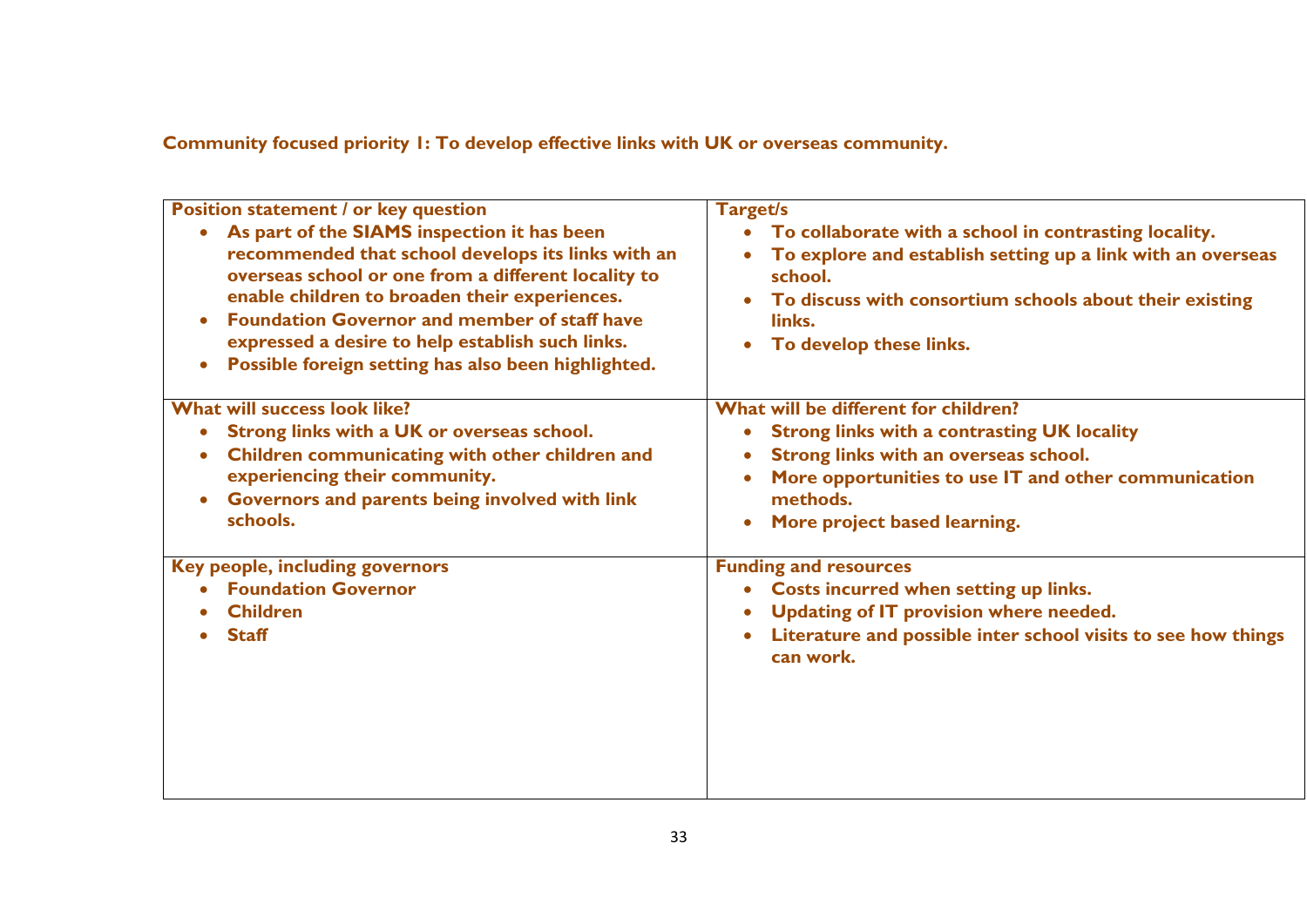| <b>Tasks</b>                                                                                                      |                             | <b>Who</b>       |               | <b>When</b>                 | <b>Monitoring and</b><br><b>Evaluating</b> |
|-------------------------------------------------------------------------------------------------------------------|-----------------------------|------------------|---------------|-----------------------------|--------------------------------------------|
| <b>Communication with Consortium schools</b><br>$\bullet$                                                         |                             | <b>Head</b>      |               | <b>By Spring</b>            | <b>Head</b>                                |
|                                                                                                                   |                             | <b>Children</b>  |               | 2022                        | <b>Governors</b>                           |
| <b>Establish a UK link through contacts</b><br>$\bullet$                                                          |                             | <b>Staff</b>     |               | <b>Summer</b>               | <b>Head</b>                                |
|                                                                                                                   |                             | <b>Head</b>      |               | 2022                        |                                            |
|                                                                                                                   |                             | <b>Governors</b> |               |                             |                                            |
| Investigate an overseas link through Diocese or British<br>$\bullet$<br><b>Council</b>                            |                             | <b>Governors</b> |               | <b>Spring 2022</b>          | <b>Head</b>                                |
| <b>Headlines of evaluation</b>                                                                                    |                             |                  |               |                             |                                            |
| <b>Autumn</b>                                                                                                     | <b>Spring</b>               |                  | <b>Summer</b> |                             |                                            |
| <b>Investigation of UK and Overseas links</b><br><b>Contact with Consortium schools</b><br>Inter - schools visits | <b>Development of links</b> |                  |               | <b>Development of links</b> |                                            |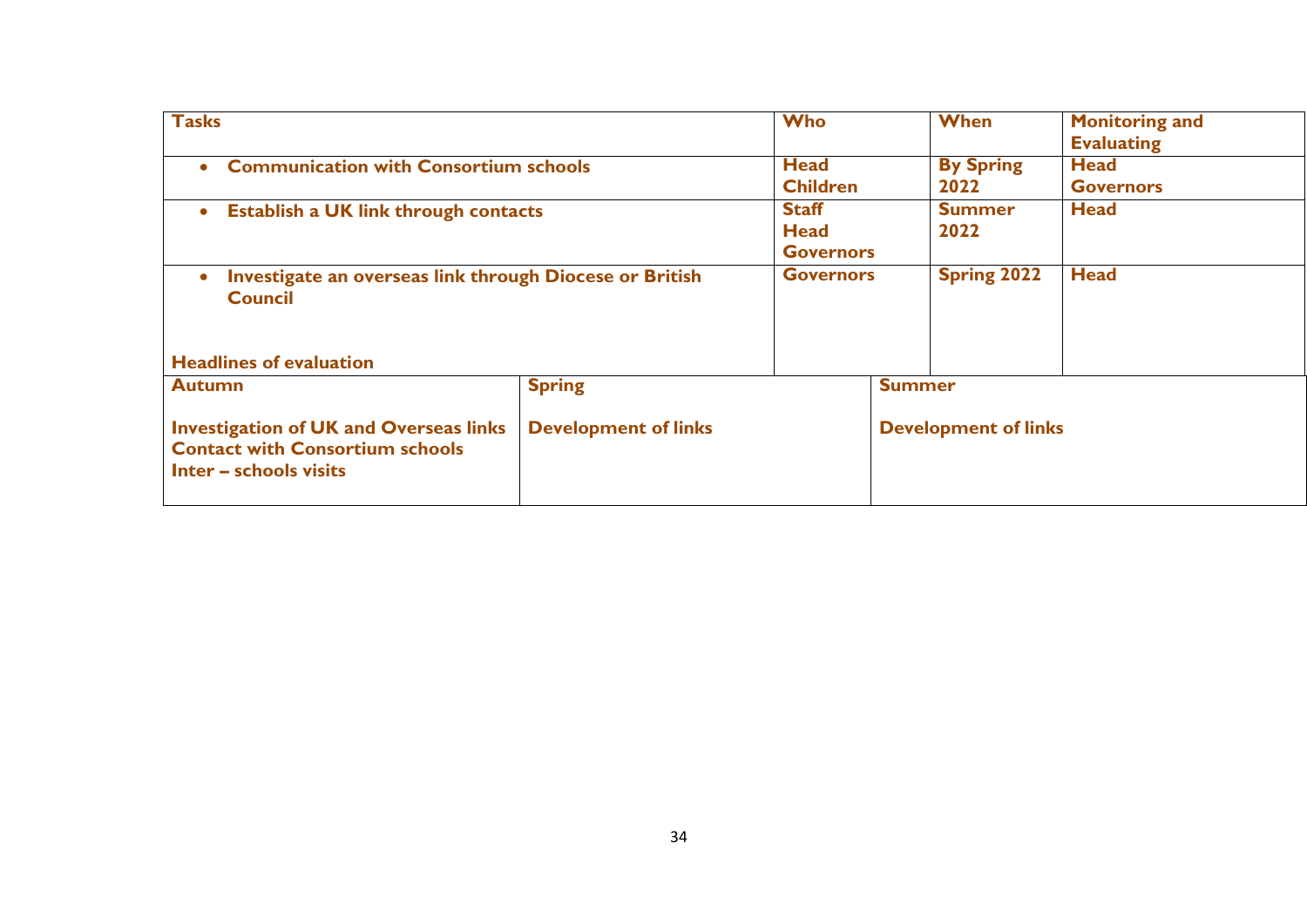**Community focused priority 2: To maintain community links through closer work with the AONB and other professional groups.**

| <b>Position statement / or key question</b><br>To further develop the schools excellent links with<br>$\bullet$<br>the community in general.<br>Build upon the successes of the school in the local<br>community<br><b>Establish a new link with AONB to enhance Forest</b><br><b>School Provision.</b>                                      | Target/s<br>Establish a relationship with AONB warden (Belinda)<br>$\bullet$<br>Open school up to any opportunity that AONB may offer<br><b>Promote AONB through school</b><br>Support wider programme of activities<br>Utilise links with school's FS programme<br>Develop relationship through time. |
|----------------------------------------------------------------------------------------------------------------------------------------------------------------------------------------------------------------------------------------------------------------------------------------------------------------------------------------------|--------------------------------------------------------------------------------------------------------------------------------------------------------------------------------------------------------------------------------------------------------------------------------------------------------|
| What will success look like?<br>A regular programme of activities with AONB<br>$\bullet$<br><b>School representation on AONB events</b><br><b>Enhanced FS provision and opportunities</b><br>$\bullet$<br>Broader and richer range of opportunities and<br>experiences for the children<br>Renewed focus for school as heart of the village. | What will be different for children?<br><b>More outdoor learning</b><br>$\bullet$<br><b>Enhanced FS programme</b><br>Possible further links outside of school with other<br>organisations<br>Stronger and higher profile presence for school within the<br><b>Community.</b>                           |
| Key people, including governors<br><b>AONB</b><br><b>FS</b> coordinator<br><b>Governors</b><br><b>Children/parents</b><br>staff                                                                                                                                                                                                              | <b>Funding and resources</b><br>transport<br>equipment<br>training                                                                                                                                                                                                                                     |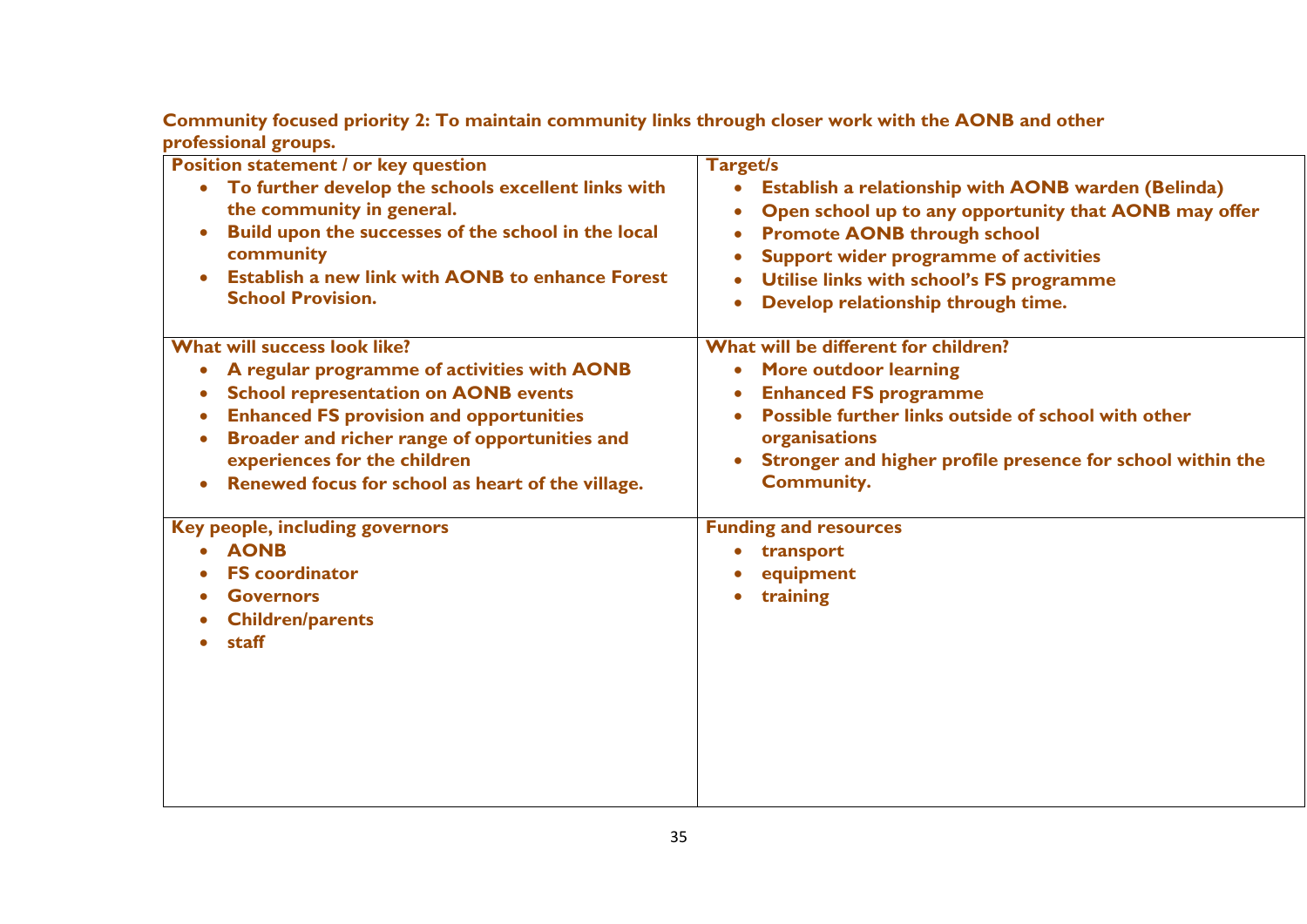| <b>Tasks</b><br><b>Who</b>                                                                                                |                                 |                         |               | <b>When</b>                                     | <b>Monitoring and</b><br><b>Evaluating</b> |
|---------------------------------------------------------------------------------------------------------------------------|---------------------------------|-------------------------|---------------|-------------------------------------------------|--------------------------------------------|
| <b>Establish a firmer link with AONB</b><br>$\bullet$                                                                     |                                 | <b>Staff</b>            |               | <b>Autumn 2021</b>                              | <b>Head</b>                                |
| Attend more events and generate own events<br>$\bullet$                                                                   |                                 | <b>Staff</b>            |               | <b>Ongoing</b>                                  | <b>Head</b>                                |
| Fully resource the outdoor learning through equipment and<br>$\bullet$<br><b>resources</b>                                |                                 | <b>Staff</b>            |               | <b>Spring 2022</b>                              | <b>Head</b>                                |
| Implement and devise a programme of activities.<br>$\bullet$                                                              |                                 | <b>Staff</b><br>2021/22 |               | <b>Autumn/Spring</b>                            | <b>Head</b><br><b>Governors</b>            |
| <b>Headlines of evaluation</b>                                                                                            |                                 |                         |               |                                                 |                                            |
| <b>Autumn</b>                                                                                                             | <b>Spring</b>                   |                         | <b>Summer</b> |                                                 |                                            |
| Establish best day and open up for<br><b>Toddlers</b><br><b>Promotion</b><br><b>Resourcing</b><br><b>Opening ceremony</b> | <b>Promotion and resourcing</b> |                         |               | <b>Promotion</b><br><b>Review effectiveness</b> |                                            |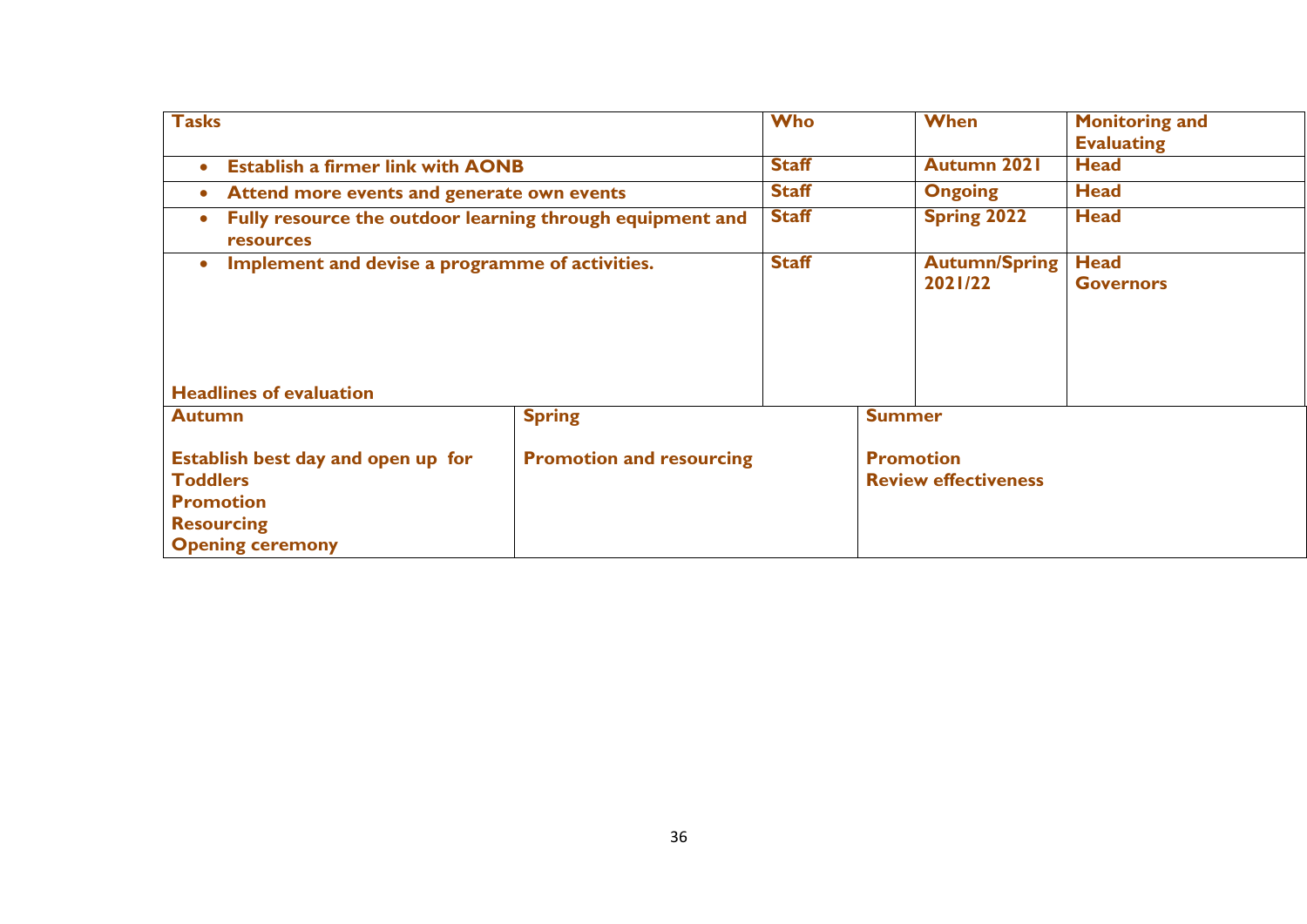#### **The year at a glance**

|                   | <b>Focused priorities</b>                 | <b>Background priorities</b>             | Other important things                  |
|-------------------|-------------------------------------------|------------------------------------------|-----------------------------------------|
|                   | <b>Implementation of new writing</b>      | Training or cpd for staff in writing     | <b>INSET</b>                            |
|                   | approach throughout school and            | and Ofsted readiness.                    | <b>Twinning</b>                         |
|                   | linking of assessment to tie in with      | Children to be monitored and             | Re-establishment of whole school        |
|                   | this approach.                            | reviewed as and when needed.             | <b>Collective Worship</b>               |
|                   | Literacy coordinators to ensure           | Updated policies to be uploaded to       |                                         |
| Autumn            | phonics scheme is selected.               | website.                                 |                                         |
|                   | Review of policies and updating.          | <b>Online safeguarding and Prevent</b>   |                                         |
|                   | Review of Prevent and safeguarding        | duty training.                           |                                         |
|                   | needs.                                    | <b>Start building</b>                    |                                         |
|                   | Website to be updated if necessary        | Enquire as to overseas link              |                                         |
|                   | Toilet plans drawn up                     |                                          |                                         |
|                   | Assessment review in all subjects to      | Looking at assessment and whether        | <b>Parents evenings</b>                 |
|                   | check all is working.                     | this is working.                         | <b>Village Christmas events</b>         |
| $\mathbf{\Omega}$ | <b>Building work completed.</b>           | <b>IEP reviews and SEND discussions.</b> |                                         |
| Autumn            | <b>Establish AONB links</b>               |                                          |                                         |
|                   | <b>Parent and community events</b>        |                                          |                                         |
|                   | <b>Building to commence</b>               |                                          |                                         |
|                   | <b>Review effectiveness of new junior</b> |                                          |                                         |
|                   | class.                                    |                                          |                                         |
|                   | Writing and spelling approach             | Review of maths, literacy, science       | <b>Reviews</b>                          |
|                   | developed                                 | and RE assessment schemes.               | Parent feedback on website and Governor |
| Spring            | Introduction of new assessments to        | Policy review for the year.              | review.                                 |
|                   | be carried out half termly.               | Look at resurfacing the playground       |                                         |
|                   | <b>Completion of toilets.</b>             | and EYFS area                            |                                         |
|                   | <b>Open new building</b>                  |                                          |                                         |
|                   | <b>Review linked to assessment in</b>     | <b>Review and refine</b>                 | <b>Parents evenings</b>                 |
| $\sim$            | core subjects                             |                                          |                                         |
| Spring            | <b>IEP</b> reviews                        |                                          |                                         |
|                   |                                           |                                          |                                         |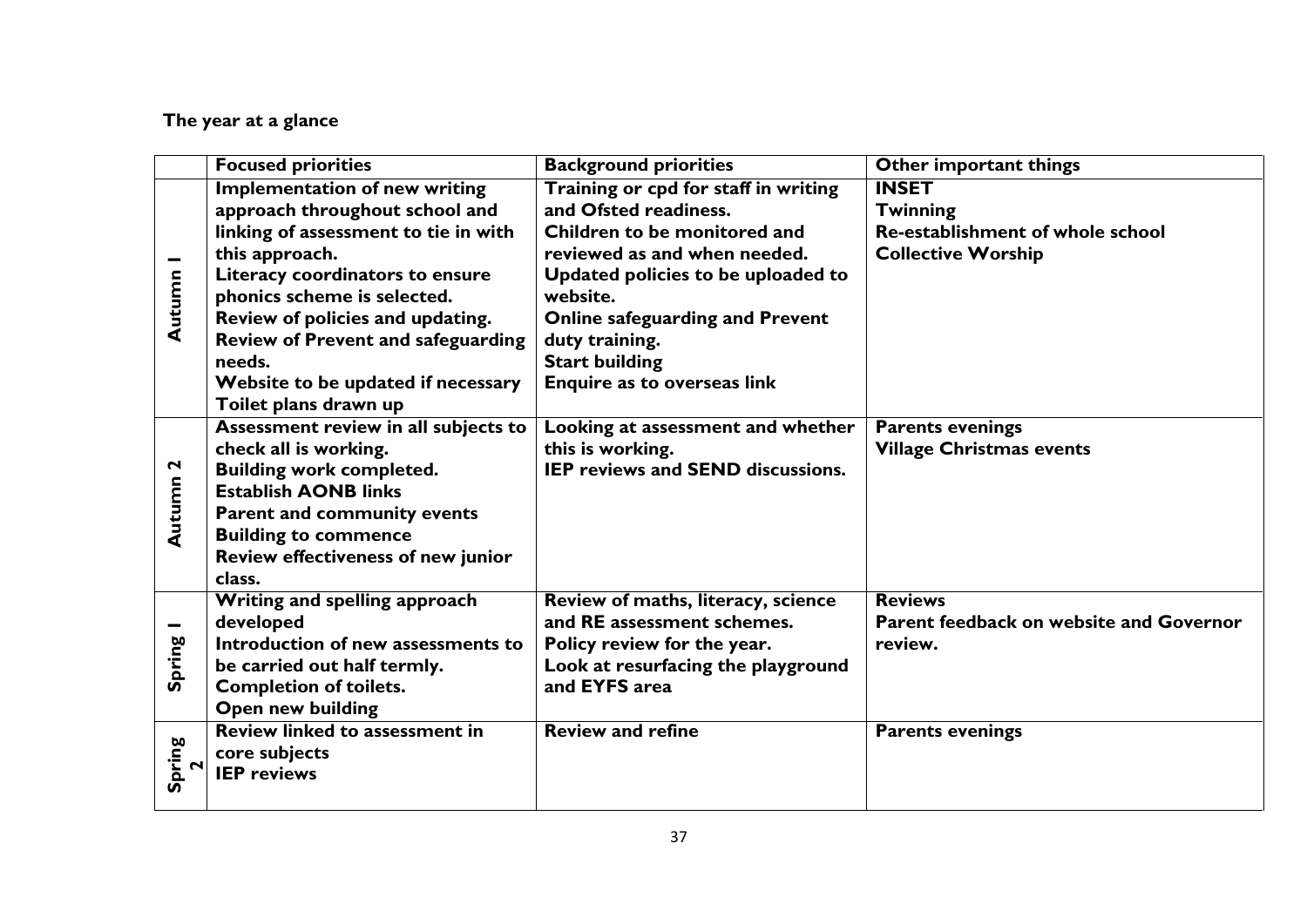| ò<br>n                   | Writing approach to be focused in<br>preparation for sats.<br><b>IEP</b> reviews                                                              | <b>Assessment and review</b>                                                                        | <b>Next steps for children</b>                                           |
|--------------------------|-----------------------------------------------------------------------------------------------------------------------------------------------|-----------------------------------------------------------------------------------------------------|--------------------------------------------------------------------------|
| $\bar{\mathbf{v}}$<br>ທັ | Review and refinement of<br>assessments<br>$\left  \mathbf{z} \right $ Links with overseas schools<br>established<br><b>AONB firm fixture</b> | <b>Review of effectiveness of</b><br>assessments<br><b>Full establishment of new</b><br>playgrounds | Reports and sats feedback to parents.<br><b>Analysis of sats results</b> |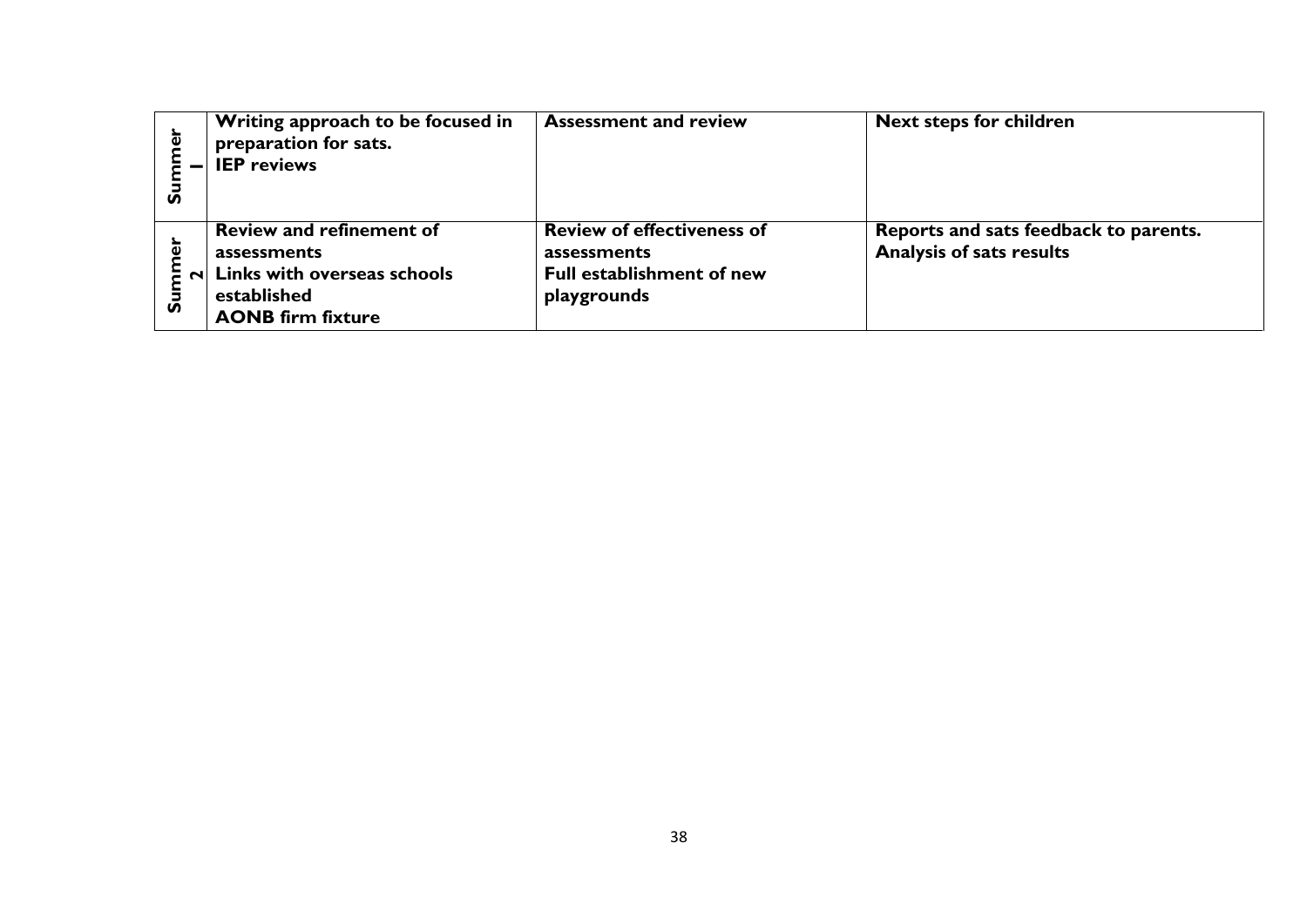#### **Governing body planner**

| Targets for this academic year                                                                        |                                                                                                           |  |  |  |
|-------------------------------------------------------------------------------------------------------|-----------------------------------------------------------------------------------------------------------|--|--|--|
| Target:                                                                                               | Success criteria :                                                                                        |  |  |  |
| <b>Establishment of new interim Chair of Governors</b>                                                | New interim Chair fully familiarised with school.                                                         |  |  |  |
| <b>Appoint two new parent Governors</b>                                                               | Election help and new appointments made                                                                   |  |  |  |
| To establish and maintain the Governing body and integrate<br>the new members of the Governing body.  | New Governors to have roles and know their responsibilities<br>and duties.                                |  |  |  |
| To further develop individual roles within the Governing<br>Body, including monitoring and evaluation | All Governors understand the areas they are responsible for<br>and are able to act as 'critical friends'. |  |  |  |
| All governors to undertake training whenever possible to<br>update knowledge and skills               | Extended knowledge will ensure the smooth and effective<br>running of the school                          |  |  |  |
| To ensure all financial systems are fully compliant with<br>requirements                              | Achievement of the Schools Financial Values Standard<br>(SFVS)                                            |  |  |  |
| Governors to take an active role in the fabric of the school.                                         | Governors to visit lessons and have relative high profile<br>within school.                               |  |  |  |
| Undertake Good Governance meetings when appropriate to<br>tackle separate issues.                     | Governors to attend according to skills base.                                                             |  |  |  |
| Governors to begin thinking about Ofsted and SIAMS                                                    | Any training undertaken                                                                                   |  |  |  |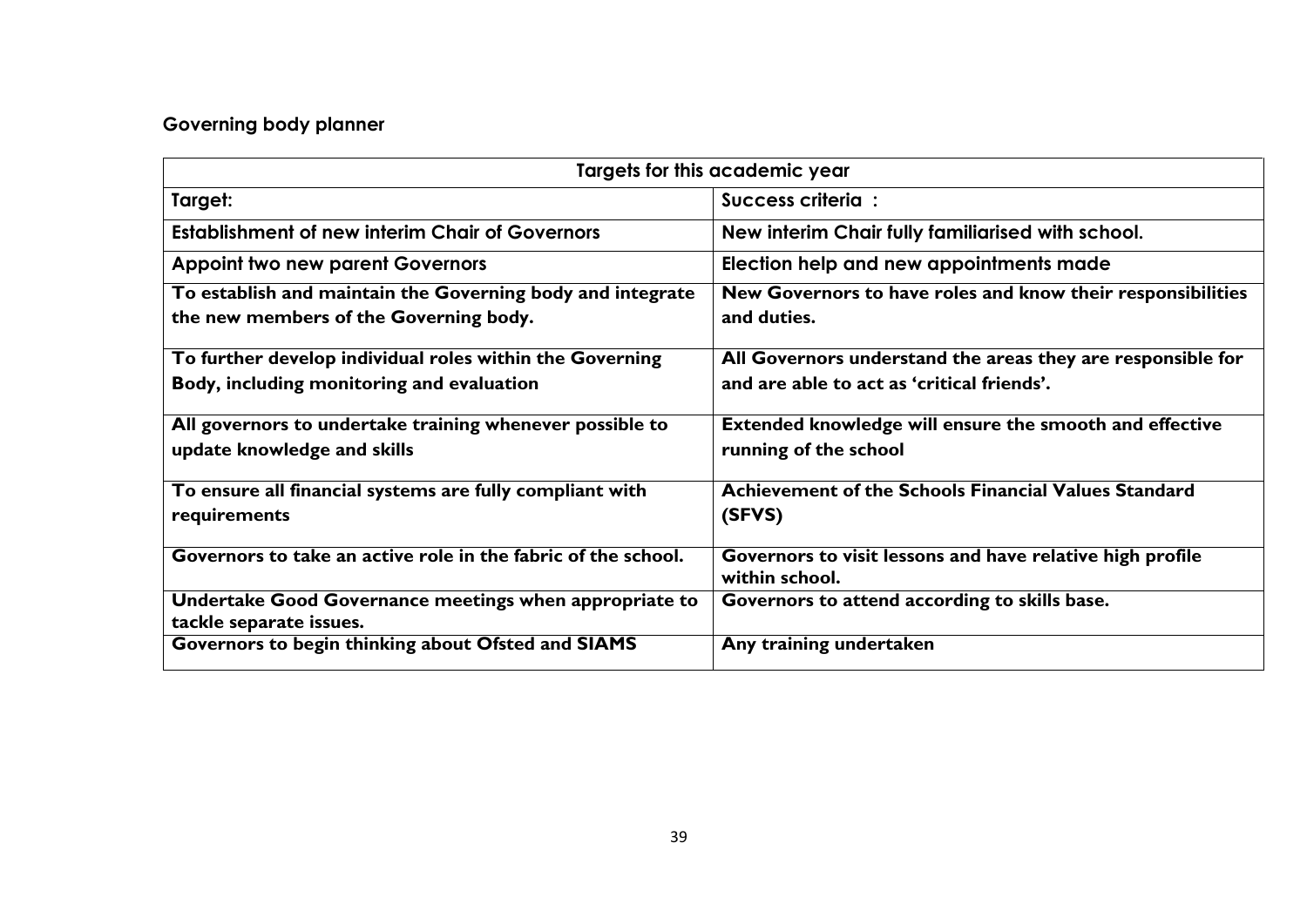| Governing body year planner                        |              |               |  |  |
|----------------------------------------------------|--------------|---------------|--|--|
| <b>Full GB</b><br><b>Good Governance Committee</b> |              |               |  |  |
| Autumn                                             | October 2021 | When required |  |  |
| <b>Spring</b>                                      | 2022         | When required |  |  |
| <b>Summer</b>                                      | 2022         | When required |  |  |